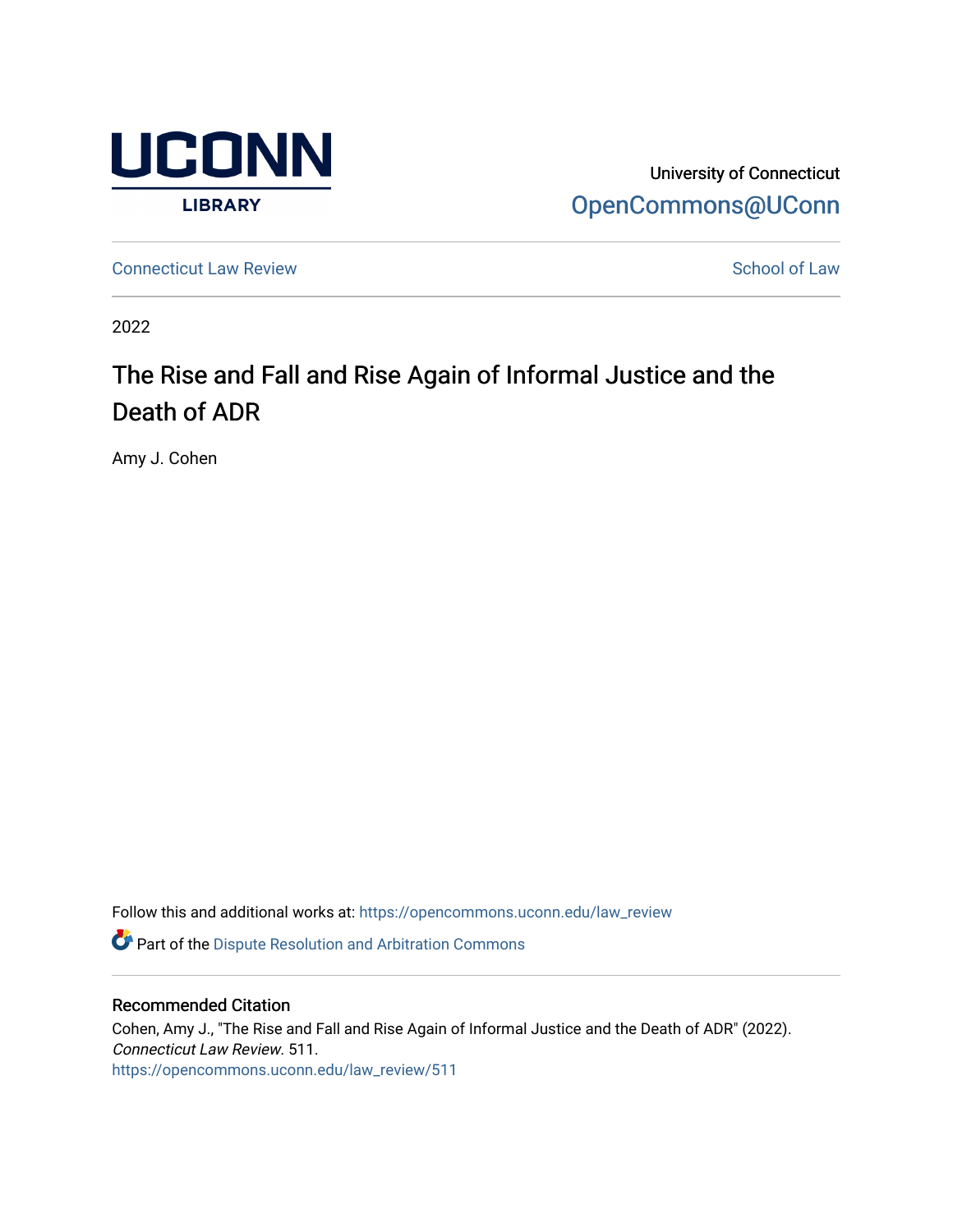# **CONNECTICUT LAW REVIEW**

VOLUME 54 MARCH 2022 NUMBER 1

# **Article**

# The Rise and Fall and Rise Again of Informal Justice and the Death of ADR

## AMY J. COHEN

*Today, the field of alternative dispute resolution (ADR) is often conceptualized and taught as an apolitical, institutional practice designed to enhance the effective and efficient settlement of legal disputes. But this was not always the case. In the 1970s, scholars imagined mediation as a technique of social and political transformation: a practice that might enable people to resolve disputes without reproducing the inequalities that shaped the society in which they lived. That view of ADR has largely disappeared from the American legal academy. But, as this Article shows, it has not disappeared entirely. Outside the legal academy, prison and police abolitionists are turning to the tools of dispute resolution as an important mechanism of social change. This Article embeds today's movement for transformative justice in a longer genealogy of informal justice, and it revitalizes a sociolegal perspective that uses micro-level conflict as a critical framework through which to analyze macro-level transformations. The Article ventures that this sociolegal perspective can help respond to the disciplinary crisis that currently faces the field of ADR in American legal education, revealing ADR as a powerful tool for thinking through both the mechanisms and the difficulties of emancipating social and political change.*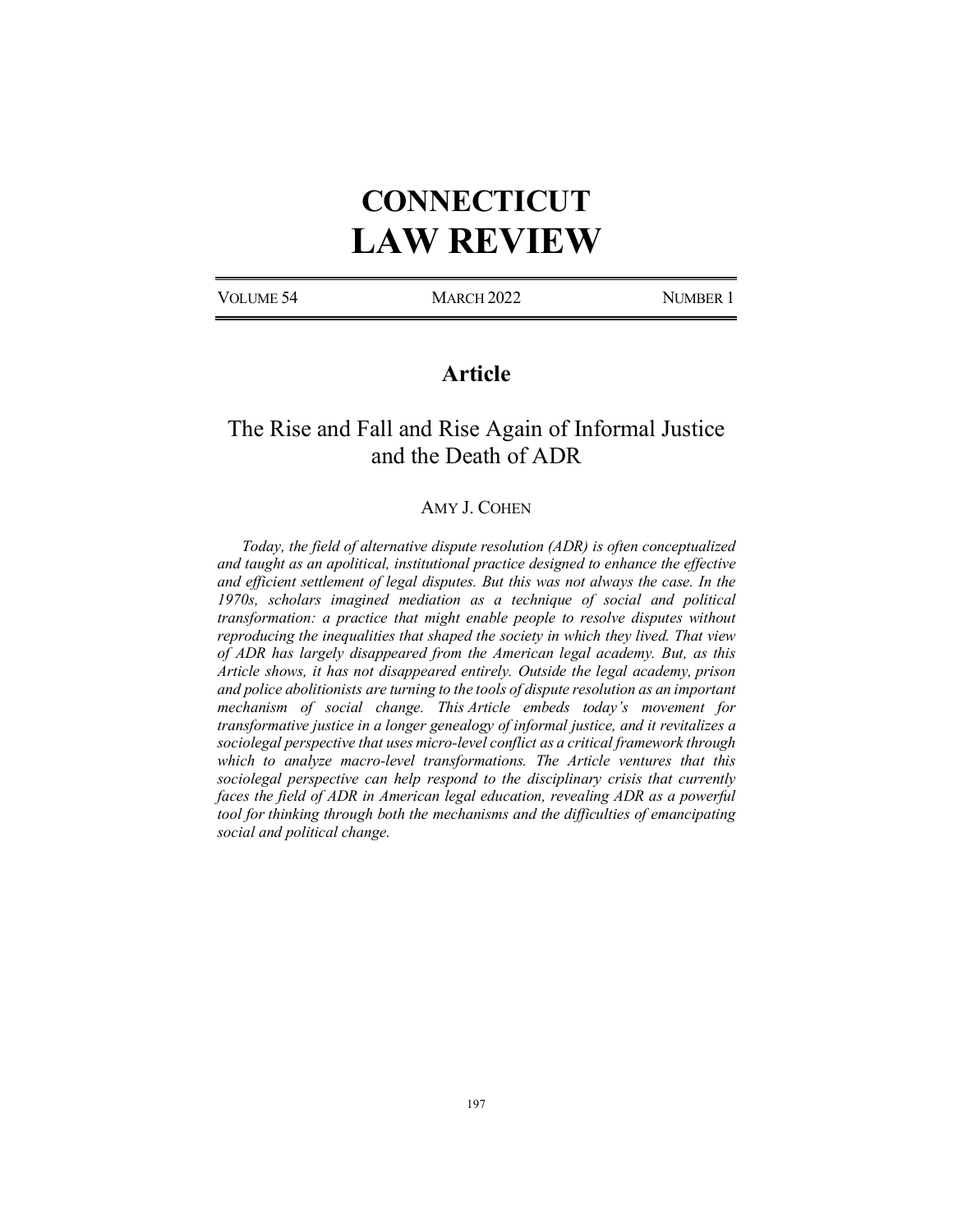# **ARTICLE CONTENTS**

| $\mathbf{I}$   | THE RISE AND FALL OF INFORMAL JUSTICE AND         | 203 |
|----------------|---------------------------------------------------|-----|
| $\mathsf{A}$ . | THE LEFT TRANSFORMATIVE TURN TO INFORMAL JUSTICE: | 204 |
| B.             |                                                   |     |
| $\mathcal{C}$  | THE RISE OF ADR AS A FIELD IN LEGAL EDUCATION:    |     |
|                |                                                   | 211 |
| D              |                                                   |     |
|                |                                                   |     |
| $\mathsf{A}$ . | TO BUILD AN ALTERNATIVE WORLD, YOU BEGIN BY       |     |
|                |                                                   | 223 |
| B.             |                                                   | 233 |
|                |                                                   | 240 |

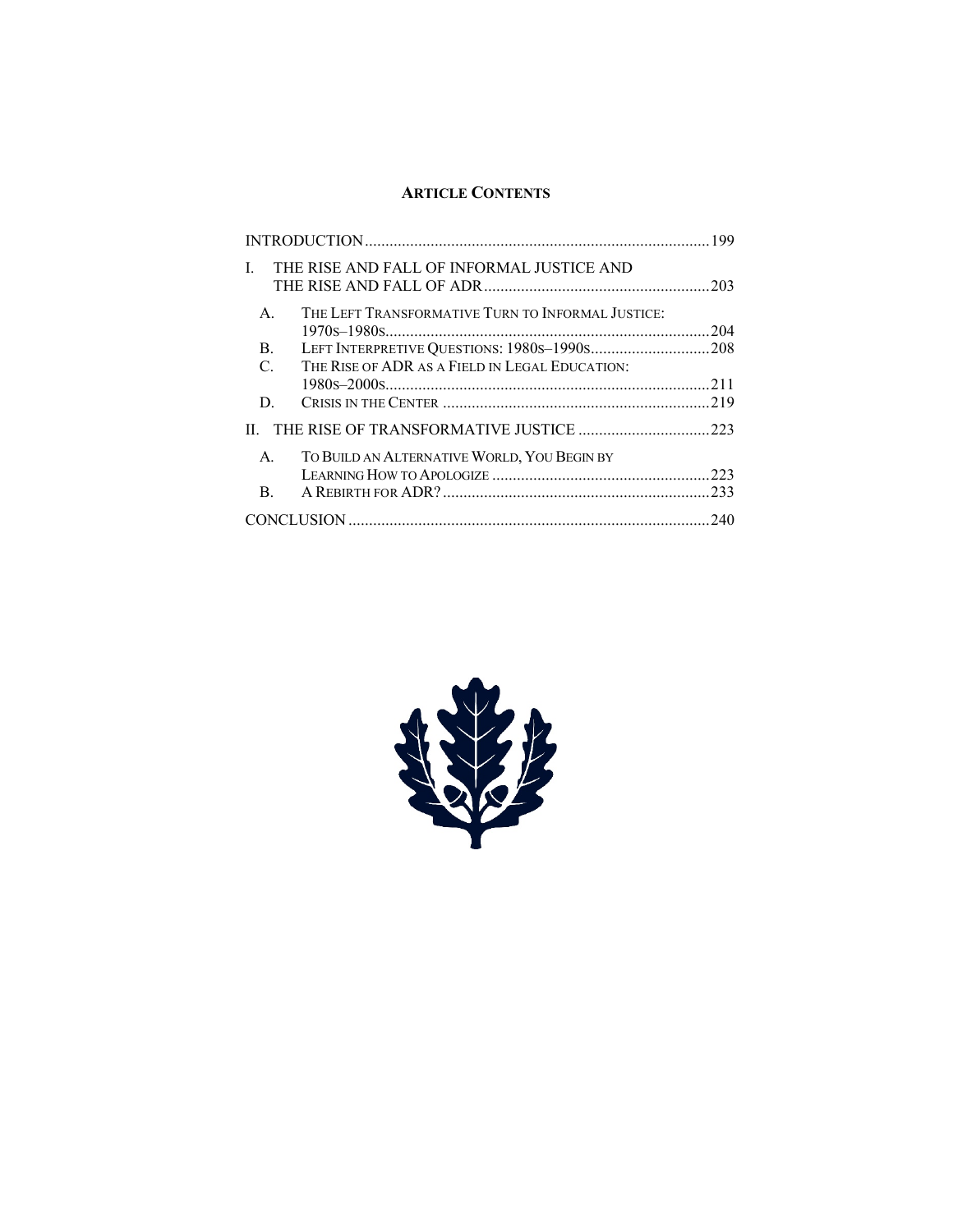# The Rise and Fall and Rise Again of Informal Justice and the Death of ADR

# AMY J. COHEN \*

## **INTRODUCTION**

In 2002, immediately after graduating from law school, I spent a year in Nepal engaged with projects advancing community mediation. I encountered an organization called the Centre for Victims of Torture (CVICT), which was formed in the aftermath of Nepal's 1990 democratic revolution to provide counseling and other services to victims of state torture. The organization quickly discovered that it often ended up with clients after police intervention in local community disputes. It accordingly decided to teach community mediation techniques to Nepali villagers to preempt the involvement of police and thus the state violence that frequently followed. As the CVICT director then told me:

Many of the victims who came here were discussing [the fact] that the main reason for them to be tortured was when there were small disputes in the community and one of them went to the police. . . . So we thought: Can we do something to stop those people going to the police for a small dispute? . . . Basically, the idea [for community mediation] came out of directing people [not] to go to the police . . . . The idea was given by the torture victims themselves. . . . [T]his component—[the] prevention [of police] torture component—is very strong.<sup>1</sup>

My *fin de siècle* training in Alternative Dispute Resolution (ADR) at Harvard Law School, the law school that pioneered ADR as a field in legal education, did not once suggest that mediation might be a useful means of protecting communities from state violence. Nor did I have any inkling at the time that what someone was saying halfway around the world in Nepal

 <sup>\*</sup> Amy J. Cohen, Robert J. Reinstein Chair in Law, Temple University Beasley School of Law and Professor, UNSW Sydney Faculty of Law & Justice. For conversations and critical comments, I thank Amna Akbar, Hiro Aragaki, Jane Baron, Mathew Canfield, Thomas Crocker, Deval Desai, Noam Ebner, Deborah Thompson Eisenberg, Ilana Gershon, Daniel Del Gobbo, Janet Halley, Eve Hanan, Nicolás Parra Herrera, Fleur Johns, Adriaan Lanni, Carrie Menkel-Meadow, Martha Minow, Bronwen Morgan, Aparna Polavarapu, Rachel Rebouché, Brishen Rogers, Marc Spindelman, Nancy Welsh, Mo Zhang, and especially Genevieve Lakier who, two decades ago, joined me to observe CVICT mediations.

<sup>1</sup> Amy J. Cohen, *Debating the Globalization of U.S. Mediation: Politics, Power, and Practice in Nepal*, 11 HARV. NEGOT. L. REV. 295, 324 n.100 (2006) [hereinafter Cohen, *Globalization*].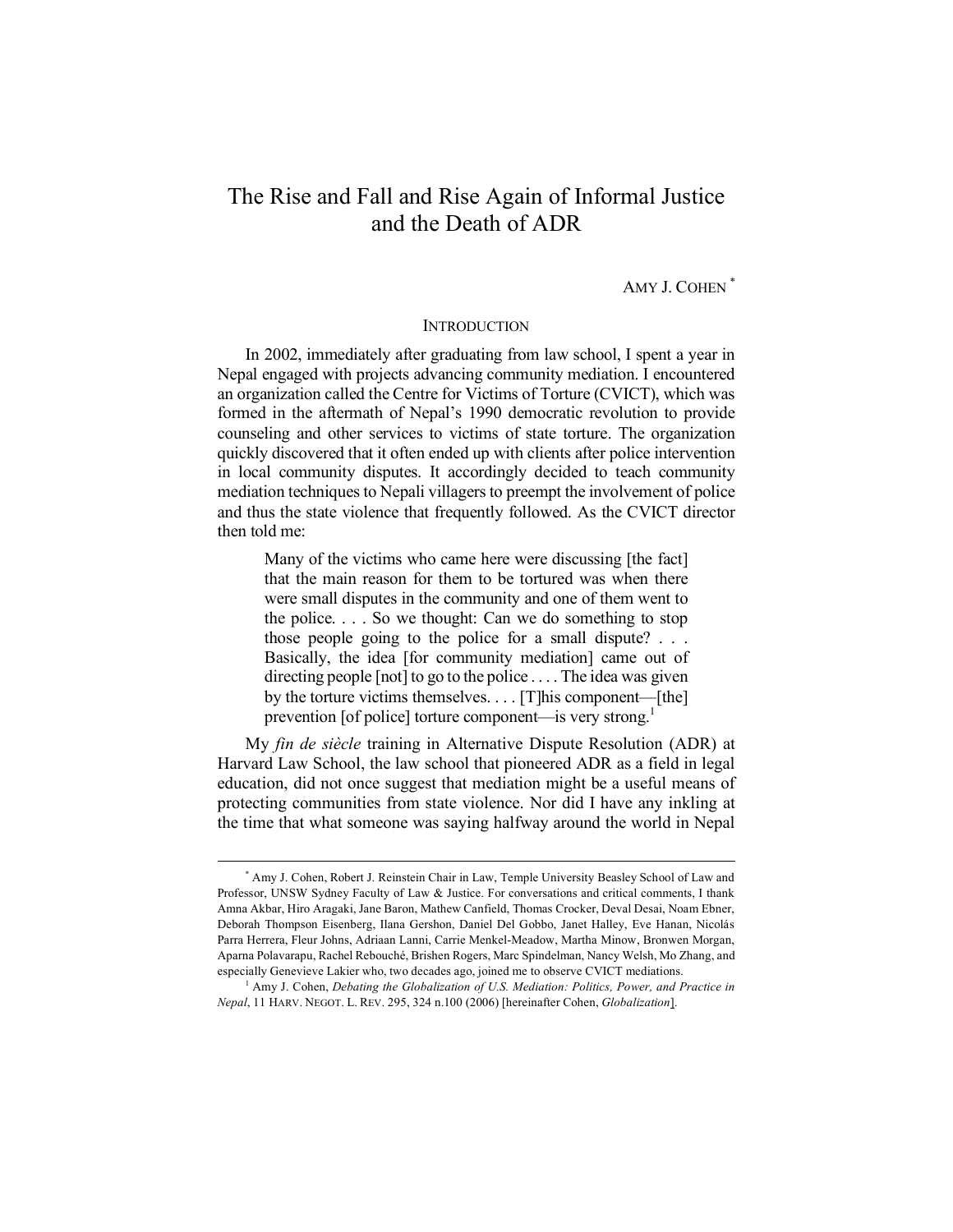during a Maoist insurgency was exactly what organizers in the Movement for Black Lives would be saying in the United States nearly twenty years later. I was unprepared for CVICT mediation trainings that began with Nepali facilitators lighting candles for "martyrs of democracy" and victims of police abuse. <sup>2</sup> And for mediation trainings that encouraged women to combine into "pressure groups" so that they could attempt collectively to hold abusers in their villages to account without turning to law enforcement.<sup>3</sup>

ADR scholars were equally unprepared. When I came home and described these observations, many of my ADR colleagues could not believe that what CVICT was doing was, in fact, mediation. As Jean Sternlight explained, "some would disagree that the [CVICT] dispute resolution tool ... was appropriately labeled 'mediation.'"<sup>4</sup> This was because, she elaborated, the CVICT tool "'is often public and coercive,' and purposely enunciates the political demands of members of the society."5 As such, it disrespects liberal principles of mediator neutrality and party self-determination. These are principles that mean disputants may consent to any agreement they wish, free from third party or community impositions—and that today largely define mediation within the field of American ADR.

Yet in the broader history of dispute processing scholarship, it is relatively surprising that by the early 2000s, a dispute resolution practice organized around a normative and political critique of the state—and that otherwise involved third parties intervening in interpersonal conflict without the authority to issue binding decisions—appeared to ADR scholars as something other than mediation. For it was only a few decades earlier that the study of informal dispute processing had produced a spate of critical political and analytical questions that were simpatico with the questions my Nepali interlocutors wrestled with. For example: How could analysts study dispute resolution without a theory of society in which disputes play only a particular part?<sup>6</sup> Could left social movements use mediation to translate political aims into individually felt grievances and then link these grievances back to demands for collective self-determination?<sup>7</sup> And, as mediation becomes part of public governance, could analysts "see" how state power

 <sup>2</sup> *Id.* at 297.

<sup>3</sup> *Id.* at 341–44.

<sup>4</sup> Jean R. Sternlight, *Is Alternative Dispute Resolution Consistent with the Rule of Law? Lessons from Abroad*, 56 DEPAUL L. REV. 569, 579 n.56 (2007).

<sup>5</sup> *Id.* (quoting Cohen, *Globalization*, *supra* note 1, at 298).

<sup>6</sup> *See, e.g.*, Maureen Cain & Kalman Kulcsar, *Thinking Disputes: An Essay on the Origins of the Dispute Industry*, 16 LAW & SOC'Y REV. 375 (1981–82).

<sup>7</sup> *See, e.g.*, Boaventura de Sousa Santos, *Law and Community: The Changing Nature of State Power*, *in* 1 THE POLITICS OF INFORMAL JUSTICE: THE AMERICAN EXPERIENCE 249, 264 (Richard L. Abel ed., 1982); Roger Mathews, *Reassessing Informal Justice*, *in* INFORMAL JUSTICE? 1, 19 (Roger Mathews ed., 1988).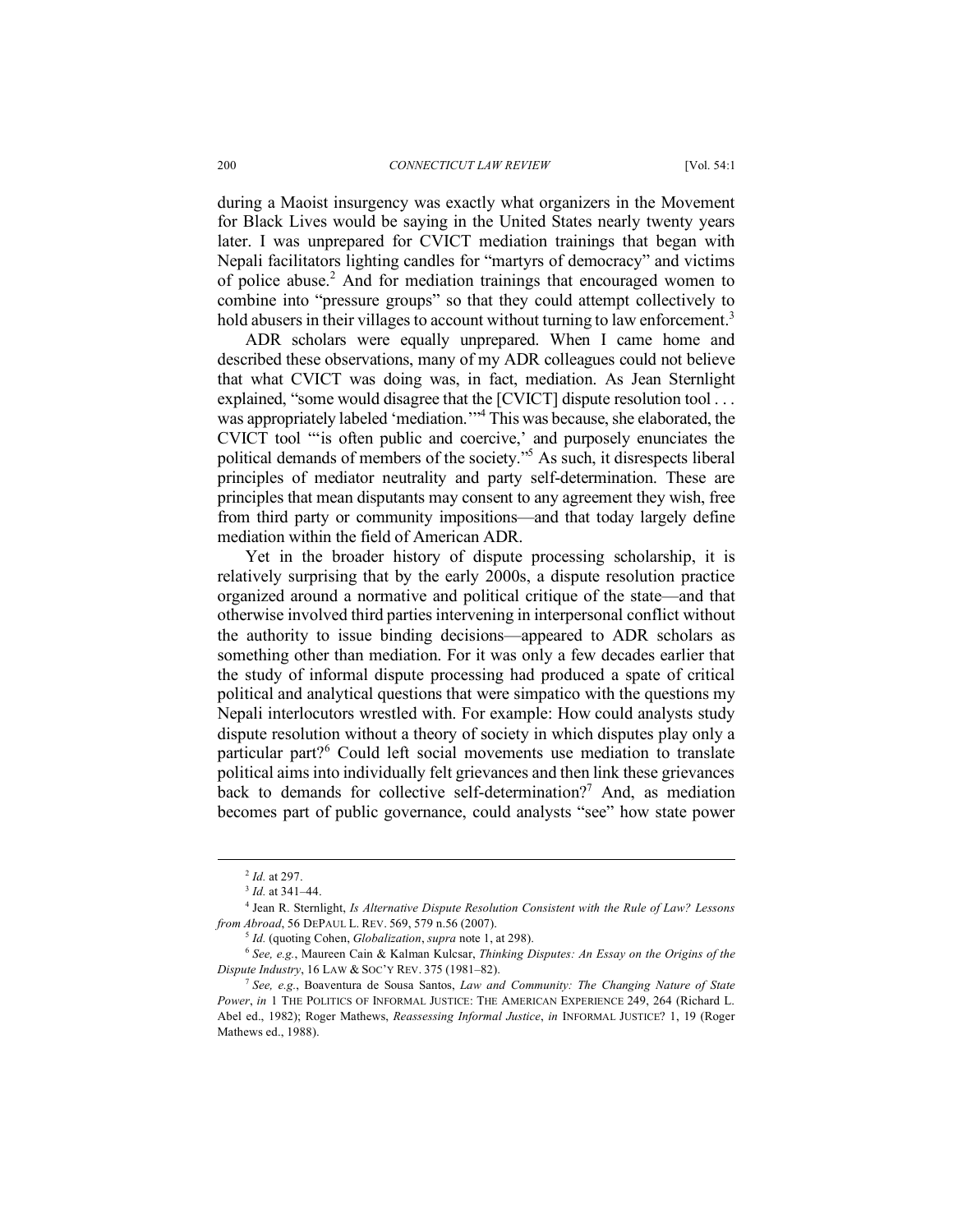was changing by studying everyday dispute processing?<sup>8</sup> Answers to these and similar questions, by their nature, could scarcely hinge upon formal process definitions.

This Article recounts some of the discipline's transformation from the 1970s until now. It traces how, as ADR became a field in American legal education, complex sociolegal and political questions faded from its thinking, and it argues that it is time to revitalize the field by bringing these sociolegal and political questions again to the front and center. In recent years, the field has been marked by a pervasive sense of crisis. In blog posts, conferences, and papers, a range of scholars have argued that ADR is now dying, not as a set of practices or institutions, to be sure, but as an entrenched scholarly field of legal education. As Deborah Thompson Eisenberg summarized recently: "[S]ome are concerned, if not downright panicked, that the future of ADR in the legal academy  $\ldots$  looks bleak."<sup>9</sup> I argue that ADR's march to instrumentalization—that is, its march to develop formal institutional procedures defined by a specific set of best practices to resolve conflicts—has left scholars constrained in the political, social, and economic questions that they can claim to explain why ADR should remain an important scholarly field in legal education.

But as readers already anticipate, I recall my fieldnotes from Nepal in a moment when prison and police abolitionist organizers are practicing their own versions of community mediation as an alternative to police torture and mass incarceration. Americans now, like Nepalis then, are asking how they can resolve local disputes and conflicts without turning to the police, in part because turning to the police risks introducing outsized responses of state violence. Thus, at the same moment that ADR is losing its status as an intellectually vibrant field within law, experiments in what is often called *transformative justice* or *community accountability processes* are proliferating in left-wing American social movement consciousness.

This Article argues that transformative justice renews one of the normative claims and critical questions that helped originate scholarly interest in mediation. The claim is this: democratizing control over dispute resolution is a meaningful part of achieving social transformations. Movements to achieve deep-structural change should proceed not only at the level of political and economic systems. They should also confront questions of interpersonal conflict, harm, and violence—and not least because interpersonal conflict and harm make people vulnerable to state power through institutions that

 <sup>8</sup> *See, e.g.*, Susan S. Silbey, *On the Relationship of State Theory to Sociolegal Research: The Example of Minor Disputes Processing*, 10 STUDS. L. POL. & SOC'Y 67 (1990) [hereinafter Silbey, *Minor Disputes Processing*]. 9 Deborah Thompson Eisenberg, *Beyond Settlement: Reconceptualizing ADR as "Process Strategy"*,

*in* THEORIES OF CHANGE FOR THE DISPUTE RESOLUTION MOVEMENT: ACTIONABLE IDEAS TO REVITALIZE OUR MOVEMENT 53, 53 (John Lande ed., 2020) [hereinafter Eisenberg, *Process Strategy*].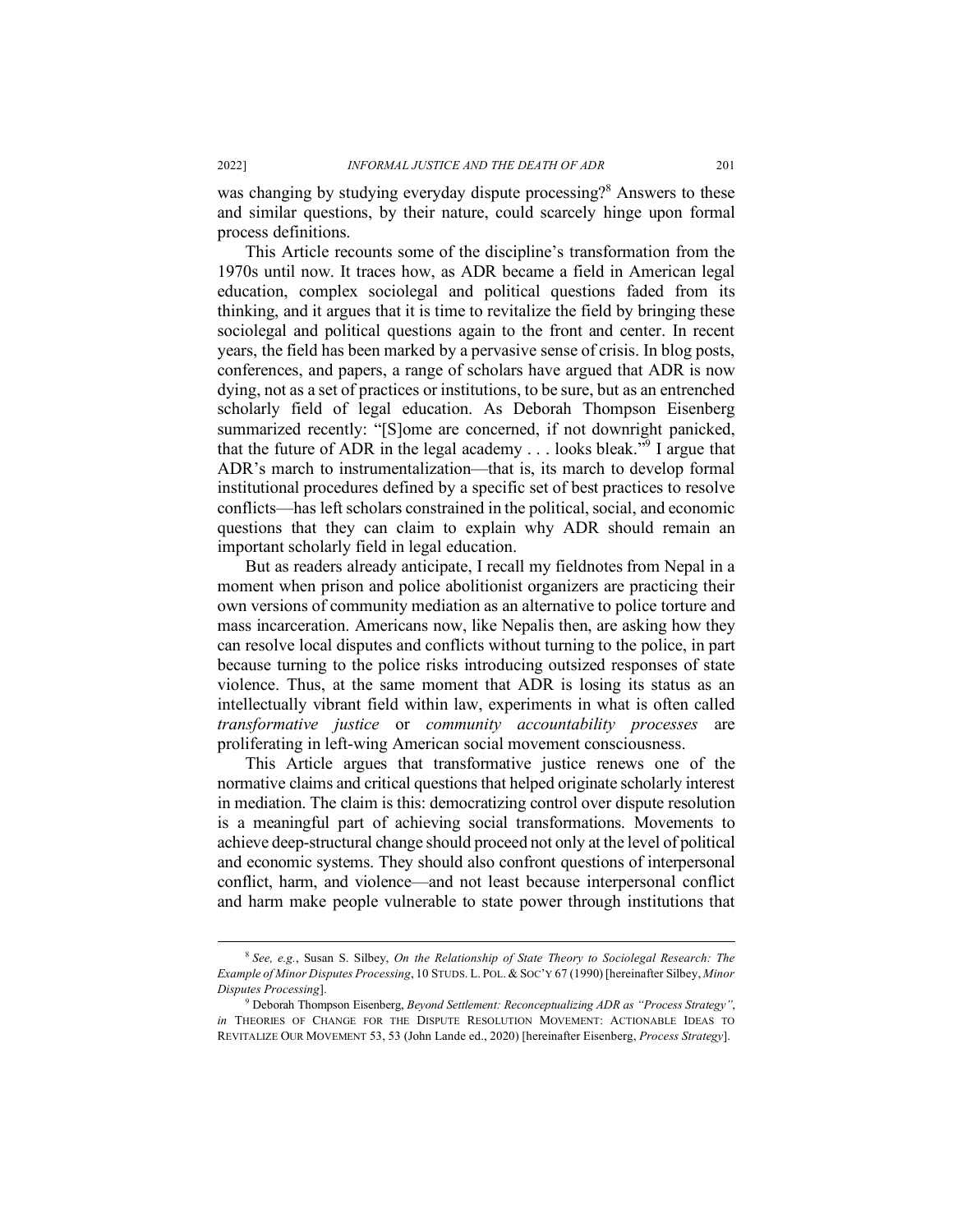advance punishment and the interests of capital. *But*—and this is the critical question—efforts to "take back" conflict from the state and professional adjudicators invariably confront a problem. In any society organized around inequalities—capitalism, racism, and patriarchy—how can people engage in informal, democratic practices of dispute resolution in ways that transcend rather than reproduce these inequalities without defaulting back to formal legality and state incorporation—the very institutions that compelled people to search for alternative processes?

This Article proceeds in two parts. In Part I, I describe some of how American ADR became the field it currently is. I trace its roots in left utopian politics; to its status as a subject of left critical sociolegal inquiry; to its establishment as a centrist and programmatic field in legal education as it became commonsensical for American law schools to devote faculty resources to ADR scholarship and teaching; to its experience of crisis today.

In Part II, I describe a return to left emancipatory politics among Black Lives Matter and prison and police abolitionist organizers advancing practices of nonstate justice. I illustrate how these organizers translate transformative politics into microsocial practices by teaching skills and designing conflict intervention processes meant to be egalitarian and radical. The pandemic meant that I could participate in webinars and Zoom trainings offered virtually throughout the summer and fall of 2020 by Black, Indigenous, and people of color (BIPOC) organizers and survivors, many of whom have been practicing and sharing skills in transformative justice for nearly two decades. These trainings were offered publicly, in a moment of heightened popular urgency, given the renewed spate of police violence and killings of BIPOC lives.<sup>10</sup>

I conclude by explaining why I wish to claim transformative justice as mediation—even as I know transformative justice organizers themselves do not adopt this label and, to the contrary, draw functional distinctions among processes.<sup>11</sup> It is because I wish to recover mediation as more than a specifically defined institutional practice but rather as an open-ended

 $10$  In this Article, I include quotations only from presentations and training available online.

<sup>&</sup>lt;sup>11</sup> For example, adrienne maree brown teaches that "transformative justice processes, where someone has caused harm and is being called into accountability, are a different task" than what she calls kitchen table mediation. "[Transformative justice processes] are usually more intense and deeper processes than those that a kitchen table mediation can or should hold. They often involve multiple support people, holding a harm that would otherwise involve the state, and possibly result in prison." ADRIENNE MAREE BROWN, HOLDING CHANGE: THE WAY OF EMERGENT STRATEGY FACILITATION AND MEDIATION 173 n.1 (2021). Likewise, Mariame Kaba and Shira Hassan distinguish between what the transformative justice movement calls community accountability processes, designed to support people to take accountability for a harm and meet survivor needs, and mediation. Community accountability processes are "not the same as mediation" because "[m]ediators do not try to determine what 'really' occurred, who is telling the truth or who is at fault." Instead, the "focus of a mediation session is on the future: what will happen from now on?" MARIAME KABA & SHIRA HASSAN, FUMBLING TOWARDS REPAIR: A WORKBOOK FOR COMMUNITY ACCOUNTABILITY FACILITATORS 86 (2019) [hereinafter KABA & HASSAN, WORKBOOK].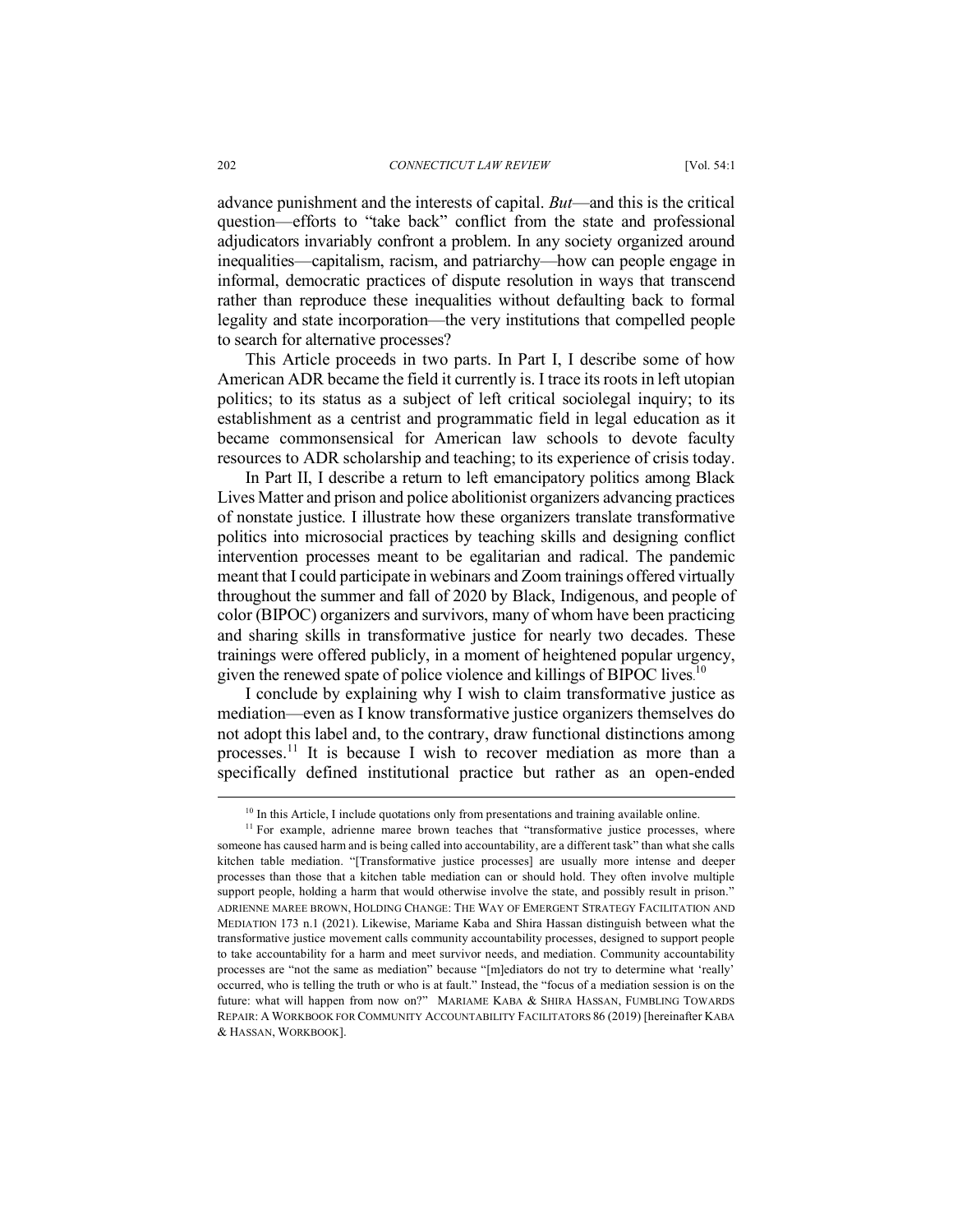analytical category—one that sits between state adjudication and self-help or violence and that allows analysts to observe how people navigate and resist dominant social orders and envisage alternatives to them.<sup>12</sup>

## I. THE RISE AND FALL OF INFORMAL JUSTICE AND THE RISE AND FALL OF ADR

In this Part, I recount the origins and development of the field of American ADR. But three provisos are in order. First, readers will observe that my narrative focuses on mediation, rather than on other non-adjudicatory dispute processes. In a historical moment when reformers were arguing about the limits of American adjudication, I think it was innovations in mediation that first enabled legal scholars to develop distinctive identities and claims to expertise.<sup>13</sup> Mediation also anchored field-defining debates about how people could use extrajudicial processes to participate in democratic self-government and individual and collective self-determination.

Second, and in this vein, readers will also observe that my description of mediation disrespects contemporary definitions of it as a neutral process oriented toward the efficient settlement of typically civil disputes. These transgressions are purposeful and reflect the Article's normative ambition: namely, to wrest the scholarly field of ADR apart from its near-complete identification with a set of institutional practices that often take place in courthouses and corporations; the procedural requirements that define these practices and the ideas and skills that support them; and questions about how best and how fairly to improve and rationalize them—and return the field to the realm of social inquiry.

Third, and to that end, in Part II, I ask readers to consider transformative justice as a kind of mediation in order to argue that the field of ADR need not be thought of in narrow institutional terms but can once again be theorized for how it opens up (complex and indeterminate) pathways for social change. Hence, I must make especially clear at the outset: the stakes of thinking with transformative justice for ADR are *not* therefore whether ADR can "take down the state," or if this particular normative version of transformational dispute practices will prove to be liberatory. My offer

 <sup>12</sup> *See* Carol J. Greenhouse, *Mediation: A Comparative Approach*, 20 MAN 90 (1985).

<sup>&</sup>lt;sup>13</sup> To be sure, by the early 1980s, innovations in the theory and practice of legal negotiation combined, informed, and reinforced innovations in mediation—together capturing much of what appeared new and exciting about the modern field. For a twentieth century genealogy of American negotiation theory (and one grounded in labor struggles), see Amy J. Cohen, *A Labor Theory of Negotiation: From Integration to Value Creation*, 1 J.L. & POL. ECON. 147 (2020) [hereinafter Cohen, *Labor Theory*]. For a description of early texts and pioneering efforts to introduce negotiation as a course in legal education, see Carrie Menkel-Meadow, *Legal Negotiation: A Study of Strategies in Search of a Theory*, 8 AM. BAR FOUND. RSCH. J. 905 (1983).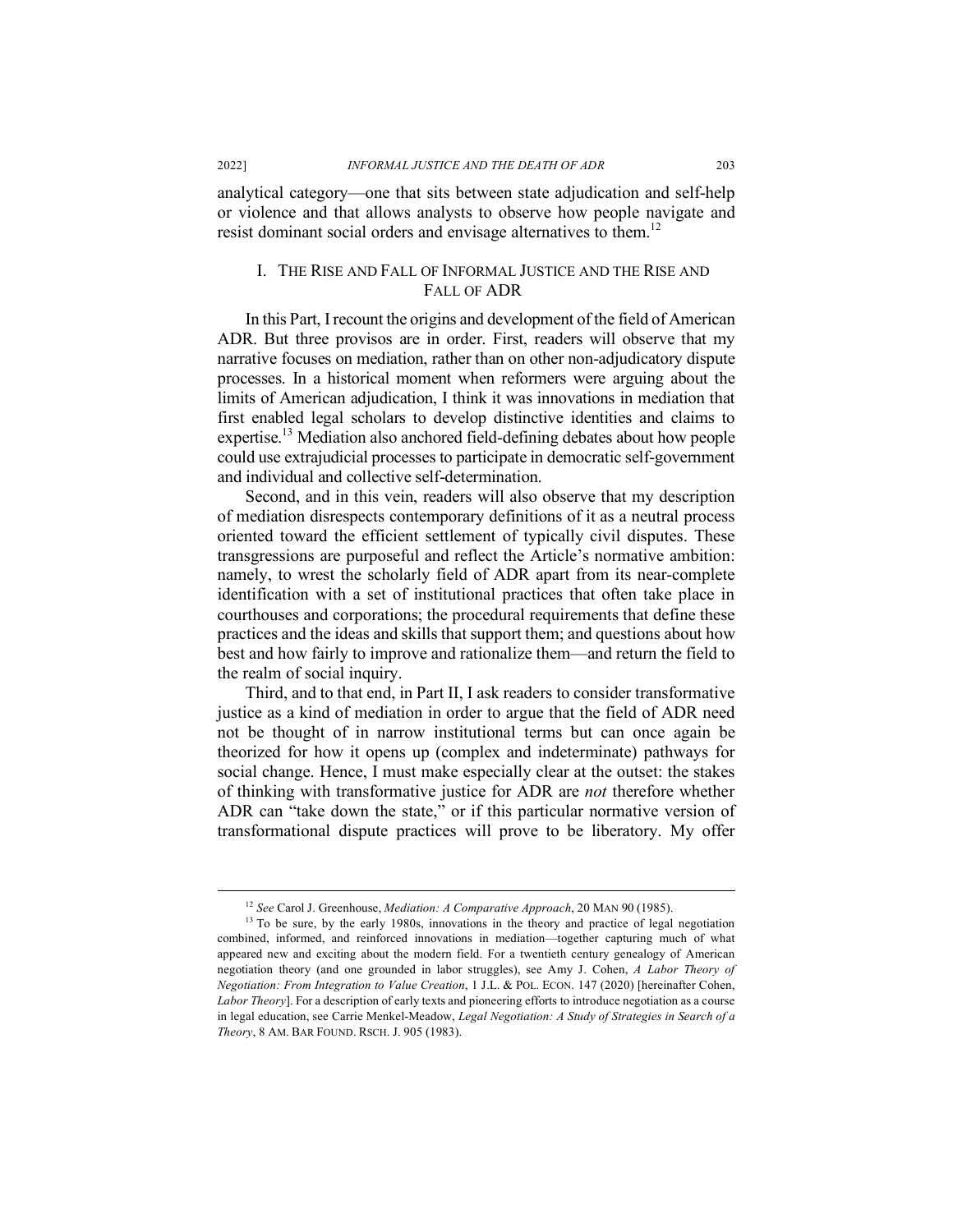instead is an attempt to use practice on the ground to reinject the field with intellectual vibrancy.

## A. *The Left Transformative Turn to Informal Justice: 1970s–1980s*

In the 1970s, legal reformers interested in questions of criminology began to ask if informal justice could ameliorate some of the limitations and pathologies of state justice systems. Here is how Raymond Shonholtz, who pioneered an early neighborhood justice center,<sup>14</sup> described the problem to American lawmakers:

If you look at low income people, they rarely use the police, and if they are of a racial background and low income, they very infrequently use the police. When they do use the police, it's to abate a situation and rarely to identify a second party. . . . If you go into any urban area in the country you will find, in particularly low income communities, a high incidence of tolerance, because there is no adequate forum to deal with the problem. No one will use the existing forum . . . because they don't trust it, it does not relate to their needs and it does not, in fact, give them anything.<sup>15</sup>

Shonholtz urged policymakers to "look at . . . systems that are not in the Western World" and to design a new procedure for conflict resolution—one that is "nonadversarial, nonadjudicatory, conciliation oriented, and sometimes called mediation."<sup>16</sup>

Early proponents of community mediation drew inspiration from legal anthropologists. Anthropologists had produced numerous studies that made disputing—not law—the central object of analysis and that treated rule-based legal systems as but one of many methods for handling social conflict.17 For reformers, two features of this work appeared particularly salient. First, anthropologists observed that in many societies, mediation produced effective forms of social ordering. As Carol Greenhouse recalls, "[o]ne of the very earliest achievements of legal anthropology was to demonstrate that societies are capable of normative order in the absence of

 <sup>14</sup> See Justin R. Corbett, *Raymond Shonholtz: Community Mediation Visionary*, NAT'L ASS'N FOR CMTY MEDIATION (Jan. 9, 2012), http://blog.nafcm.org/2012/01/raymond-shonholtz-community-mediat ion.html [https://perma.cc/HZ4A-XCKJ].

<sup>&</sup>lt;sup>15</sup> Dispute Resolution Act: Hearing on S. 957 Before the Subcomm. on Cts., C.L. & the Admin. of *Just. of the H. Comm. on the Judiciary*, 95th Cong. 131, 135 (1978) (statement of Raymond Shonholtz, Program Dir., Cmty Bd. Program, San Francisco, California).

<sup>&</sup>lt;sup>16</sup> *Id.* at 135–36. In this progressive call for mediation, readers may nevertheless observe some troubling assumptions: that only some people are marked by a "racial background"; that to see conciliation-oriented processes, one must look outside the West rather than to Indigenous American legal and political systems. *Id.*

<sup>&</sup>lt;sup>17</sup> For an excellent summary, see Francis G. Snyder, *Anthropology*, *Dispute Processes and Law: A Critical Introduction*, 8 BRIT. J.L. & SOC'Y 141 (1981).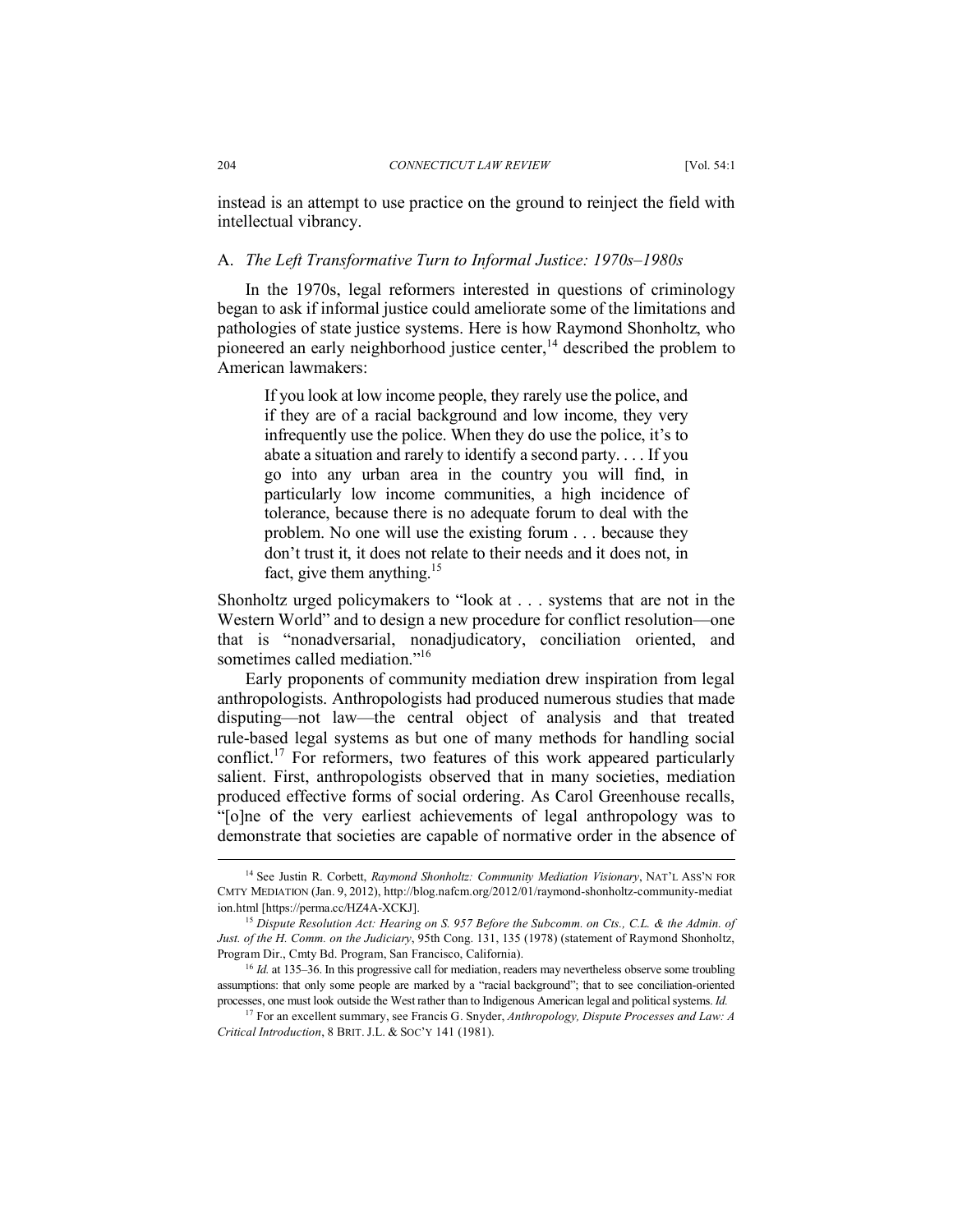laws or formal courts of law."18 Second, reformers appreciated the normative character of this order. Informal mediative practices could popularize and collectivize conflicts and integrate disputants, whereas formal state law abstracted, individuated, and separated. What distinguishes "the legal-judicial approach," Tony Marshall observed, "from more informal systems studied by social anthropologists . . . is its alienative character. It is predicated on separating an 'offender' from the rest of society; opposing him/her to the 'good' victim or the state . . . and, in sentencing, [on] plac[ing] the whole blame for what has happened upon the offender  $\ldots$ ."<sup>19</sup>

Hence the now largely forgotten point I wish to stress: in the 1970s, American interest in mediation was motivated, in no small part, by criticisms of modern penal systems. Let me elaborate this point with one example. In 1973, Richard Danzig published an article in the *Stanford Law Review* that posed the following question: "Despite the differences between a tribal culture and our own, isn't there a place for a community moot in our judicial system?"<sup>20</sup> Danzig reasoned that overcriminalization and overcentralization were mutually reinforcing problems, and he argued to decentralize control over the definition of crime and over law enforcement. Specifically, Danzig proposed that localities should be able to decide whether to "label prostitution, gambling, homosexuality, drunkenness, marijuana use, vagrancy, and disorderly conduct as 'crimes'" and, if so, with what potential sanctions.<sup>21</sup> Trained community residents could then assume social control functions. Without the power of arrest, they would respond to "a family fight, juvenile rowdiness, or . . . drunken vagrancy" according to the "community's definition of order."<sup>22</sup> These men would "remove their hats, sit down, make polite small talk and light a cigarette, and spend thirty minutes, an hour, or an hour and a half with the disputants, discussing their problems, moderating antagonisms, and ultimately making referrals to community welfare agencies or the community moot."23 Without the power to compel attendance, the moot would emphasize social bonds among everyone present rather than impose distance between a judge and litigants. And rather than focus on legally cognizable issues, the moot would encourage broad discussion about troubled local social relations.<sup>24</sup> And, if community intervenors and moots failed to produce conciliation or if

 <sup>18</sup> Greenhouse, *supra* note 12, at 98.

<sup>19</sup> Tony F. Marshall, *Out of Court: More or Less Justice?*, *in* INFORMAL JUSTICE?, *supra* note 7, at 25, 46. 20 Richard Danzig, *Toward the Creation of a Complementary, Decentralized System of Criminal* 

*Justice*, 26 STAN. L. REV. 1, 43 (1973).

 $^{21}$  *Id.* at 17 (footnote omitted).

<sup>22</sup> *Id.* at 28.

<sup>&</sup>lt;sup>23</sup> *Id.* at 34 (footnotes omitted).

<sup>24</sup> *Id.* at 42–43.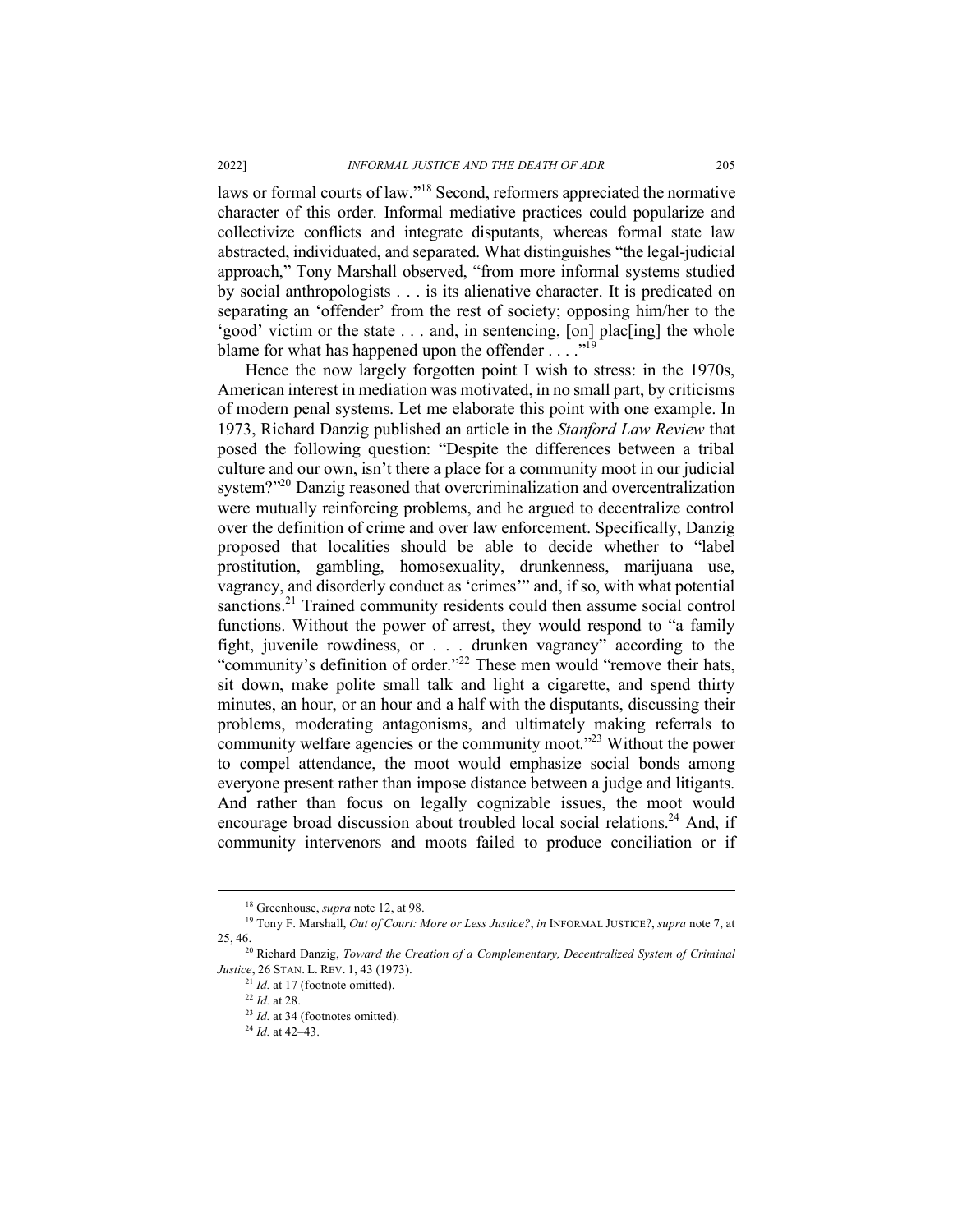disputants preferred, residents could avail themselves of police, prosecutors, and the American penal system.25

In the 1970s, Danzig was writing in a moment when civil rights advocates were decrying the police for their role in conserving the social order. And a moment when New Left critics of the American penal state shared with early proponents of community mediation "[a] deep distrust of state power; a profound cynicism about professional motives; . . . [and] a concern for the 'self-determination' and 'empowerment' of the poor and minority groups."26 Influenced by the communitarian movements of the 1960s and 1970s, scholars and organizers argued that through community mediation "poor people and minorities [can] increase their influence over the institutions and forces that shape their lives."<sup>27</sup> Against this backdrop, Danzig described community control as liberatory. "[A]ll the acts of oppression that must be performed in this society to keep it running smoothly," he quoted, "are pushed upon the police. . . . The police have become the repository of all the illiberal impulses in this liberal society . . . ."28 He reasoned that by divesting police from low-level interventions—where they all too easily inject their class sensibilities and exacerbate conflict—community intervenors could practice order maintenance in ways that engage and serve local interests.29

Of course, in practice the opposite happened—broken windows ideology intensified the role of the state in policing low-level infractions.<sup>30</sup> But I nevertheless want readers to appreciate the terrain of this debate. Danzig aimed to relegitimate state institutions by shifting particular social control functions to communities. For this reason, he was challenged by scholars who found his proposal *not* too romantic or impracticable but rather too anemic. Eric Fisher, for example, faulted Danzig for failing to make the community moot the exclusive arbiter of the harms in its jurisdiction: "a true community court should be more than an adjunct to the existing system."<sup>31</sup> Dennis Longmire likewise argued that Danzig's proposal overly relied on a

 <sup>25</sup> *Id.* at 36–37, 48.

<sup>&</sup>lt;sup>26</sup> DAVID GARLAND, THE CULTURE OF CONTROL: CRIME AND SOCIAL ORDER IN CONTEMPORARY SOCIETY 56 (2001).

<sup>27</sup> PAUL WAHRHAFTIG, COMMUNITY DISPUTE RESOLUTION, EMPOWERMENT AND SOCIAL JUSTICE: THE ORIGINS, HISTORY AND FUTURE OF A MOVEMENT 63 (2004).

<sup>&</sup>lt;sup>28</sup> Danzig, *supra* note 20, at 28 (quoting PAUL CHEVIGNY, POLICE POWER: POLICE ABUSES IN NEW YORK CITY 280 (1969)).

<sup>29</sup> *Id.* at 28–32.

<sup>30</sup> George L. Kelling & James Q. Wilson, *Broken Windows: The Police and Neighborhood Safety*, ATLANTIC (Mar. 1982), https://www.theatlantic.com/magazine/archive/1982/03/broken-windows/304465/. Kelling and Wilson argued for the aggressive policing of low-level infractions because they reasoned that "at the community level, disorder and crime are usually inextricably linked, in a kind of developmental sequence." *Id.* For early normative and empirical criticisms, see BERNARD E. HARCOURT, ILLUSION OF ORDER: THE FALSE PROMISE OF BROKEN WINDOWS POLICING (2001).

<sup>&</sup>lt;sup>31</sup> Eric Fisher, *Community Courts: An Alternative to Conventional Criminal Adjudication*, 24 AM. U. L. REV. 1253, 1287 (1975).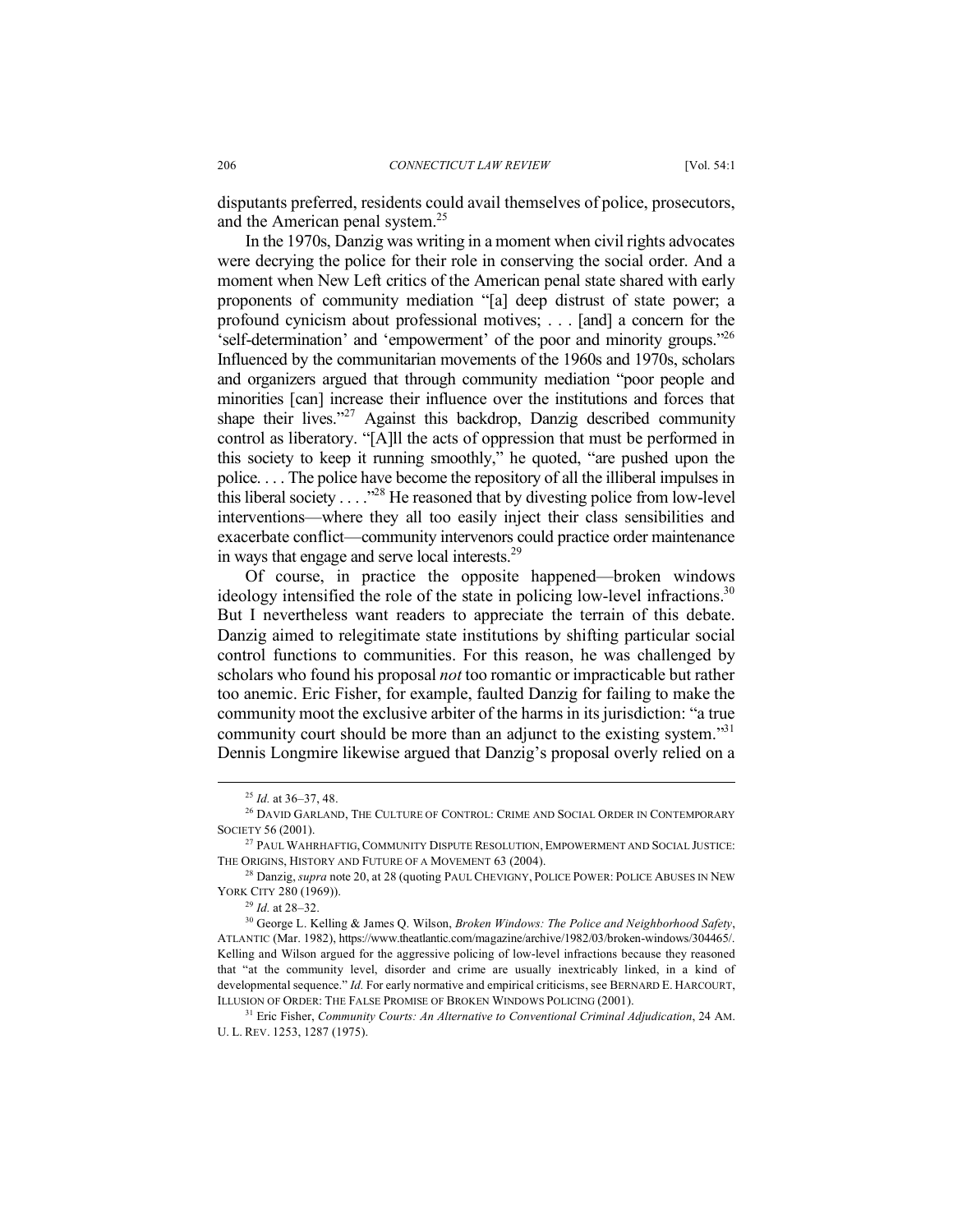shadow of state coercion.<sup>32</sup> He wanted a community system that ideally will "negate the need for coercive social control agencies and will therefore suffice as a complete replacement for, rather than compliment to, the existing law enforcement system."<sup>33</sup>

Longmire reasoned that a basic principle of radical criminology is to advance changes in social control alongside changes in political economic systems.<sup>34</sup> Hence, the reason to replace "the bourgeois notion of criminal justice" with "the ideal of *popular justice*" is that liberal legality is subordinated to the logics of capital and therefore constitutes disputants as individuals destroying collectivity, equity, solidarity.<sup>35</sup> Longmire nevertheless proposed that movements to resolve community conflict based on people's own norms and values need not await "the successful overthrow of capitalism." <sup>36</sup> A regime committed to participatory democracy, he ventured, could nurture collective dispute resolution institutions that could progressively dissolve the state criminal system.

In sum, these writers were asking how community mediation could improve and legitimate—versus undermine and transform—the existing criminal legal system. Many had specific ambitions for the practice of mediation. Some hoped that users of community mediation would discover bases of social solidarity, such as working-class backgrounds and common experiences of subordination, and that they would use these solidarities to discover how what seem like individualized conflicts and harms often reflect broader community problems and therefore require collective action to resolve them.<sup>37</sup> Another strand of advocates, whose work would later coalesce under the banner of restorative justice, reasoned that through mediation offenders and victims could experience moral and relational transformations that could likewise catalyze broader social and political shifts. These scholar-practitioners reasoned that

 <sup>32</sup> Dennis R. Longmire, *A Popular Justice System: A Radical Alternative to the Traditional Criminal Justice System*, 5 CONTEMP. CRISIS 15, 22 (1981).

<sup>33</sup> *Id.* at 22.

<sup>34</sup> *Id.* at 20–21. *See generally* Tony Platt, *Prospects for a Radical Criminology in the United States*, 1 CRIME & SOC. JUST. 2 (1974). Platt elaborates principles of radical criminology: "Under a radical, human rights definition, the solution to 'crime' lies in the revolutionary transformation of society and the elimination of economic and political systems of exploitation." *Id.* at 6.

<sup>35</sup> Longmire, *supra* note 32, at 20 (quoting RICHARD QUINNEY, CLASS, STATE, AND CRIME: ON THE THEORY AND PRACTICE OF CRIMINAL JUSTICE 162 (1977)).

<sup>36</sup> *Id.* at 21.

<sup>&</sup>lt;sup>37</sup> For examples of scholars who linked community mediation to the possibility of collective action, see Paul Wahrhaftig, *An Overview of Community-Oriented Citizen Dispute Resolution Programs in the United States*, *in* 1 THE POLITICS OF INFORMAL JUSTICE: THE AMERICAN EXPERIENCE, *supra* note 7, at 75, 93–94; Richard Hofrichter, *Neighborhood Justice and the Social Control Problems of American Capitalism: A Perspective*, *in* 1 THE POLITICS OF INFORMAL JUSTICE: THE AMERICAN EXPERIENCE, *supra* note 7, at 207, 243; Raymond Shonholtz, *Neighborhood Justice Systems: Work, Structure, and Guiding Principles*, 5 MEDIATION Q. 3, 29 (1984); JENNIFER E. BEER, FRIENDS SUBURBAN PROJECT, PEACEMAKING IN YOUR NEIGHBORHOOD: REFLECTIONS ON AN EXPERIMENT IN COMMUNITY MEDIATION (1986).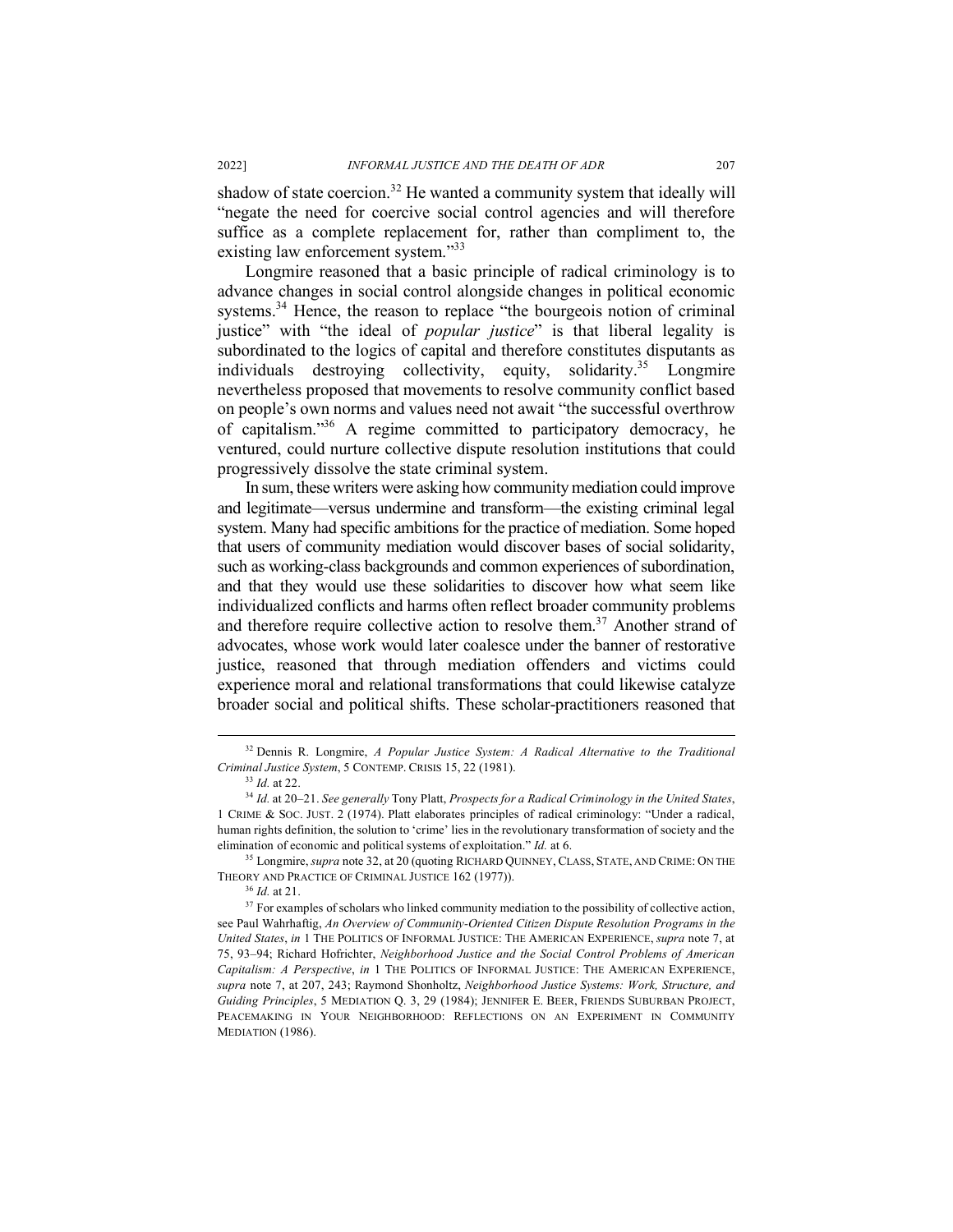when people address their own conflicts in community, they can craft outcomes that feel both more just and more reparative than what they can receive from the state—including by deliberating about social responsibility alongside individual responsibility for conflict, violence, and harm.<sup>38</sup>

#### B. *Left Interpretive Questions: 1980s–1990s*

In the 1980s, as experiments in community mediation unfolded on the ground (several funded by the federal government),  $39$  sociolegal scholars produced a rich, interpretive literature. In this section, I briefly recount this literature. But to be clear: my aim is *not* to reproduce the well-established conclusion that many experiments failed to achieve radical ends.<sup>40</sup> Instead, I want to illustrate how mediation once served as a site for scholarly and political inquiry. To that end, I briefly summarize how sociolegal scholars used the practice of mediation to ask questions about state power and resistance.

In the 1980s, sociolegal scholars, often affiliated with the Amherst Seminar, viewed the left turn to informal justice with both sympathetic interest and skepticism.<sup>41</sup> Sally Engle Merry described how mediation in preindustrial societies maintained social orders precisely because mediators used coercions and sanctions made possible through robust hierarchical social relations—collective relations mostly unavailable under advanced

<sup>&</sup>lt;sup>38</sup> For a genealogy of the early American restorative justice movement and its roots in community mediation, see Amy J. Cohen, *Moral Restorative Justice: A Political Genealogy of Activism and Neoliberalism in the United States*, 104 MINN. L. REV. 889 (2019) [hereinafter Cohen, *Moral Restorative Justice*]. *See also* John Braithwaite, *Traditional Justice*, *in* RESTORATIVE JUSTICE, RECONCILIATION, AND PEACEBUILDING 214, 232 (Jennifer J. Llewellyn & Daniel Philpott eds., 2014) (elaborating this argument).

<sup>39</sup> CHRISTINE B. HARRINGTON, SHADOW JUSTICE: THE IDEOLOGY AND INSTITUTIONALIZATION OF ALTERNATIVES TO COURT 77–86 (1985); *see also* NAT'L INST. OF JUST., U.S. DEP'T OF JUST., NEIGHBORHOOD JUSTICE CENTERS FIELD TEST: FINAL EVALUATION REPORT: EXECUTIVE SUMMARY (1980); AMER. BAR ASS'N, SPECIAL COMM. ON ALT. DISPUTE RESOLUTION, DISPUTE RESOLUTION PROGRAM DIRECTORY (Larry Ray ed., 1983); DANIEL MCGILLIS & JOAN MULLEN, NEIGHBORHOOD JUSTICE CENTERS: AN ANALYSIS OF POTENTIAL MODELS (1977); Albie M. Davis, *Community Mediation in Massachusetts: Lessons from a Decade of Development*, 69 JUDICATURE 307 (1986); Robert C. Davis, *Mediation: The Brooklyn Experiment*, *in* NEIGHBORHOOD JUSTICE: ASSESSMENT OF AN EMERGING IDEA 154 (Roman Tomasic & Malcolm M. Feeley eds., 1982).

<sup>&</sup>lt;sup>40</sup> For some well-known and oft-cited criticisms, see generally THE POSSIBILITY OF POPULAR JUSTICE: A CASE STUDY OF COMMUNITY MEDIATION IN THE UNITED STATES (Sally Engle Merry & Neal Milner eds., 1993); RICHARD HOFRICHTER, NEIGHBORHOOD JUSTICE IN CAPITALIST SOCIETY: THE EXPANSION OF THE INFORMAL STATE (1987); STANLEY COHEN, AGAINST CRIMINOLOGY 217–19 (1988); Richard L. Abel, *The Contradictions of Informal Justice*, *in* 1 THE POLITICS OF INFORMAL JUSTICE: THE AMERICAN EXPERIENCE, *supra* note 7, at 267. 41 *See* Susan S. Silbey, *The Every Day Work of Studying the Law in Everyday Life*, 15 ANN. REV.

L. & SOC. SCI. 1, 7 (2019) (describing the origins of the Amherst seminar: "Having originally met each other at the Law & Society Association annual meetings in 1980 and 1981, we realized that we were all, in one way or another, studying dispute processing—a popular subject at the time").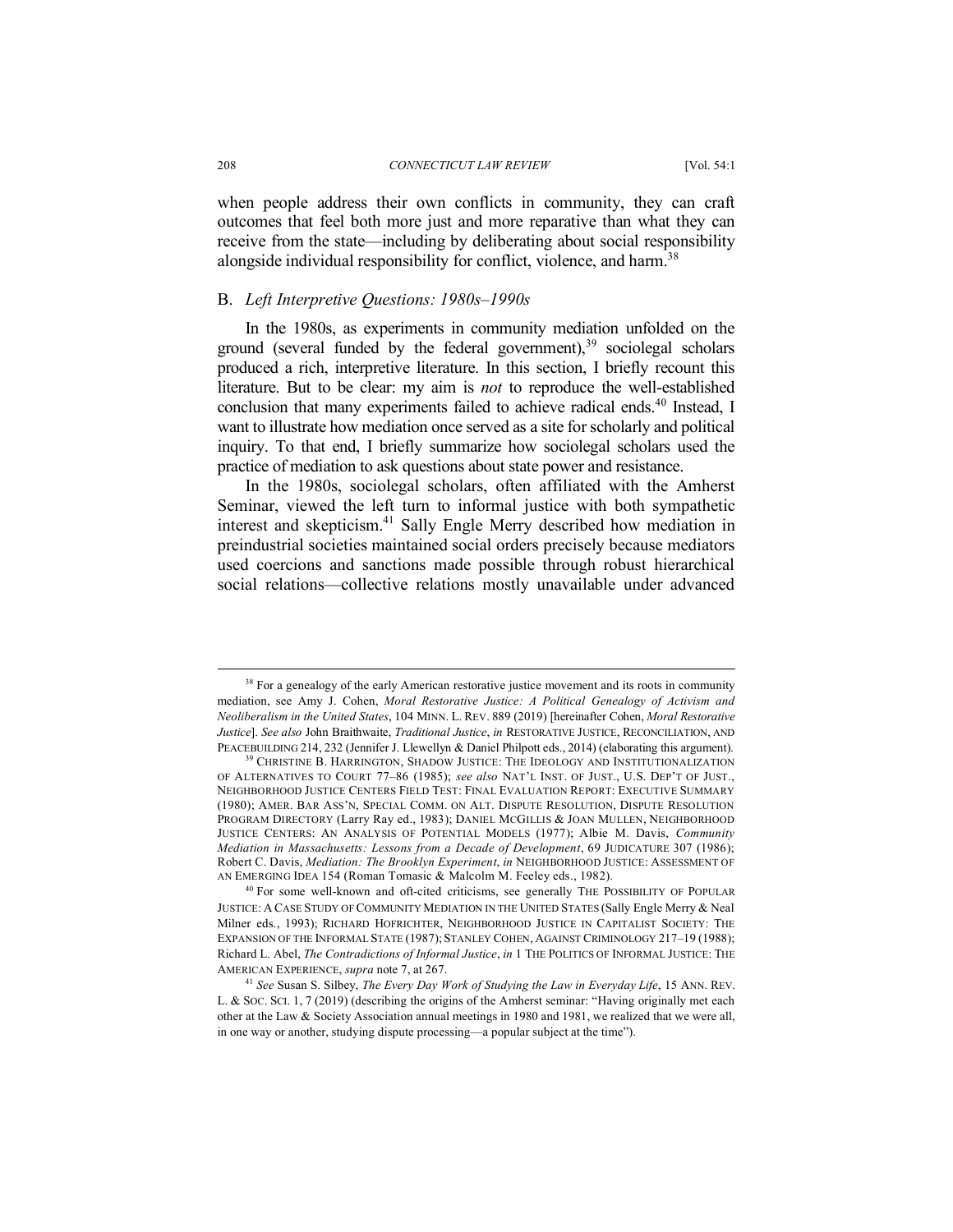capitalism and liberalism.42 Hence sociolegal scholars converged on the following question. In the United States, could community mediation reconstruct, or would it invariably reproduce, the power of the state and capital? Richard Abel put the query rather bluntly: do informal justice processes "expand or reduce state control?"43

Two generative strands of scholarship followed from this question. The first strand advanced a Foucauldian style inquiry. If informal justice expands state power by other means, then what can analysts learn specifically, nonreductively, about these means by studying mediation? Or, to put this another way, in a moment when analysts were only beginning to characterize neoliberal governance, sociolegal scholars used mediation to ask an analytically and politically pressing question: as the state delegates and privatizes its roles, how does it simultaneously proliferate its power?<sup>44</sup>

To engage with this question, scholars advanced a critical mode of empirical analysis that famously refused "the pull of the policy audience."<sup>45</sup> For example, Christine Harrington and Sally Engle Merry studied community mediation empirically *not* to measure how it achieves its stated policy ends but rather to illuminate how its material effects are produced through ideology.46 They differentiated among community mediation's dominant narratives—service delivery, personal growth, and social transformation—and yet showed how all three narratives shared ambiguous symbols in common, such as "community" and "consensus."<sup>47</sup> Reformers, they illustrated, mobilized the meaning of community to popularize consensual dispute resolution and yet interpreted the meaning of consent to incorporate state mandates into mediation. $48$  Other scholars used mediation to "see" the state and relations of power in interpersonal interactions and

<sup>47</sup> *Id.* at 714–17.

 <sup>42</sup> *See* Sally Engle Merry, *The Social Organization of Mediation in Nonindustrial Societies: Implications for Informal Community Justice in America*, *in* 2 THE POLITICS OF INFORMAL JUSTICE: COMPARATIVE STUDIES 17 (Richard L. Abel ed., 1982) [hereinafter Merry, *Social Organization*].

<sup>&</sup>lt;sup>44</sup> See, e.g., id.; Santos, supra note 7; HARRINGTON, supra note 39; Hofrichter, supra note 37; STANLEY COHEN, VISIONS OF SOCIAL CONTROL (1985) [hereinafter COHEN, VISIONS]. 45 Austin Sarat & Susan Silbey, *The Pull of the Policy Audience*, 10 LAW & POL'Y <sup>97</sup> (1988).

<sup>46</sup> Christine B. Harrington & Sally Engle Merry, *Ideological Production: The Making of Community Mediation*, 22 LAW & SOC'Y REV. 709, 710–11 (1988).

<sup>48</sup> *Id.* at 717–23. *See also* COHEN, VISIONS, *supra* note 44, at 160. "Nobody running a community dispute mediation centre in New York," he argued, "actually believes that this recreates the conditions of a Tanzanian village court any more than 'house-parents' in a 'community home' believe that they are living in a family with their own children." *Id.* But these symbols, fictions, and myths are "very much grounded in the real world." *Id.* Like Harrington and Merry, Cohen advanced an ideological mode of analysis designed to make visible the morally ambiguous forms of power, interests, and language wielded by helping professionals—in a moment when incarceration rates were rising, even as or perhaps because the state was governing not only through command but also increasingly through "community." *Id.* at 161–96.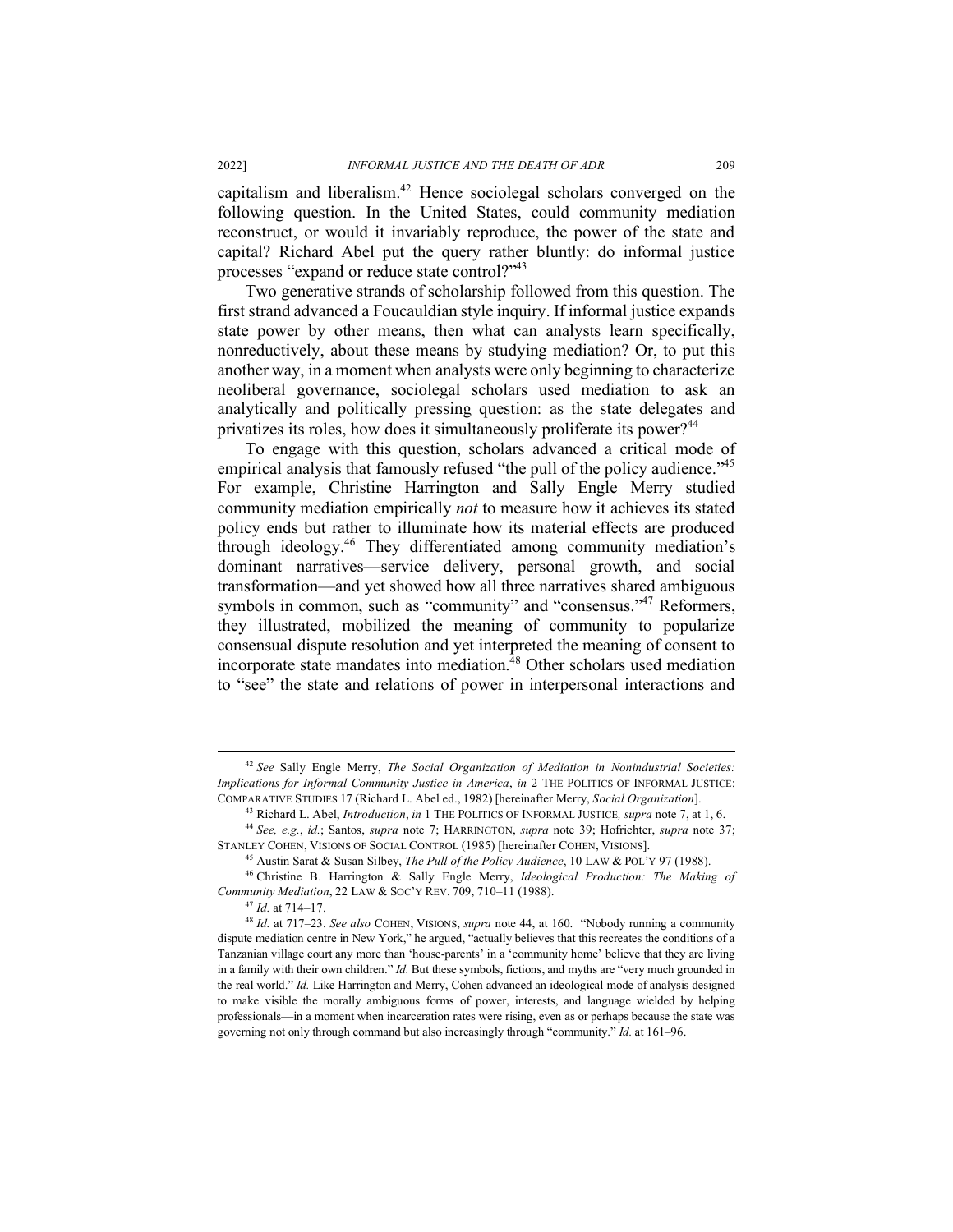#### 210 *CONNECTICUT LAW REVIEW* [Vol. 54:1

self-identities.<sup>49</sup> Whereas reformers asked how to protect mediation's legitimating values, such as individual consent and self-determination, these sociolegal scholars posed the inverse question.<sup>50</sup> They asked how, through mediation, a historically specific figure of a self-determining individual—a figure on which the liberal state depends—is cultivated and created.<sup>51</sup>

A second strand of scholarship investigated mediation's potential to build grassroots power and change state power's role in the process. Here, scholars reasoned that critical interpretative studies are necessary if one *also* wishes to ask about informal "counter-power" because these studies can show how mediation is neither outside of, nor reducible to, state control and how mediation depends upon, but does not determine, the figure of the individual.<sup>52</sup> For example, Stuart Henry studied how housing and worker cooperatives mediate conflicts through values associated with communalism, and he explored how, when cooperatives engage with dominant capitalist rule systems, "both the alternative system and the capitalist order are vulnerable to incremental reformulations."<sup>53</sup> In other words, Henry invited scholars to study *not* how mediation could replace existing institutions but rather how, over time and through practice, mediation could help incrementally rearrange them.<sup>54</sup>

Maureen Cain, by contrast, urged theorists to distinguish among dispute resolution institutions by classifying them according to the class interests they serve. <sup>55</sup> She described collective justice institutions where users share a working-class identification. In these institutions, users understand themselves as a collective subject with shared problems that could be

<sup>53</sup> Stuart Henry, *Community Justice, Capitalist Society, and Human Agency: The Dialectics of Collective Law in the Cooperative*, 19 LAW & SOC'Y REV. 303, 324 (1985).

 <sup>49</sup> *See, e.g.*, Silbey, *Minor Disputes Processing*, *supra* note 8, at 69–70; Susan Silbey & Austin Sarat, *Dispute Processing in Law and Legal Scholarship: From Institutional Critique to the Reconstitution of the Juridical Subject*, 66 DENV. U. L. REV. 437, 472–96 (1989).

<sup>50</sup> *See* Peter Fitzpatrick, *The Impossibility of Popular Justice*, *in* THE POSSIBILITY OF POPULAR JUSTICE, *supra* note 40, at 453, 457–58 [hereinafter Fitzpatrick, *Popular Justice*] ("The individual's voluntary participation and willingness to adapt and enter into agreements are the foundation of the whole [alternative justice] process. . . . My analysis would reverse this mythic account. The individual is an effect of the power exercised in processes of popular justice.").

<sup>51</sup> George Pavlich, *The Power of Community Mediation: Government and Formation of Self-Identity*, 30 LAW & SOC'Y REV. 707, 728 (1996). *See also* Fitzpatrick, *Popular Justice*, *supra* note 50, at 457–58.

<sup>52</sup> Peter Fitzpatrick, *The Rise and Rise of Informalism*, *in* INFORMAL JUSTICE?,*supra* note 7, at 178, 185 [hereinafter Fitzpatrick, *Informalism*]; Fitzpatrick, *Popular Justice*, *supra* note 50, at 468–72.

<sup>&</sup>lt;sup>54</sup> *Id.* at 324 ("[S]hort of revolution, change towards socialist legality is more likely to be fostered by mechanisms of communal justice within institutions that do not challenge the basic premises of capitalism than through the development of more radical conflicting institutions.") *See also* Linda Mulcahy, *The Devil and the Deep Blue Sea? A Critique of the Ability of Community Mediation to Suppress and Facilitate Participation in Civil Life*, 27 J.L. & SOC'Y 133, 150 (2000) (analyzing community mediation for "everyday resistance to state powers undertaken in small measures, and the occasional dominance of local normative frameworks").

<sup>55</sup> Maureen Cain, *Beyond Informal Justice*, 9 CONTEMP. CRISES 335 (1985); Sally Engle Merry, *Sorting Out Popular Justice*, *in* THE POSSIBILITY OF POPULAR JUSTICE, *supra* note 40, at 31, 33 n.3 (summarizing Cain's argument).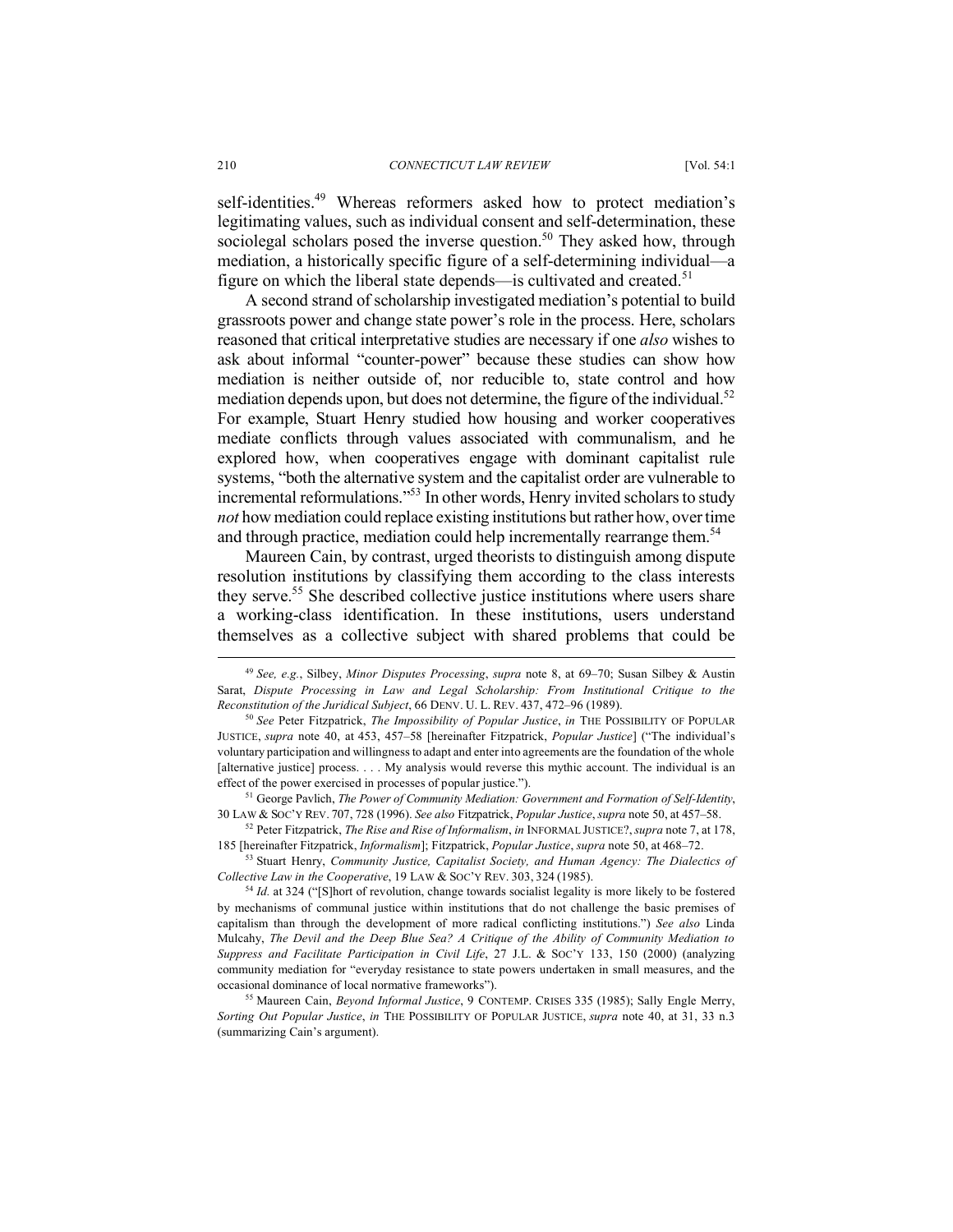formulated against classed opponents, and they pursue a broad range of strategies and processes "*accountable to the collectivity* (class) *they work for*." <sup>56</sup> Cain distinguished collective justice from professionalized justice, which depends on formal liberal legal principles and serves professional class practices and interests. She also distinguished collective justice from incorporated justice, where an agency of the state or of capital displaces professionalized dispute resolution in ways that serves its own, rather than working class, interests (Cain's example: mediation offered by the Better Business Bureau).<sup>57</sup> Cain reasoned that when scholars categorize informal justice institutions according to their class or other political interests, they help make collective justice less vulnerable to professionalization or incorporation—a politically useful task for the scholar because the radical nature of collective justice institutions in capitalist societies means, she ventured, that they will invariably lack legitimacy and resources.<sup>58</sup>

What united all of these sociolegal scholars was their effort to theorize mediation *both* as part of a larger assemblage of state governance *and* potentially as a disruptive practice that allows analysts to see how people attempt to resist and change the dominant system. Capturing this double inquiry, Boaventura de Sousa Santos predicted that, whereas state elites had previously used formal law to disorganize classes and individuate conflicts, "state-sponsored community organization" would replace formal law as the preferred technique of disorganization under late capitalism.59 And *yet*, he continued, "[i]t would be a gross mistake" to think of informal justice "as sheer manipulation and state conspiracy."60 Because mediation depends on symbols such as "participation, self-government, and real community," it is vulnerable to "an autonomous political movement of the dominated classes" who wish to unleash the liberatory potential of these symbols.<sup>61</sup>

As the next section describes, by the early 1990s, sociolegal scholars' political and analytical questions—as they pursued them through the study of mediation—faded just as ADR was consolidating as a field in legal education.

### C. *The Rise of ADR as a Field in Legal Education: 1980s–2000s*

As left sociolegal scholars debated the possibilities of informal justice to advance progressive social change, the legal reformers who are today remembered as founding the modern field of ADR in law schools—think Chief Justice Warren Burger and Harvard law professor Frank Sander—were

 <sup>56</sup> Cain, *supra* note 55, at 346. For example, Cain described early twentieth century American labor courts. *Id.*

<sup>57</sup> *Id.* at 353. She also distinguished collective justice from populist justice. *Id.* at 360–64.

<sup>58</sup> *Id.* at 365.

<sup>59</sup> Santos, *supra* note 7, at 261.

<sup>60</sup> *Id.* at 264.

<sup>61</sup> *Id.*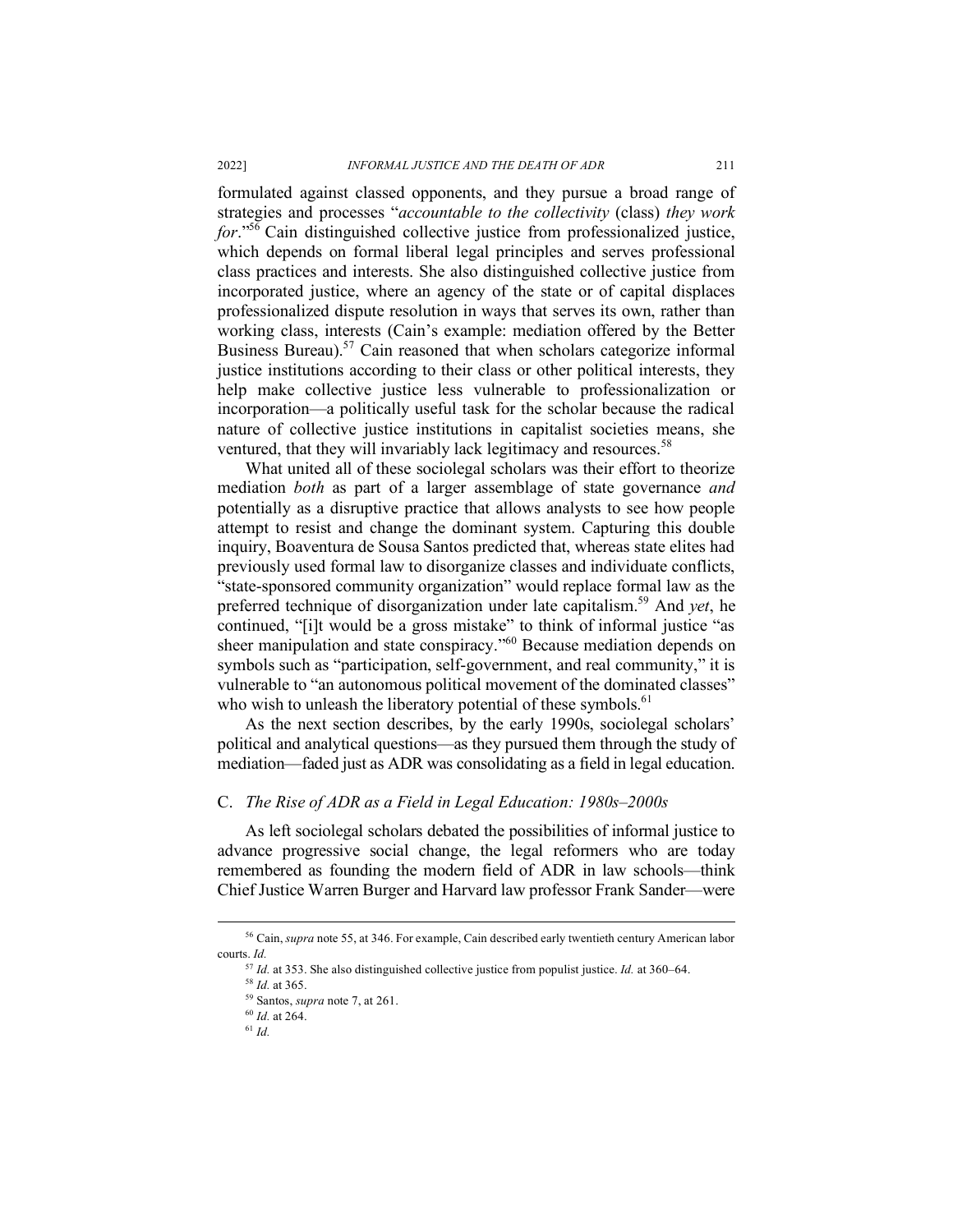engaged in a parallel but different conversation.<sup>62</sup> These reformers proffered criticisms of state adjudication *but not* criticisms of state power. In 1976, as the over-use of courts became understood by some as a national problem, Sander posed some general and, as it turned out, extremely generative questions about institutional competence. He criticized lawyers and law teachers for assuming that "courts are the natural and obvious dispute resolvers," and he asked if it was possible "to develop some rational criteria for allocating various types of disputes to different dispute resolution processes."63 For example, Sander ventured that people experiencing low-level civil and family cases may experience more creative, efficient, pro-social resolutions if their cases are channeled into mediation rather than court adjudication. 64

From this reformist perspective, asking, "how does the state extend its reach as it delegates its functions?" was just not a compelling research question. To the contrary, Sander found it simply "interesting to note that . . . most of the experiments to date [with community moots] have involved alternatives to the criminal courts."65 "Is this the result of some *conceptual notion*," he pondered, "or, as I suspect, because, like the reputed response of Willie Sutton, the famed bank robber when asked why he robbed banks, 'that's where the money is'?"<sup>66</sup> Sander implied the answer was the latter, obscuring from view how earlier efforts to envisage community mediation were motivated and justified by a normative critique of state power. And, because he pioneered a version of ADR that was not only informal, but also pro-state, Sander along with his collaborators could establish it as a field in legal education.

In this section, my argument is as follows: in the mid-1980s, sociolegal scholars engaged Sander's institutional reform project, but their criticisms were largely unavailing. As ADR coalesced as a legal field, its practices and questions narrowed. ADR proponents, working in the tradition inspired by Sander, aimed to provide a flexible menu of process options *but* without reproducing more income, racial, or gendered inequalities than disputants would otherwise encounter in state adjudication. As they confronted legal feminists and critical race scholars who argued that mediation harms women and minorities, these ADR proponents ceded to state adjudication conflicts

 <sup>62</sup> Warren E. Burger, *Agenda for 2000 A.D.— Need for Systematic Anticipation*, 15 JUDGES' J. 27, 32 (1976); Frank E.A. Sander, Varieties of Dispute Processing, Address Delivered at the National Conference on the Causes of Popular Dissatisfaction with the Administration of Justice (Apr. 7–9, 1976), *in* 70 F.R.D. 79, 111 (1976) [hereinafter Sander, Address].

<sup>63</sup> Sander, Address, *supra* note 62, at 112–13.

<sup>64</sup> *Id.* at 118–20; *see also* Frank E. A. Sander, *Family Mediation: Problems and Prospects*, MEDIATION Q., Dec. 1983, at 3, 5–6.

<sup>65</sup> Sander, Address, *supra* note 62, 128 n.45

<sup>66</sup> *Id.* (emphasis added).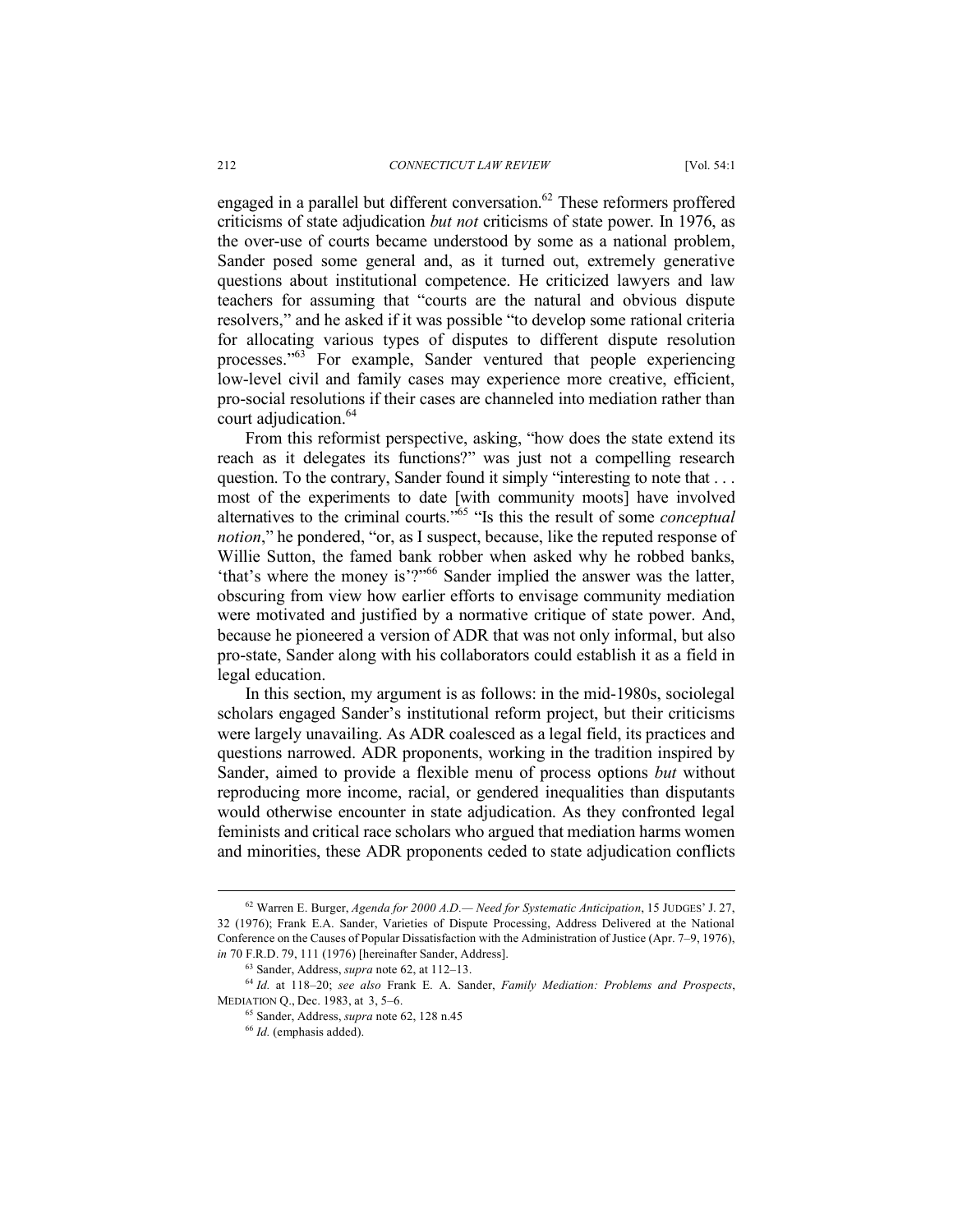that they deemed to involve public political interests. For the private conflicts they retained, they proposed to import formal legality to address inequalities. And the more ADR proponents turned to legal formalism—a tool used to regulate more than upend an existing social order—the more they turned away from asking about the role of informal dispute resolution in advancing broad-scale social transformations.

In 1985, Sander along with Stephen Goldberg and Eric Green published the first ADR casebook *Dispute Resolution*, <sup>67</sup> a sign, Carrie Menkel-Meadow observed, that the "periphery" was becoming the "core."68 The casebook prompted two critical reviews by sociolegal scholars—Austin Sarat in the *Law & Society Review*<sup>69</sup> and Sally Engle Merry in the *Harvard Law Review*. <sup>70</sup> Both agreed the casebook marked an important shift: the legal academy was finally taking the study of nonjudicial dispute processing seriously. But the casebook did so in ways that revealed a chasm between sociolegal scholars and law professors. $71$ 

Sarat submitted that the book's "neglect [of] some of the most important . . . insights of the sociological study of disputing" was baked into its structure—it presents dispute processes as sets of abstract, essential attributes à la Lon Fuller.<sup>72</sup> For example, law students learn that "the mediator, in contrast with the arbitrator, has no power to impose an outcome on disputing parties."73 What students do not learn, however, is that mediators exercise power and coercion in diverse ways in different contexts.<sup>74</sup> The student also learns that mediation is future-oriented, relational, flexible, and participatory. "In this description," Sarat quipped, "the advertised advantages of mediation are taken as its essential attributes. Failure to display these attributes means that a disputing process cannot claim to be mediation; it must be something else."75 Lest readers suspect that Sarat was exaggerating, recall

[T]he contexts and practices of mediation are given less attention than is the effort to achieve a kind of definitional purity. . . . For contemporary formalists the mediator who exercises power or advances a zero-sum solution is not doing mediation.

 <sup>67</sup> STEPHEN B. GOLDBERG, ERIC D. GREEN & FRANK E. A. SANDER, DISPUTE RESOLUTION (1985)*.* <sup>68</sup> Carrie Menkel-Meadow, *Dispute Resolution: The Periphery Becomes the Core*, 69 JUDICATURE

<sup>300, 300 (1986)</sup> [hereinafter Menkel-Meadow, *Periphery*]. 69 Austin Sarat, *The "New Formalism" in Disputing and Dispute Processing*, 21 LAW & SOC'Y

REV. 695 (1988).

<sup>70</sup> Sally Engle Merry, *Disputing Without Culture*, 100 HARV. L. REV. 2057 (1987) [hereinafter Merry, *Culture*].

<sup>&</sup>lt;sup>71</sup> Sarat, *supra* note 69, at 696.<br><sup>72</sup> *Id.* at 696–97. Fuller famously proposed to define the key attributes of different dispute processes. *See, e.g.*, Lon L. Fuller, *Mediation—Its Forms and Functions,* 44 S. CAL. L. REV. 305, 312 (1971); Lon L. Fuller, *The Forms and Limits of Adjudication*, 92 HARV. L. REV. 353, 354 (1978).

<sup>73</sup> Sarat, *supra* note 69, at 697.

<sup>74</sup> *Id.* For examples, see generally Merry, *Social Organization*, *supra* note 42; Susan S. Silbey & Sally E. Merry, *Mediator Settlement Strategies*, 8 LAW & POL'Y 7 (1986). 75 Sarat, *supra* note 68, at 698. He elaborated further: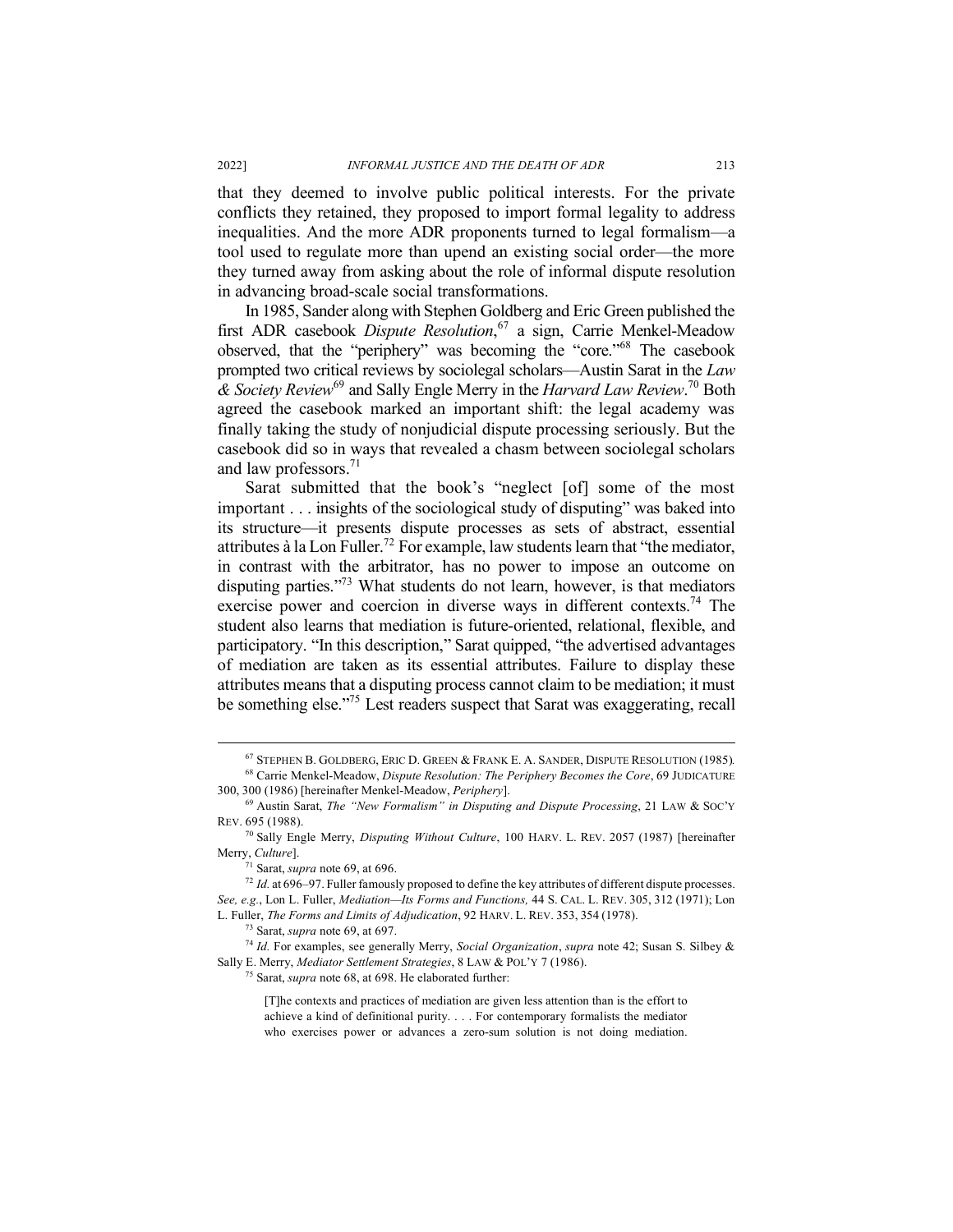my introductory observation that ADR audiences doubted that CVICT dispute processing could properly be characterized *as mediation*. The casebook also presented disputes as sufficiently stable so they could be matched to appropriate processes. But sociolegal scholarship, Merry objected, has already shown how disputes are cultural events that emerge and are used in social relationships in open-ended ways.76 Disputes may shift and transform with a "chameleonlike quality" depending on participants and audiences—and frequently without any sort of final resolution.<sup>77</sup>

To be sure, these sociological insights do not prevent ADR practitioners from deciding to characterize a dispute to "fit[] the forum to the fuss"<sup>78</sup> potentially to the benefit of some people in conflict.79 But sociolegal scholars suspected the casebook's apolitical framing: *Who* would fit what fusses to what forums and with what justificatory basis? The fitter would need a theory about "how to define the problems, what kinds of coercive force to impose on parties, and what value society should place on problems of each type," Merry argued.<sup>80</sup> Maureen Cain and Kalman Kulcsar had likewise previously submitted that "the question 'how can we help people/society eliminate disputes?"" is atheoretical $81$ —that is, it lacks systematic reflection on its motivating assumptions and hence can unfold without making explicit its biases and political functions.

Finally, both Merry and Sarat rejected *Dispute Resolution*'s call for empirical research. The casebook concludes, Merry bristled, with a plea for research to narrow the gap between design and implementation, "suggesting that the problem is one of expertise, not politics."82 Sarat likewise argued that the book's empirical questions assign the social scientist the labor of correcting mistakes, educating and influencing policymakers, and facilitating

Formalism thus presents a nonfalsifiable portrait of dispute processing techniques in which all that sociologists can do is to evaluate practices in light of ideal types.

*Id.* at 698, 710.

<sup>&</sup>lt;sup>76</sup> Merry, *Culture*, *supra* note 70, at 2065.<br><sup>77</sup> *Id.* For examples, see Sally Engle Merry, *Going to Court: Strategies of Dispute Management in an American Urban Neighborhood*, 13 LAW & SOC'Y REV. 891 (1979); Lynn Mather & Barbara Yngvesson, *Language, Audience, and the Transformation of Disputes*, 15 LAW & SOC'Y REV. 775 (1981); Sally Engle Merry & Susan Silbey, *What Do Plaintiffs Want? Reexamining the Concept of Dispute*, 9 JUST. SYS. J. 151 (1984); Marilyn Strathern, *Discovering 'Social Control'*, 12 J.L. & SOC'Y 111 (1985).

<sup>78</sup> Frank E.A. Sander & Stephen B. Goldberg, *Fitting the Forum to the Fuss: A User-Friendly Guide to Selecting an ADR Procedure*, 10 NEGOT. J. 49, 66 (1994).

<sup>79</sup> *See* Marshall, *supra* note 19, at 39.

<sup>80</sup> Merry, *Culture*, *supra* note 70, at 2067. She concluded that "[t]he book ignores the social, cultural, and political dimensions of ADR, but this neglect accurately represents the unreflective nature of the ADR movement as a whole." *Id.* at 2060.

<sup>81</sup> Cain & Kulcsar, *supra* note 6, at 388.

<sup>82</sup> Merry, *Culture*, *supra* note 70, at 2067.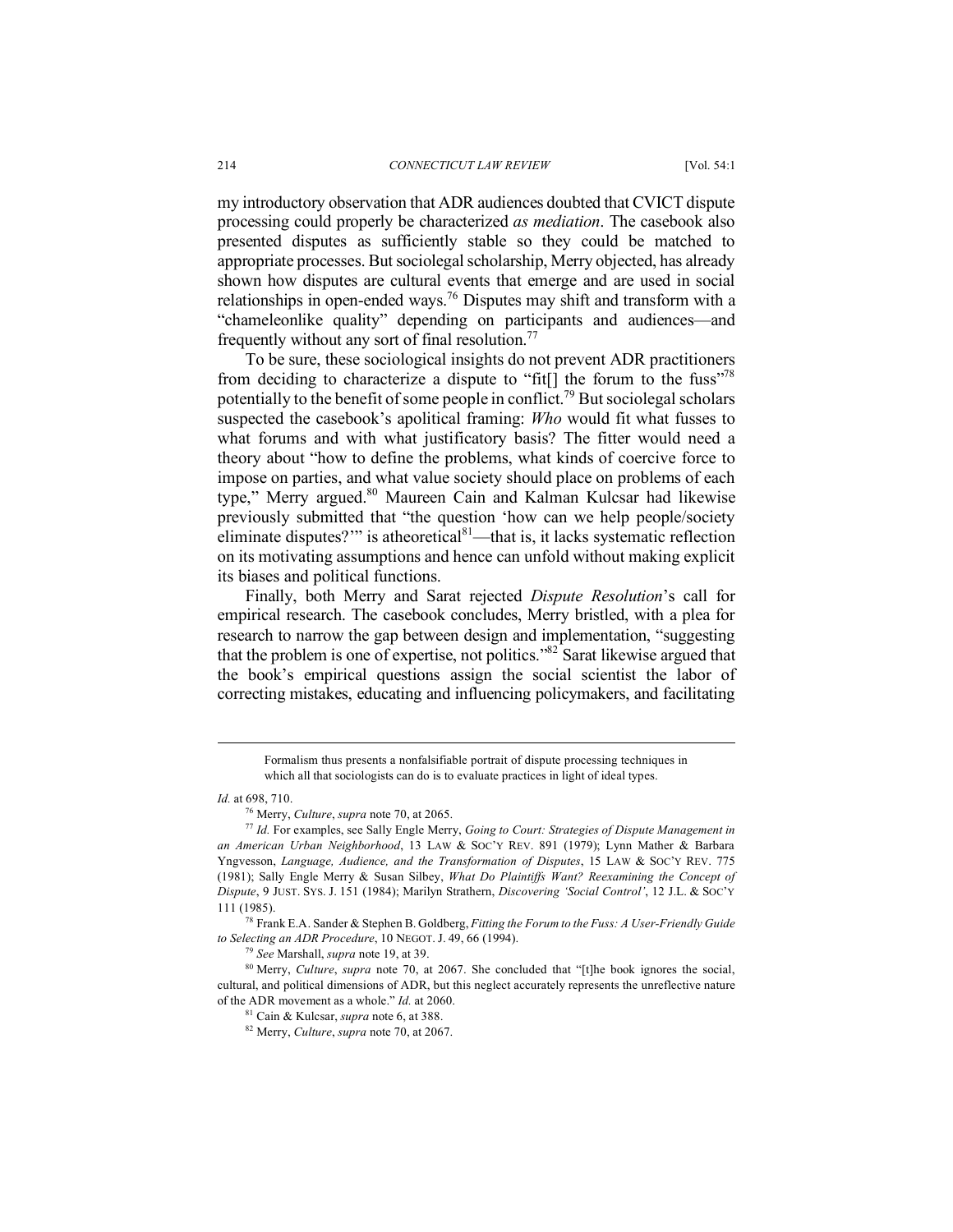best practices by evaluating institutions against ideal types.<sup>83</sup> Hence, even if ADR could facilitate a dialogue "between the sociology of law and the legal academy," Sarat warned that sociolegal scholars would pay a high price to enter the conversation. 84

ADR proponents and sociolegal scholars never came to speak the other's language.<sup>85</sup> For their part, sociolegal scholars soon turned to the study of other kinds of informalisms—for example, the vernacularization of human rights; the rise of extralegal governance technologies such as standards, indicators, risk assessments; and the growth of collaborative managerial practices in state and private institutions. <sup>86</sup> Some pursued the study of social ordering in "nondispute situations," contributing to work that Merry called new legal pluralism because it examines how multiple legal systems coexist in nearly all societies.87 ADR proponents meanwhile consolidated their own field, proliferating classes and casebooks.

In 1993, William Twining took stock of what was then a burgeoning American ADR literature. He simplified it thus: there is literature on institutional design that asks about "the appropriateness of different methods of dispute resolution to various types of 'dispute.'"88 There is literature that offers "essentially political debates about the desirability and necessity of encouraging and developing ADR on a large scale.<sup>889</sup> And there is literature devoted to teaching ADR practice skills to law students and lawyers. "The vast bulk of these three bodies of literature," he concluded, "is atheoretical."<sup>90</sup>

Early sociolegal scholars had used theory as a tool to grapple with a contradiction. They criticized formal law *and* they also criticized the turn to informal justice, which they interpreted as, among other things, elite backlash to the rights revolution. Yet they hardly depicted formal legality as a tool of

 <sup>83</sup> Sarat, *supra* note 69, at 706–07.

<sup>84</sup> *Id.* at 712.

<sup>85</sup> For a significant exception, see Menkel-Meadow, *Periphery*,*supra* note 68, at 302–03 ("My concern here is that [Goldberg, Green, and Sander's] book has something of an advocate's tone . . . . Where, one might ask, are excerpts of such trenchant criticisms of informal justice as [those written by sociolegal scholars]?"). For an early interdisciplinary reader on mediation, see CARRIE MENKEL-MEADOW, MEDIATION: THEORY, POLICY AND PRACTICE xiii (2001). 86 *See, e.g.*, SALLY ENGLE MERRY, HUMAN RIGHTS AND GENDER VIOLENCE: TRANSLATING

INTERNATIONAL LAW INTO LOCAL JUSTICE (2006); THE QUIET POWER OF INDICATORS: MEASURING GOVERNANCE, CORRUPTION, AND RULE OF LAW (Sally Engle Merry, Kenneth Davis, and Benedict Kingsbury eds., 2015); Susan Silbey, Ruthanne Huising & Salo Vinocur Coslovsky, *The "Sociological Citizen" Relational Interdependence in Law and Organizations*, 59 L'ANNÉE SOCIOLOGIQUE 201 (2009).

<sup>&</sup>lt;sup>87</sup> Sally Engle Merry, *Legal Pluralism*, 22 LAW & SOC'Y REV. 869, 873, 890 (1988). 88 William Twining, *Alternative to What? Theories of Litigation, Procedure and Dispute Settlement in Anglo-American Jurisprudence: Some Neglected Classics*, 56 MOD. L. REV. 380, 380 (1993). 89 *Id.*

<sup>90</sup> *Id.* at 381.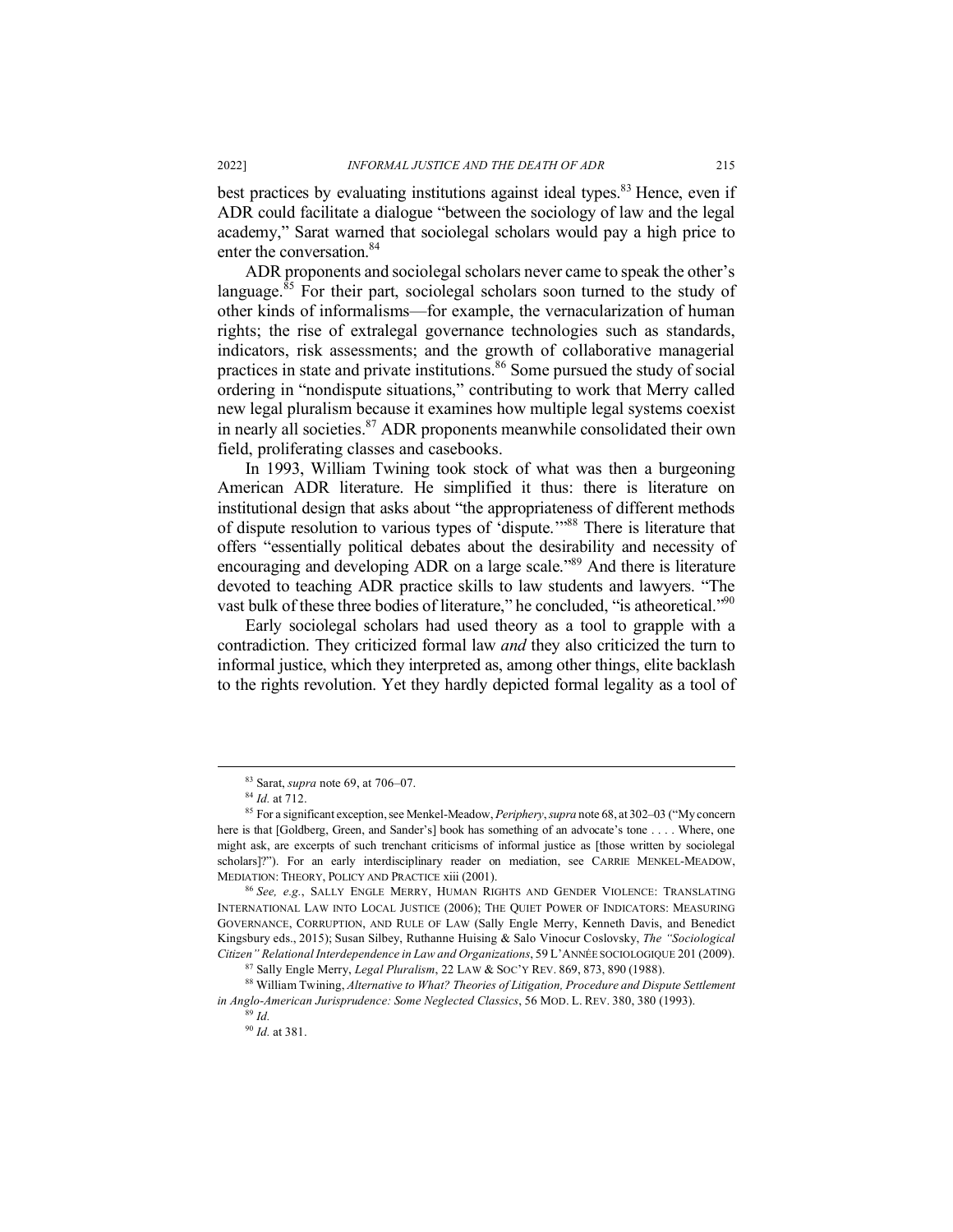genuine social and economic emancipation. $91$  Hence even as they criticized informalism, some early sociolegal scholars continued to analyze its potential to produce a "'genuinely' human and popular form of justice."92 In other words, these scholars used theory as Ethan Miller defines it: as a "tool for challenging fixed modes of thought, opening up new possibilities, and enabling transformative action in the world."<sup>93</sup> Many ADR proponents simply had a different normative and practical orientation: they wanted to work with the world as it is—not to unravel and reimagine its basic organizing categories but rather incrementally to improve existing institutions.<sup>94</sup>

For example, and as Twining observed, ADR scholars produced a literature engaged in political debates about the benefits and dangers of entrenching ADR at a national scale. But this literature had a specific target. In the 1980s, law professors, such as Owen Fiss and Richard Delgado, published important articles that censured ADR and defended formal legality (largely without also criticizing it) as a shield against inequality. <sup>95</sup> ADR proponents mostly entered this second conversation. In response to arguments that mediation favors the strong over the weak, they asked the following kinds of policy-oriented questions: How should they limit their field of cases? How

93 ETHAN MILLER, REIMAGINING LIVELIHOODS: LIFE BEYOND ECONOMY, SOCIETY, AND ENVIRONMENT xvii (2019).

 <sup>91</sup> For a review of these arguments, see, for example, David M. Trubek, *Turning Away from Law?*, 82 MICH. L. REV. 824 (1984). Trubek concludes: "The high priests celebrate an informalism they don't believe in, while the critics reluctantly champion a formalism they distrust." *Id.* at 835.<br><sup>92</sup> Cain, *supra* note 55, at 335 ("Academic criticism and negative evaluation have created . . . a

feeling that the devil of formal justice whom we know may, after all, be better than hisdangerously unfamiliar informal brother. This chorus is occasionally punctuated by an attenuated left wing squeak of hope that by some dialectical feat a 'genuinely' human and popular form of justice may emerge in spite of all from this newly identified diabolical situation . . . . This article is an attempt to make that squeak a little stronger.") *See also* Abel, *supra* note 43, at 12 ("[T]he moral ambiguity of informalism must mean that it can liberate as well as oppress"); Santos, *supra* note 7, at 265 ("Community justice cannot be ideological without at some time being implicitly utopian. It cannot manipulate unless it offers some 'genuine shred of content as a fantasy bribe to the community members about to be manipulated' . . . . Resistance against manipulation must start from that genuine shred of content.") (citation omitted); Fitzpatrick, *Informalism, supra* note 52, at 195 (theorizing how understanding informalism "as an effect of relations of power" could "lead to the identification of counter-powers otherwise denied or obscured in the domain of the informal" and made visible in alterative, non-state legal systems); Steven Spitzer, *The Dialectics of Formal and Informal Control*, 1 THE POLITICS OF INFORMAL JUSTICE: THE AMERICAN EXPERIENCE*, supra* note 7, at 167, 169 ("[E]ven if 'the politics of informal justice' is no more than an ideological arena in which larger social struggles are being fought, the very visibility and ubiquity of these politics make them an important subject for investigation.").

<sup>&</sup>lt;sup>94</sup> Robert Mnookin aptly summarizes this orientation: "Proponents of ADR regularly argue that arbitration and mediation—the two primary ADR processes—reduce the transaction cost of resolution and otherwise lead to better outcomes. In assessing the benefits and costs of these procedures it is, of course, necessary to ask: Compared to what?" Robert Mnookin, *Alternative Dispute Resolution* (Harv. L. Sch., John M. Olin Ctr. for L., Econ. & Bus. Discussion Paper Series No. 232, 1998).

<sup>95</sup> Owen M. Fiss, *Against Settlement*, 93 YALE L.J. 1073 (1984); Richard Delgado, Chris Dunn, Pamela Brown, Helena Lee & David Hubbert, *Fairness and Formality: Minimizing the Risk of Prejudice in Alternative Dispute Resolution*, 1985 WIS. L. REV. 1359 (1985).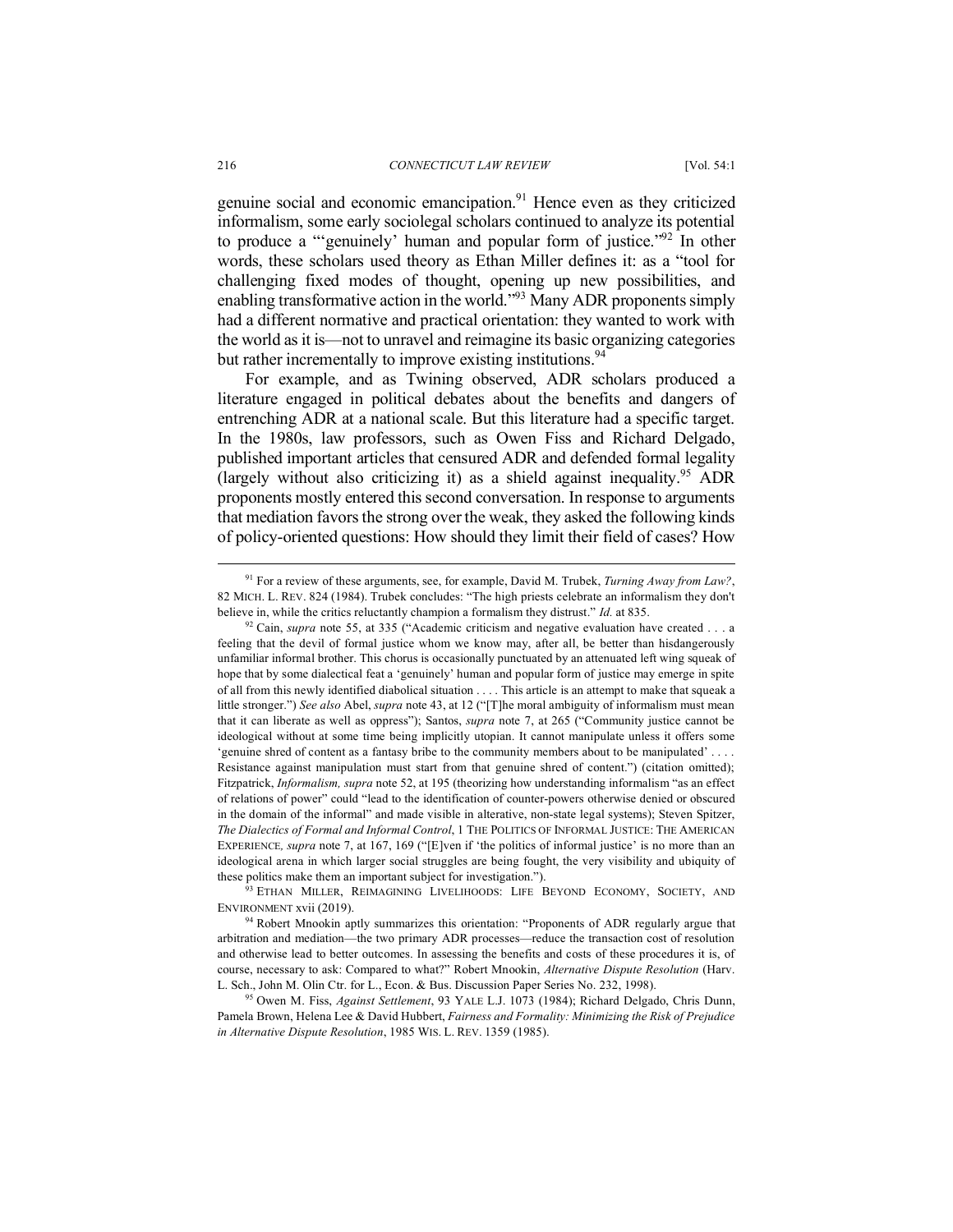should they marshal what kinds of empirical evidence? How should they design specific kinds of legal regulations and procedural safeguards?<sup>96</sup>

The feminist legal movement hastened ADR proponents' mobilization of formal legality. In the 1970s, as Danzig was calling for community intervenors to replace the police, other reformers were arguing to informalize the police by teaching them mediation.<sup>97</sup> Feminists successfully organized against informal police interventions in cases of domestic violence.<sup>98</sup> But, having won the battle for mandatory arrests, they confronted judges, prosecutors, and court administrators diverting arrested men into mediation.<sup>99</sup>

Community mediators defended their decision to mediate cases of domestic violence—at least for a while. In 1978, Anna Laszlo and then-Assistant District Attorney Thomas McKean described their community mediation center's work before Congress: "[W]e saw everything from threats to assault with a dangerous weapon to attempted homicide."<sup>100</sup> For such cases, they used community mediators, without lawyers present, on the assumption that they would "get closer to the problems involved and would also get the community involved in the whole problem of wife beating."101 In 1982, mediators Linda Singer and Charles Bethel likewise explained their judgement that mediating some domestic violence cases could produce safety, separation, and behavioral change via contract.<sup>102</sup> They described mediation as voluntary only insofar as individuals make choices within a context of "coercive external pressures."103 Offenders face criminal charges and victims face their own constraints: they "may be uninterested in prosecution not only out of fear, but also out of love, or economic concerns, or consideration for children."104 And they reasoned that the coercions produced through mediation could better serve the interests of

 <sup>96</sup> *See, e.g.*, GOLDBERG, GREEN & SANDER,*supra* note 67. For a review of some of these arguments, see generally Amy J. Cohen, *Revisiting* Against Settlement*: Some Reflections on Dispute Resolution and Public Values*, 78 FORDHAM L. REV. 1143 (2009).

<sup>97</sup> *See, e.g.*, U.S. COMM'N ON C.R., UNDER THE RULE OF THUMB: BATTERED WOMEN AND THE ADMINISTRATION OF JUSTICE 18–19 (1982) (describing police training techniques that "call for the responding officer to calm the dispute, listen carefully to both parties without showing favoritism or fixing blame, and to suggest ways to resolve the problem without involvement of the criminal justice system" and arguing that these practices of mediation are misapplied to domestic violence cases).

<sup>98</sup> *See, e.g.,* Laurie Woods, *Mediation: A Backlash to Women's Progress on Family Law Issues*, 19 CLEARINGHOUSE REV. 431, 432 (1985).

<sup>99</sup> *Id.* at 432–33.

<sup>&</sup>lt;sup>100</sup> Anna T. Laszlo, Court Diversion: An Alternative to Spousal Abuse Cases, Presentation at a Consultation Sponsored by the United States Commission on Civil Rights, *in* BATTERED WOMEN: ISSUES OF PUBLIC POLICY 65 (Jan. 30–31, 1978).

<sup>&</sup>lt;sup>101</sup> *Id.* at 87–88 (comment by Thomas McKean during discussion).<br><sup>102</sup> Charles A. Bethel & Linda R. Singer, *Mediation: A New Remedy for Cases of Domestic Violence*, 7 VT. L. REV. 15, 21–25 (1982).

<sup>103</sup> *Id.* at 19.

<sup>104</sup> *Id.* at 30.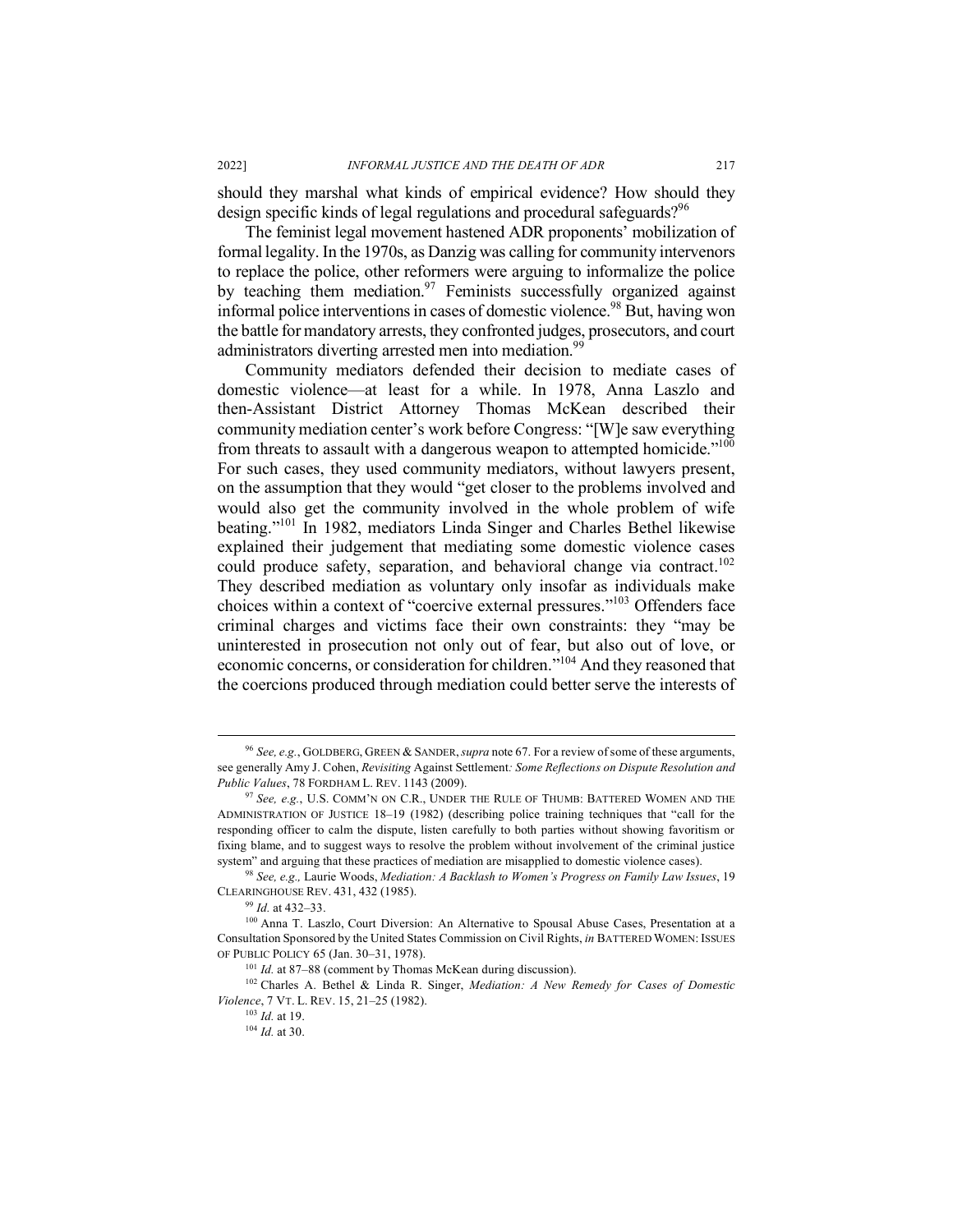some victims than the coercions of the formal penal system.<sup>105</sup> In 1984, Dianna Stallone described centers where mediators added a political justification to this practice: namely, "keep[ing] men of color out of the criminal system."106 "Protecting the interests of men of color is a somewhat unknown although expressed function of mediation," she conceded (she, however, was not persuaded). $107$ 

By the mid-1980s, feminist domestic violence advocates had effectively won this fight. They described mediation as a "voluntary, noncoercive process" when what was needed were rules that emanate from the state applied consistently by decision makers.<sup>108</sup> There was only a defense of state power in this anti-violence, anti-mediation writing. For their part, ADR proponents conceded the feminist's rule of law hierarchy. Most agreed that cases involving any sort of (non-trivial) crime, let alone domestic violence, should not be mediated.<sup>109</sup> For the conflicts that ADR proponents retained for mediation, such as divorce and child custody, they proposed formal legality to manage private inequalities. For example, Craig McEwen, Nancy Rogers, and Richard Maiman described an unfortunate perception that "one must choose between a 'lawyered' process ending in the courtroom, and an informal, problem-solving process."<sup>110</sup> They wanted the state to mandate divorcing spouses into mediation. But they also wanted "attorneys [to] participate regularly and vigorously."111 Their research suggested that lawyer participation in mediated processes could protect women's interests.

By 1995—the time McEwen, Rogers, and Maiman wrote their widely cited article "Bring in the Lawyers"—American ADR retained few traces of the anti-legalist, anti-capitalist radicalism that once inspired left interest in informal justice.<sup>112</sup> ADR proponents began to discuss appropriate rather than

<sup>109</sup> *See, e.g.*, Jennifer Gerarda Brown, *The Use of Mediation to Resolve Criminal Cases: A Procedural Critique*, 43 EMORY L.J. 1247 (1994); *see also* Carrie Menkel-Meadow, *When Dispute Resolution Begets Disputes of Its Own: Conflicts Among Dispute Professionals*, 44 UCLA L. REV. 1871, 1907 (1997) (characterizing the mediation of criminal cases as intensely controversial).

 <sup>105</sup> *Id.* at 30–31.

<sup>106</sup> Dianna R. Stallone, *Decriminalization of Violence in the Home: Mediation in Wife Battering Cases*, 2 LAW & INEQ. 493, 515 (1984).

<sup>108</sup> Woods, *supra* note 98, at 435; *see also* Carol Lefcourt, *Women, Mediation and Family Law*, 18 CLEARINGHOUSE REV. 266, 267–68 (1984); *Resolution on Mediation Passed by the Battered Women's Advocates Caucus of the 14th National Conference on Women and the Law, Washington, D.C., April 10, 1983*, WOMEN'S ADVOC. (Nat'l Ctr. on Women & Fam. L., New York, N.Y.), July 1983, at 3 (stating that mediation "is always inappropriate with respect to any issue (be it related to violence or not) where there has been any act or threat of violence against a woman or child").

<sup>110</sup> Craig A. McEwen, Nancy H. Rogers & Richard J. Maiman, *Bring in the Lawyers: Challenging the Dominant Approaches to Ensuring Fairness in Divorce Mediation*, 79 MINN.L. REV. 1317, 1322 (1995). 111 *Id.*

<sup>112</sup> *Cf.* Carrie Menkel-Meadow, *Pursuing Settlement in an Adversary Culture: A Tale of Innovation Co-Opted or "The Law of ADR"*, 19 FLA. ST. U. L. REV. 1, 1, 3 (1991). In 1991, Menkel-Meadow traced how "[a] field that was developed, in part, to release us from some—if not all—of the limitations and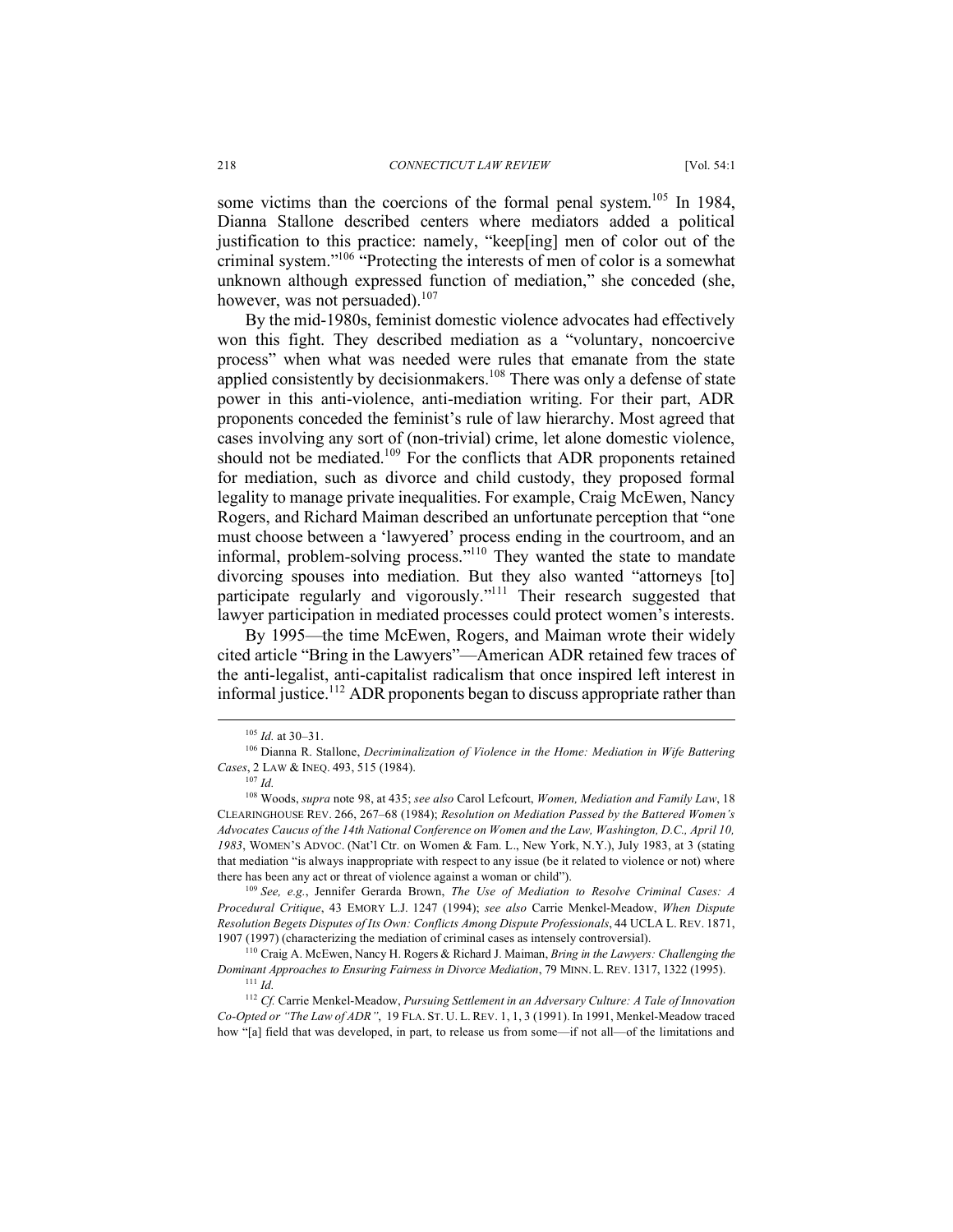alternative dispute resolution and some argued that ADR could advance rule of law values—an argument roughly analogous to the idea that a well-functioning legal system needs a mix of clear rules and equitable standards.<sup>113</sup> Carrie Menkel-Meadow encouraged scholars to think less about formalism versus informalism than about how to evaluate hybrid institutions in a dispute resolution landscape increasingly characterized by process pluralism.114 To be sure, the field developed its own criticisms. ADR proponents, prominently Jean Sternlight, traced how mandatory arbitration (and the legal architecture supporting it) served corporate more than consumer interests.115 Other ADR scholars argued to preserve liberal values such as individual consent, party self-determination, and procedural justice in court-annexed mediation.<sup>116</sup>

#### D. *Crisis in the Center*

ADR scholars have not given up on theory and politics. But all too often the contemporary field does not engage in world-making questions about the kinds of people and social orders they hoped that ADR techniques and values would nurture and advance.<sup>117</sup> To recall Twining's 1993 trilogy: we continue to have institutional design literature indebted to legal process theory but now this literature often includes efforts to address larger social conflicts beyond the multidoor courthouse.<sup>118</sup> We also continue to have

rigidities of law and formal legal institutions has now developed a law of its own." *Id.* at 1. She continued: "[A] critical challenge to the status quo has been blunted, indeed co-opted, by the very forces I had hoped would be changed by some ADR forms and practices." *Id.* at 3.

<sup>113</sup> *See, e.g.*, Sternlight, *supra* note 4, at 569–72; Richard C. Reuben, *ADR and the Rule of Law: Making the Connection*, DISP. RESOL. MAG., Summer 2010, at 4, 5.

<sup>&</sup>lt;sup>114</sup> Carrie Menkel-Meadow, *Regulation of Dispute Resolution in the United States of America: From the Formal to the Informal to the 'Semi-Formal'*, *in* REGULATING DISPUTE RESOLUTION: ADR AND ACCESS TO JUSTICE AT THE CROSSROADS 419, 428 (Felix Steffek, Hannes Unberath, Hazel Genn, Reinhard Greger & Carrie Menkel-Meadow eds., 2013). 115 Jean R. Sternlight, *Panacea or Corporate Tool?: Debunking the Supreme Court's Preference* 

*for Binding Arbitration*, 74 WASH. U. L.Q. 637, 638–39 (1996). Hiro Aragaki proposes that Sternlight's argument implicitly expresses a critical legal sensibility because it describes how an extrajudicial process (arbitration) works together with judicial and statutory authority against the interests of weaker parties. *See* Hiro N. Aragaki, *The Critical Theory Legacy of Jean Sternlight's* Panacea or Corporate Tool?, *in* DISCUSSIONS IN DISPUTE RESOLUTION: THE FOUNDATIONAL ARTICLES 260 (Art Hinshaw, Andrea Kupfer Schneider & Sarah Rudolph Cole eds., 2021).

<sup>116</sup> *See, e.g.*, Nancy A. Welsh, *Disputants' Decision Control in Court-Connected Mediation: A Hollow Promise Without Procedural Justice*, 2002 J. DISP. RESOL. 179, 184–87; Bobbi McAdoo & Nancy A. Welsh, *Look Before You Leap and Keep on Looking: Lessons from the Institutionalization of Court-Connected Mediation*, 5 NEV. L.J. 399, 404 (2005). 117 *See* MILLER, *supra* note 93, at 187.

<sup>&</sup>lt;sup>118</sup> For example, Stephen B. Goldberg, Nancy H. Rogers and Sarah Rudolph Cole explain that they conclude the 2020 version of Goldberg, Green, and Sander's casebook (now Goldberg, Sander, Rogers, and Cole) with the following questions: "What adaptations of dispute resolution practices might give society tools to tackle such current challenges as community division, conflicts over delivery of services for opioid addicts, and climate change?" Stephen B. Goldberg, Nancy H. Rogers & Sarah Rudolph Cole,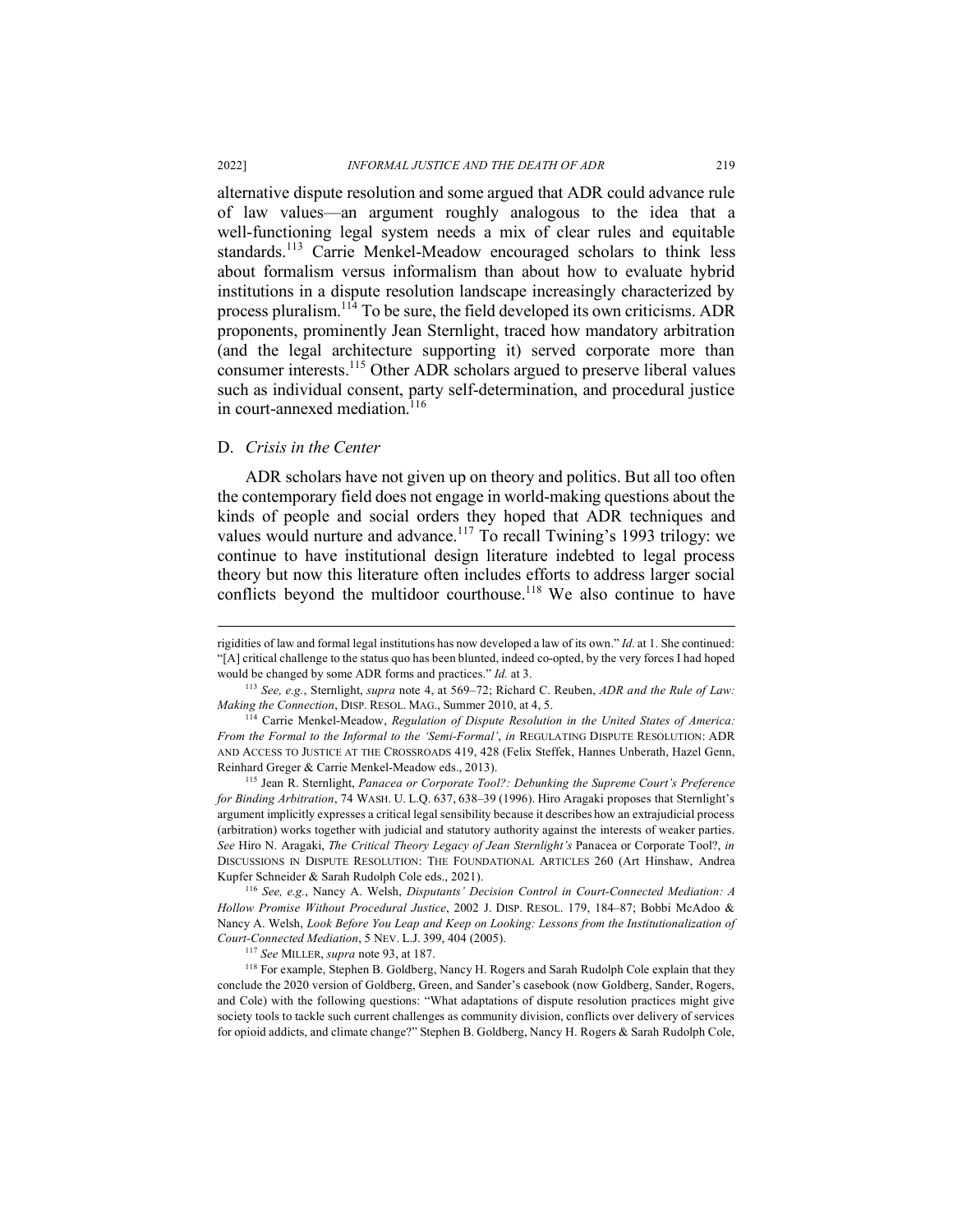220 *CONNECTICUT LAW REVIEW* [Vol. 54:1

political debates in which ADR scholars mobilize the benefits of formal legality to speak fairness to power $119$  and mobilize empirical evidence for policy-oriented aims, such as to improve the quality of an ADR process.<sup>120</sup> And, as Twining observed, we have literature grounded in skills training.<sup>121</sup>

Briefly described, this third strand of writing teaches people how to negotiate across a range of economic, social, and political relations. It translates basic neoclassical economic concepts into popular principles so that people can practice Pareto optimality and transaction cost minimization in their workplaces and families.<sup>122</sup> Some scholars have also infused these practices with relational feminist sensibilities<sup>123</sup> and psychological writing on self-reflexivity and interpersonal connection.<sup>124</sup> But, read as a whole, this relational literature developed apart from any broader structural vision that would place political or ethical limits on how these skills could travel without friction. As ADR created its own market for professional expertise and industry best practices, scholars established consultancy firms and businesses, some remaining within (but with many prominent writers opting out of) full-time law teaching. And they translated knowledge about interpersonal practice into something that could be sold and bought across any kind of public, family, workplace, market, or corporate context.<sup>125</sup>

l

*Questions for the Future of the Dispute Resolution Field*, *in* THEORIES OF CHANGE, *supra* note 9, at 82, 82; *see also* Deborah Thompson Eisenberg, *Beyond Settlement: Reconceptualizing ADR as "Conflict Process Strategy"*, 35 OHIO ST. J. ON DISP. RESOL. 705, 735 (2020) [hereinafter Eisenberg, *Conflict Process Strategy*].

<sup>&</sup>lt;sup>119</sup> "[A]rbitration's enhanced formalism suggests significant promise for reformers who seek to improve minorities' fair and effective representation in dispute resolution," Cole argues. Sarah Rudolph Cole, *The Lost Promise of Arbitration*, 70 SMU L. REV. 849, 849 (2018).

<sup>&</sup>lt;sup>120</sup> As Nancy Welsh reflects, "My goal for our field is . . . that we actually are helping to improve people's ability to solve problems and resolve disputes in a way that they find to be sufficiently fair." To that end, she calls for research: "We need more researchers (both quantitative and qualitative, both inside and outside law schools) to take on our field as their life's work." Nancy A. Welsh, *We Need Good Data to Know Whether What We Are Doing—and Espousing—Is Good*, *in* THEORIES OF CHANGE, *supra* note 9, at 258, 258, 260. 121 Twining, *supra* note 88, at 381.

<sup>&</sup>lt;sup>122</sup> See generally DAVID A. LAX & JAMES K. SEBENIUS, THE MANAGER AS NEGOTIATOR: BARGAINING FOR COOPERATION AND COMPETITIVE GAIN (1986); ROBERT H. MNOOKIN, SCOTT R. PEPPET & ANDREW S. TULUMELLO, BEYOND WINNING: NEGOTIATING TO CREATE VALUE IN DEALS AND DISPUTES (2000); RUSSELL KOROBKIN, NEGOTIATION THEORY AND STRATEGY (2002); ROGER FISHER & WILLIAM URY, GETTING TO YES: NEGOTIATING AGREEMENT WITHOUT GIVING IN (Bruce Patton ed., 1981). For a genealogy of the turn to neoclassical ideas in negotiation, see Cohen, *Labor Theory*, *supra*  note 13, at 150–52.

<sup>123</sup> *See* Carrie Menkel-Meadow, *Toward Another View of Legal Negotiation: The Structure of Problem Solving*, 31 UCLA L. REV. 754, 803 (1984) [hereinafter Menkel-Meadow, *Problem-Solving*]; Deborah M. Kolb, *The Love for Three Oranges Or: What Did We Miss About Ms. Follett in the Library?*, 11 NEGOT. J. 339, 344 (1995).

<sup>124</sup> *See, e.g.*, DOUGLAS STONE, BRUCE PATTON & SHEILA HEEN, DIFFICULT CONVERSATIONS: HOW TO DISCUSS WHAT MATTERS MOST (1999); ROGER FISHER & DANIEL SHAPIRO, BEYOND REASON: USING EMOTIONS AS YOU NEGOTIATE (2005).

<sup>125</sup> *See* Cohen, *Labor Theory*, *supra* note 13, at 168–70.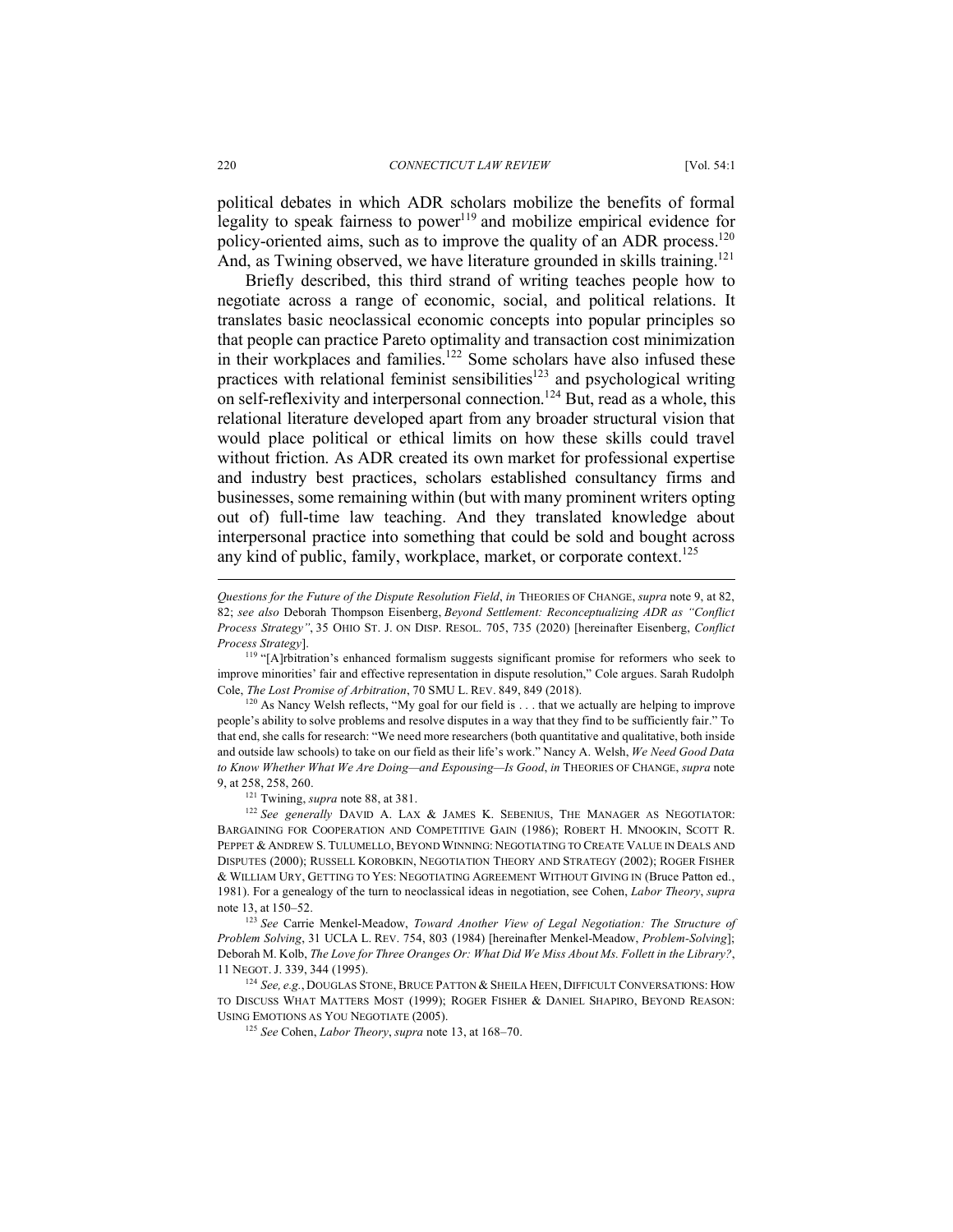Commodification has taken a significant toll on the field. For example, in a recent volume that asked contributors to limn a vision for the future, John Lande lamented that "[t]he dispute resolution field in American legal education is facing a slow-moving demographic disaster," describing how law schools now view ADR as "'merely practice courses'" and hence are replacing retiring tenured faculty with adjuncts.126 Or as Douglass Yarn recently reported: "My dean polled deans on the AALS dean listserv about whether ADR (just as an example of a people skills delivery mechanism) attracts students. . . . [S]he got a resounding 'no' . . . . This partially informed her decision to spend resources elsewhere."<sup>127</sup>

Several contributors to this volume therefore argued that ADR must stand apart from industry best practices. "Would we remain excited about the field," Lela Love asked, if we taught the model of commercial mediation actually practiced (in which mediators often help parties evaluate the legal merits of a case so they can reach a cost-effective settlement)?128 Or Nancy Welsh: could mediation serve as "midwife[e]" to "more humanistic successor processes and practices," such as the ethical practices advanced by collaborative law (an anti-adversarial approach to lawyering in divorce negotiations)?<sup>129</sup> Or Eisenberg: being a "*how*-focused field . . . . is not sufficient" (by which she means a field focused on apolitical skills training).130 Or as Lande summarized the prevailing sentiment: "most of us are deeply concerned about promoting substantive justice in human interactions, not only procedural justice or efficiency," and "many of us want to help promote just outcomes in individual cases and in dealing with major social problems."<sup>131</sup>

There is urgency, even a sense of alienation, in this summary. For decades, progressive ADR scholars have witnessed the growth of consumer and workplace arbitration and efficiency-oriented court annexed mediation, never having wanted the field to become so tethered to privatization through the market and freedom-of-contract ideology. ADR scholars, in other words, are today struggling to reclaim the field as a site for meaning-making as well as a set of tools that professionals have on offer (many of which have been put to political and economic ends that they themselves did not desire).

<sup>&</sup>lt;sup>126</sup> John Lande, *The Dispute Resolution Movement Needs Good Theories of Change*, *in* THEORIES OF CHANGE, *supra* note 9, at 14, 24. 127 Doug Yarn, Jean Sternlight & John Lande, *What Will Be the Future of ADR in US Legal* 

*Education?*, *in* THEORIES OF CHANGE, *supra* note 9, at 145, 148.<br><sup>128</sup> Michael Z. Green, Lela P. Love, Nancy A. Welsh, Chris Guthrie, Ava J. Abramowitz & Noam

Ebner, *New Horizons for the ADR Field: Where Are We Headed and Where Can We Go?*, *in* THEORIES OF CHANGE, *supra* note 9, at 47, 49. 129 *Id.* at 50.

<sup>130</sup> Eisenberg, *Process Strategy*, *supra* note 9, at 53; *see also* Eisenberg, *Conflict Process Strategy*, *supra* note 118, at 727. 131 John Lande, *Introduction*, *in* THEORIES OF CHANGE, *supra* note 9, at 1, 11.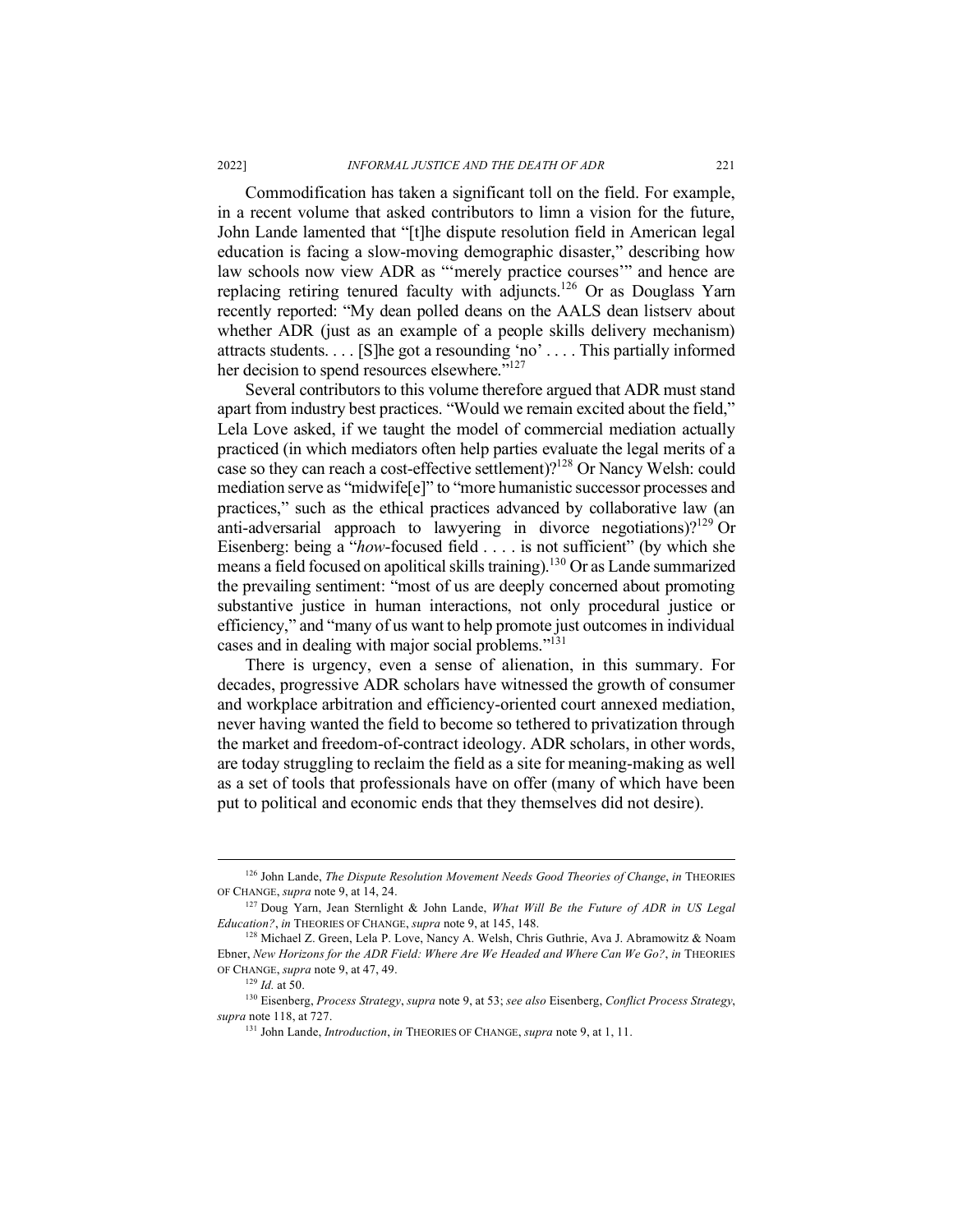#### 222 *CONNECTICUT LAW REVIEW* [Vol. 54:1

But with what theories of the individual, community, and the state—and with what theories of property, democracy, and violence—could the field organize a humanistic project? With what analytical and methodological commitments could it organize a research program devoted to substantive justice? In 1982, Cain and Kulcsar criticized dispute theorists for failing to construct a theory of the social order that dispute resolution practices are meant to function within. That is, they criticized dispute theorists for asking "the reformist question of 'how can order be created'" rather than the sociological question of "how is order possible."<sup>132</sup> One consequence, Cain and Kulcsar argued, of this reformist orientation is that dispute theorists may become vulnerable to the view "that moments of disorder must be stopped," without articulating a political account of why this should be so, available for scholarly criticism and debate.<sup>133</sup> A second consequence of this reformist orientation, I would add, is that it may constrain ADR proponents from seeing that what might look like disorder—or at least what might look like divisive and confrontational politics—may have embedded within it extensive attention to how to build and proliferate skills in *mediation*.

Allow me to explain. As I pivot to the second Part of this Article, consider recent comments by Heidi Burgess and Guy Burgess, scholar-practitioners devoted to handling intractable conflict. They explain why they believe "[d]efund the police" is a regrettable slogan: it attacks the police and "does not at all acknowledge the role that citizens themselves play in making communities unsafe."134 A conflict intervenor would do well, Burgess and Burgess suggest, to propose "a more constructive choice of words to encourage people to think about conflict in more constructive ways."<sup>135</sup> And yet, in suggesting common frames to translate confrontational politics into productive and proleptic action, Burgess and Burgess misdescribe reality on the ground. Movement organizers seeking to defund the police think endlessly about how citizens make communities unsafe *and* also potentially safe. That is why they are intensely interested in mediation*.* But their version of community mediation diverges sharply from how most legal scholars understand contemporary ADR.

As the following Part describes, transformative justice (TJ) is a contemporary effort to take back control over conflict, including harm,

 <sup>132</sup> Cain & Kulcsar, *supra* note 6, at 388.

<sup>&</sup>lt;sup>133</sup> *Id.* For scholarship examining how divergent assumptions about what constitute a just social order shape divergent understandings of conflict, violence, disorder and policing, see ALEX S. VITALE, THE END OF POLICING (2017); Monica C. Bell, *Police Reform and the Dismantling of Legal Estrangement*, 126 YALE L.J. 2054 (2017); Amna A. Akbar, *An Abolitionist Horizon for (Police) Reform*, 108 CALIF. L. REV. 1781 (2020); Jocelyn Simonson, *Police Reform Through a Power Lens*, 130 YALE L.J. 778 (2021).

<sup>134</sup> Heidi Burgess & Guy Burgess, *Framing the Events of Spring and Summer 2020*, BEYOND INTRACTABILITY (July 14, 2020), http://beyondintractability.org/cci-mbi-cv19-blog1/burgess-framingsummer2020.

<sup>135</sup> *Id.*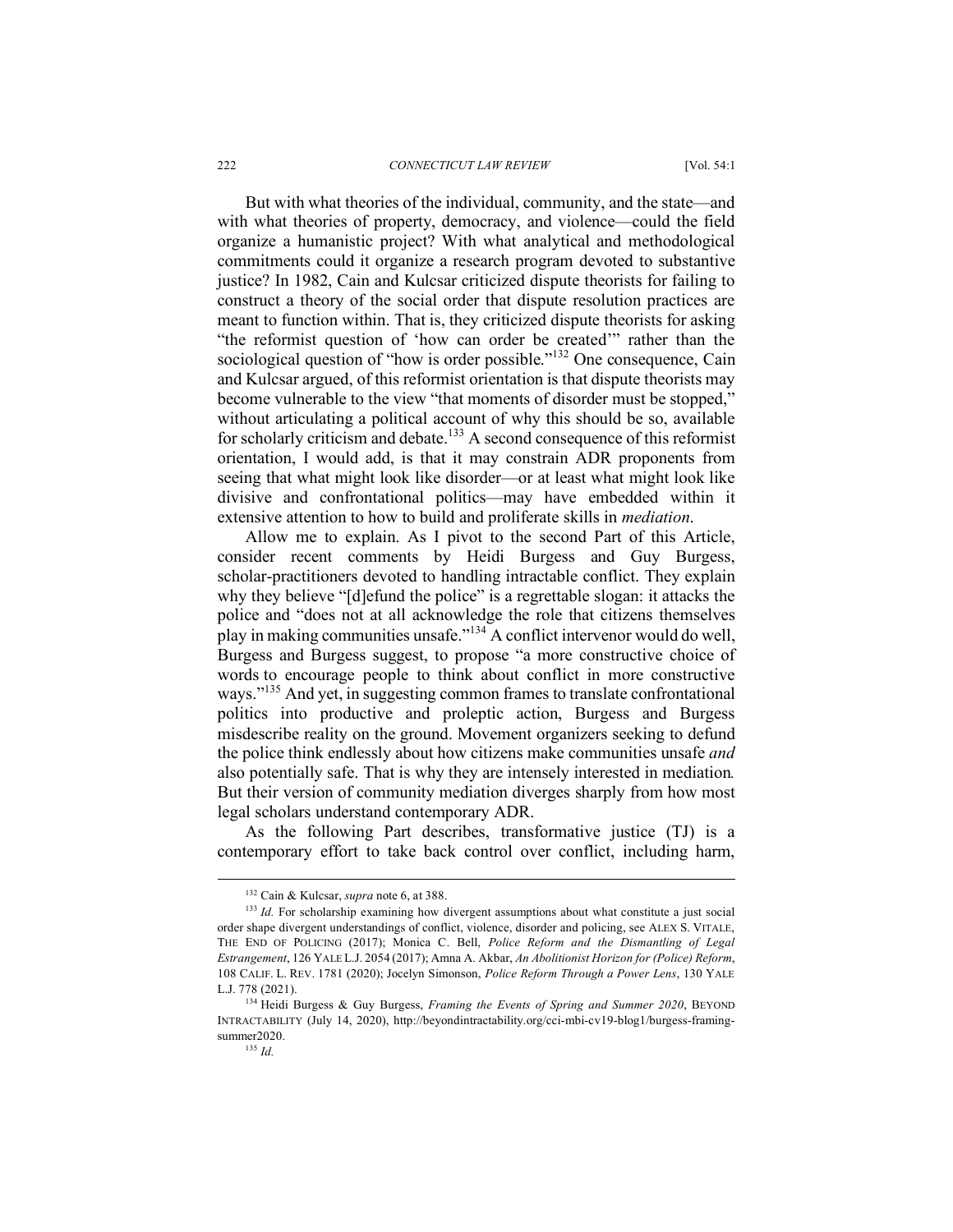#### 2022] *INFORMAL JUSTICE AND THE DEATH OF ADR* 223

violence, and abuse—that aims neither to reinforce existing inequalities nor to give away power to an external decisionmaker. To advance this ever elusive ambition, TJ grounds itself broadly in the following commitments: it seeks transformations of self-understandings, interpersonal relations, and political and economic systems simultaneously; it resists professionalization (i.e., in TJ processes, facilitators are already people in relation); it resists commodification (i.e., facilitation is not a service offered for hire); it does not seek to constrain harmers who refuse to participate, even as facilitators aim to create conditions that will motivate harmers to see participation as in their interest; it invites communities, identified through explicit conversations, to influence processes; and it is ambivalent about whether or how these processes should scale.

In the following Part II.A, I simply elaborate TJ on its own terms, using writings and presentations prepared by TJ practitioners because I wish to offer readers a textured sense of its processes and commitments—even as I should stress that TJ is an emergent, grassroots practice intended to accommodate diversity and experimentation. In Part II.B, I suggest that TJ is a contemporary version of the kinds of practices that once inspired critical sociolegal inquiry in mediation. I ask readers to think of TJ as a kind of mediation, and, in so doing, I suggest that the contemporary field need not be thought of as a politics-free, neutral collection of techniques for resolving interpersonal or commercial disputes. The fact that movements for penal abolition are turning to ADR-like tools and practices suggests that ADR could be thought of as a field with an important set of critical, albeit also irresolvable, questions linked to macro political, economic, and social change.

#### II. THE RISE OF TRANSFORMATIVE JUSTICE

#### A. *To Build an Alternative World, You Begin by Learning How to Apologize*

In 2002, I was studying community mediation in Nepal in a moment when the country was in political crisis. That year, first the Prime Minister and then the King dissolved democratically elected government bodies as Maoist insurgents waged an armed rebellion against the reigning constitutional monarchy. <sup>136</sup> A mediator began his village training "by lighting three candles: the first dedicated to the 'martyrs of democracy,' the second to 'fighters for human rights,' and the third to 'victims of [police] torture.'"137 He continued his lament: "When will this end? We don't know. Even the government does not obey the Constitution. We must protect the human rights guaranteed in our Constitution, especially women's rights. We

 <sup>136</sup> John Norris, *How Not to Wage a Counter-Insurgency: Nepal, the Maoists and Human Rights*, 11 HUM. RTS. BRIEF, no. 2, 2004, at 13–14.

<sup>137</sup> Cohen, *Globalization*, *supra* note 1, at 297.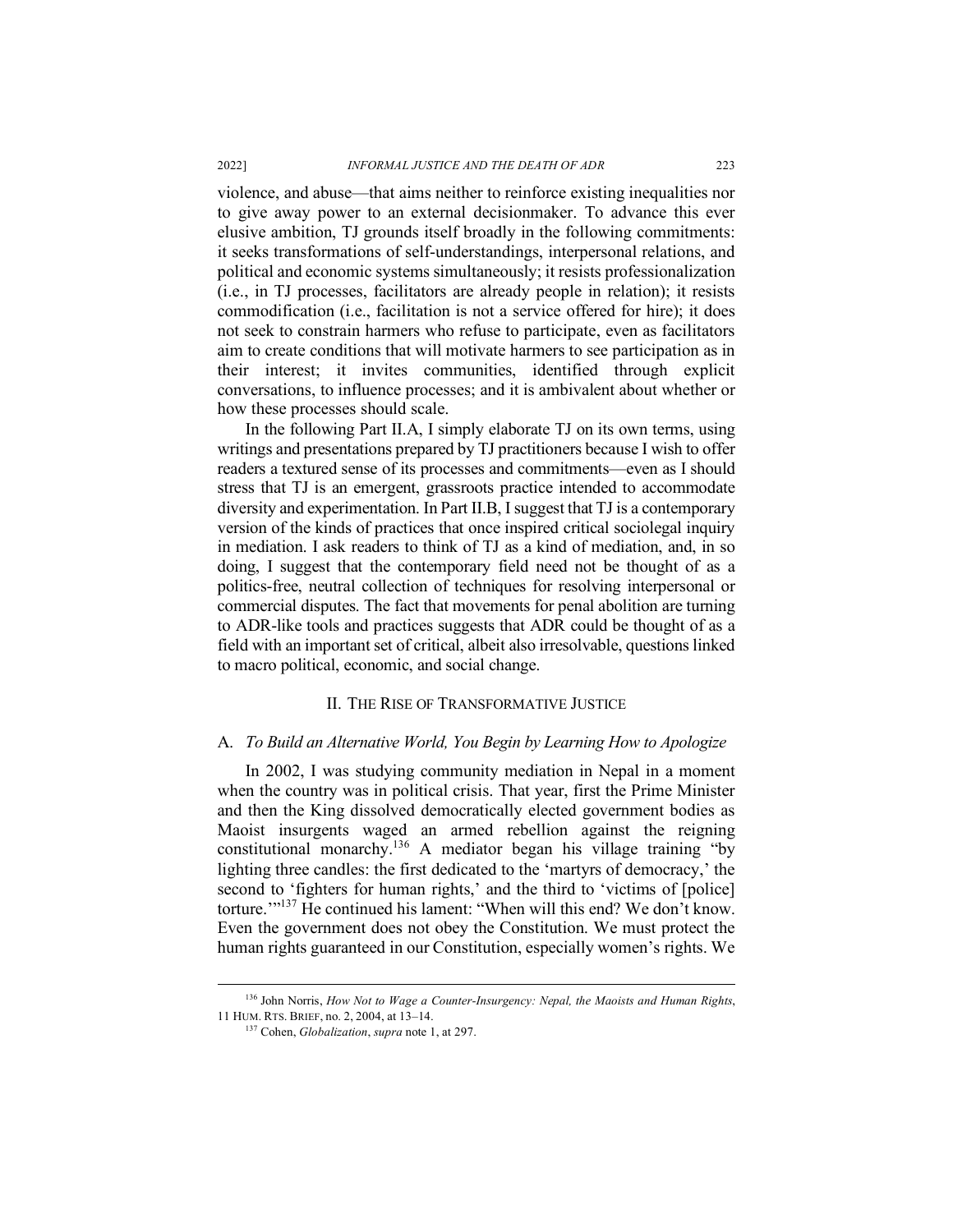must not suppress women's rights in the mediation process. *This* is what this training is for."138 With this frame, villagers were taught to embrace political commitments—e.g., to gender and caste equality—to address conflict and harm without state assistance and according to higher-order cosmopolitan values that meant caring for disputants with the least access to formal or informal power.

Here is how a transformative justice training<sup>139</sup> began in 2020—now the political crisis is that of the United States: "I want to reground . . . always in our commitment to liberation for Black lives, liberation for trans and queer lives, and liberation from cages and policing, liberation for all  $\dots$ ."<sup>140</sup> The trainer paused solemnly: "I would like to also take a moment to honor the memory of Breonna Taylor, Nina Pop, Tony McDade, Ahmaud Arbery, George Floyd, Cornelius Fredericks, and the countless lives that we've lost to the agents of white supremacy and anti-Blackness."141 This, then, is a basic distinction: like my trainings in far-eastern Nepal, and unlike nearly all forms of contemporary ADR, this webinar linked informal justice to political liberation.

This is liberation not from a repressive monarchy but rather from the American prison industrial complex (PIC). That is, from surveillance, policing, and imprisonment and from all the ways in which these practices reflect and reproduce white supremacy, racial capitalism, and gendered violence. Mariame Kaba makes this point foundational and plain. "You cannot understand transformative justice if you don't understand PIC abolition," she explains. $142$  "Everybody who believes in transformative justice . . . has to believe in PIC abolition."143

This was not always so explicitly the case. In North America in the 1990s, Ruth Morris first popularized the term transformative justice. Morris, herself a prison abolitionist, was then attempting to consolidate a political criticism of restorative justice.<sup>144</sup> Restorative justice is a mediative process where offenders and victims (potentially alongside their families and

 <sup>138</sup> *Id.* 

<sup>&</sup>lt;sup>139</sup> STEPS TO END PRISONS AND POLICING: A MIXTAPE ON TRANSFORMATIVE JUSTICE (Just Practice Collaborative comp., 2020) [hereinafter MIXTAPE], https://learninglab.freedomlifted.com/courses/justpractice-mixtape. Just Practice Collaborative provides resources, training, and mentoring for people engaged in addressing "violence without reliance on criminal legal and traditional social services." *See* just-practice.org. It created the Mixtape as a training resource.

<sup>140</sup> Elliott Fukui, *Mad World: Psychiatry, Abolition, and New Horizons*, *in* MIXTAPE, *supra* note 139, at 05:26.

<sup>&</sup>lt;sup>141</sup> *Id.* at 05:43.<br><sup>142</sup> Mariame Kaba, *Prison Industrial Complex (PIC) Abolition 101: A Vision to End Prisons, Policing & Surveillance*, *in* MIXTAPE, *supra* note 139, at 1:44:23.

<sup>143</sup> *Id.* at 1:44:38.

<sup>&</sup>lt;sup>144</sup> RUTH MORRIS, STORIES OF TRANSFORMATIVE JUSTICE (2000) [hereinafter MORRIS, STORIES]; RUTH MORRIS, A PRACTICAL PATH TO TRANSFORMATIVE JUSTICE (1994).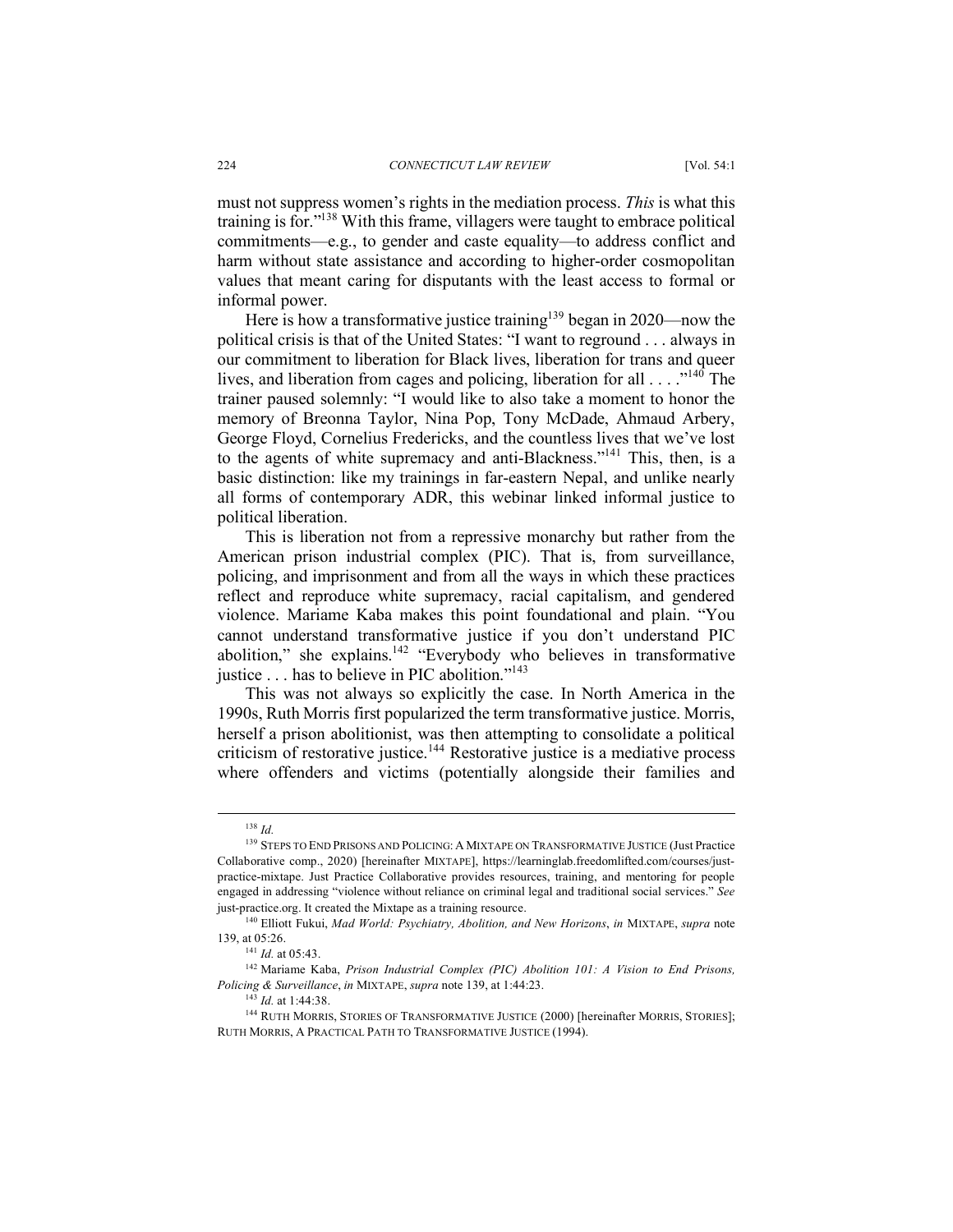communities) deliberate about how to remedy instances of harm and violence. <sup>145</sup> Morris reasoned that restorative justice is incommensurably better than retribution administered by the state. But she also argued that restorative justice all too often omits "the social causes of all events" and fails to confront "distributive injustice."146 Many restorativists agreed. In 1990, for example, Howard Zehr clarified that "restorative justice must often be transformative justice. To make things right, it may be necessary not merely to return to situations and people to their original condition, but to go beyond."147

Transformative justice thus once signaled a general commitment among restorative justice scholars to theorizing interpersonal restoration and social transformation in one breath. Today, anti-violence PIC-abolitionist feminists continue to articulate this commitment and to draw on restorative principles and practices.<sup>148</sup> But they also build on practices that originated not with restorative justice scholars as much as "from BIPOC communities, from sex workers, from trans people, or people who were street-based"—people who could not access state law enforcement to respond to harm.<sup>149</sup> And they have identified a range of strategies to prevent, interrupt, and transform harm, including through facilitating processes. What are often called *community accountability processes* typically involve small groups, including people present to support harmers and survivors, that are organized around concrete goals. Facilitators convene deliberative interventions that work towards ways that people who cause harm, for example, can meet the concrete needs that survivors articulate, including for recognition that a harm took place.<sup>150</sup> All of these strategies are understood as part of achieving transformative justice defined as part of mass grassroots political organizing to abolish the penal and capitalist state.

Rearticulated as a social movement praxis, TJ cultivates a focus on life in its entirety, and especially on one's intimate relationships. Indeed, at the same

 <sup>145</sup> *See generally* Howard Zehr, *Retributive Justice, Restorative Justice*, *in* NEW PERSPECTIVES ON CRIME AND JUSTICE: OCCASIONAL PAPERS OF THE MCC CANADA VICTIM OFFENDER MINISTRIES PROGRAM AND THE MCC U.S. OFFICE OF CRIMINAL JUSTICE (1985).<br><sup>146</sup> MORRIS, STORIES, *supra* note 144, at 4–5.<br><sup>147</sup> HOWARD ZEHR, CHANGING LENSES: A NEW FOCUS FOR CRIME AND JUSTICE 190 (1990) (footnotes

omitted). For a review of American restorativists who embraced—and others who explicitly rejected—this social-structural argument, see Cohen, *Moral Restorative Justice*, *supra* note 38, at 891–95.

<sup>148</sup> *See, e.g.*, MARIAME KABA, WE DO THIS 'TIL WE FREE US: ABOLITIONIST ORGANIZING AND TRANSFORMING JUSTICE 171–72 (2021) [hereinafter KABA, 'TIL WE FREE US].

<sup>149</sup> Ejeris Dixon, Leah Lakshmi Piepzna-Samarasinha, Mimi Kim & Shira Hassan, *Sexual Violence and Transformative Justice in Abolitionist Times*, NAT'L SEXUAL ASSAULT CONF., http://www.nationalsexualassaultconference.org/2020/07/25/sexual-violence-and-transformative-justice -in-abolitionist-times/ (last visited Oct. 25, 2021) (comment by Hassan) (choose the second video embedded on the page; then drag the toggle to 09:14). Hassan's presentation was part of a Conference Panel at the 2020 National Sexual Assault Conference, held on September 3, 2020.<br><sup>150</sup> For detailed examples, see CREATIVE INTERVENTIONS, CREATIVE INTERVENTIONS TOOLKIT: A

PRACTICAL GUIDE TO STOP INTERPERSONAL VIOLENCE § 3.1 (2018), https://www.creative-interventions.org/ toolkit/ [https://perma.cc/SG9X-GVPA].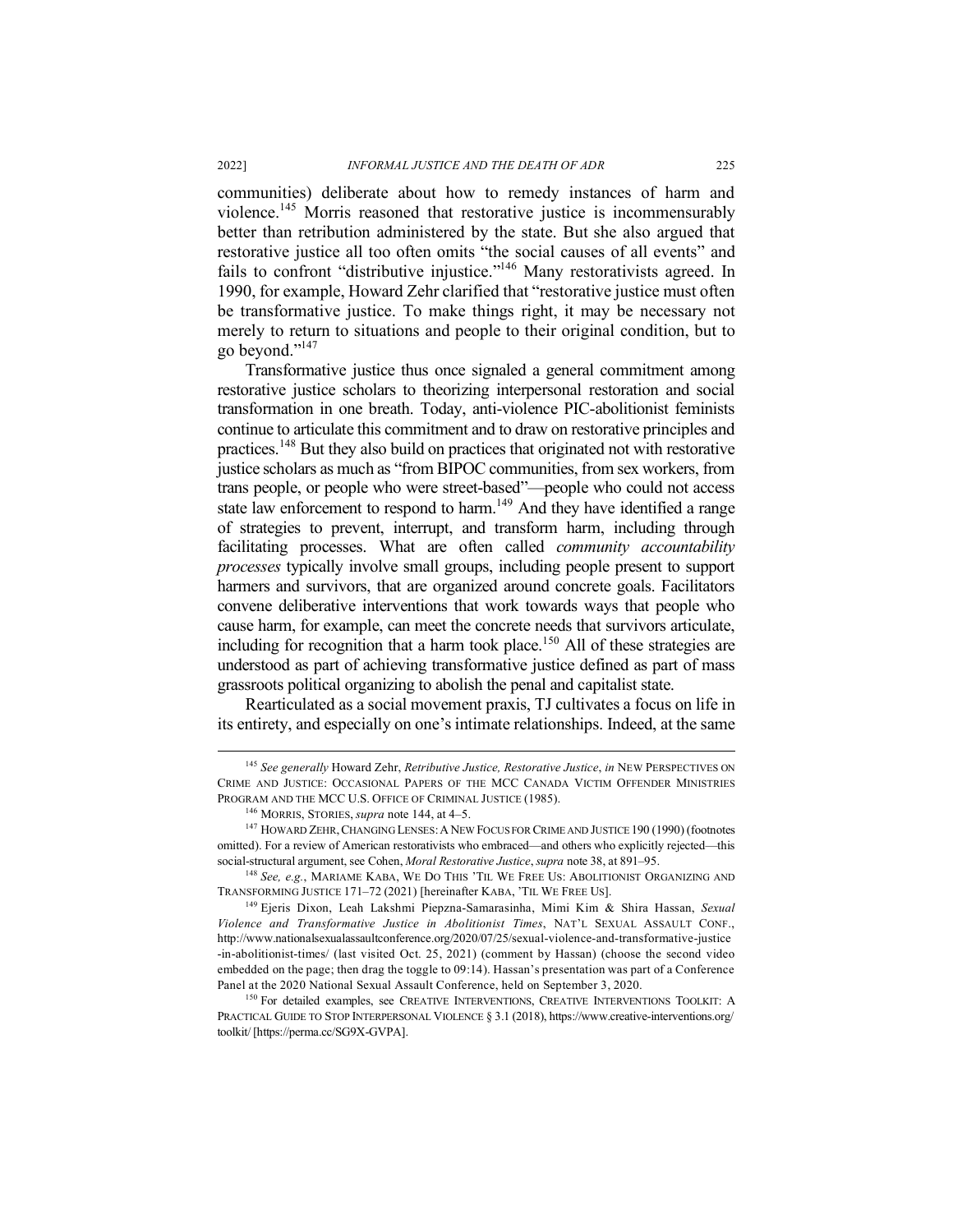time as ADR proponents and other reformers were certifying gendered violence as suitable only for the state,<sup>151</sup> early TJ organizers were forging their practice by doing just the opposite. "We've so long understood in our bones," recalls Mimi Kim, "that there was something wrong with relying on the police state to protect us from gender-based violence." $15\overline{2}$  The basic idea is that the state—through law enforcement, social services, and contracting these functions through the market—has failed to institutionalize the relationships necessary to advance accountability, healing, and safety. To the contrary, organizers argue, the state reproduces the kind of coercive power and control that defines sexual violence and, all too often, it reproduces sexual violence in policing, prison, wars, the military, and at borders. 153

To respond to harm outside of state systems, relationship building is the bedrock principle: "we have to actually transform our relationships to each other enough so that we can see that we can keep each other safe," Kaba inspires.154 Relationship building is also therefore understood as a shield against state power: without it, Mia Mingus elaborates, "our movements . . . [are] more vulnerable to the state . . . to come in and divide and conquer us, to separate us, to exploit us."155 Or as adrienne maree brown puts it: "our movements are in danger because we don't know how to handle conflict or how to move towards accountability in satisfying and collective ways."<sup>156</sup>

TJ thus enacts a sharp distinction between state and popular power and, in so doing, cultivates an ethics of conflict intervention that diverges sharply from professional models common today in modern Euro-American states. In TJ, there is no service for a professional to provide—either through a labor-market or through philanthropic volunteerism. TJ facilitators convene processes only within their own communities. "We are not talking about being missionaries and going into somebody else's community . . . . we are talking about people who already have relationship with each other," Mingus explains.<sup>157</sup> Likewise Kaba makes clear: "I never seek out any processes.

 <sup>151</sup> *See, e.g.*, Sarah Curtis-Fawley & Kathleen Daly, *Gendered Violence and Restorative Justice: The Views of Victim Advocates*, 11 VIOLENCE AGAINST WOMEN 603, 609 (2005) (arguing that feminist critics blocked restorative justice "for cases of gendered violence in most world jurisdictions").

<sup>152</sup> Dixon, Piepzna-Samarasinha, Kim & Hassan, *supra* note 149 (comment by Kim) (choose the first video embedded on the page; then drag the toggle to 02:25). 153 *Id.*

<sup>154</sup> KABA, 'TIL WE FREE US, *supra* note 148, at 191; *see also* Ejeris Dixon & Leah Piepzna-Samarasinha, *Be Humble: An Interview with Mariame Kaba*, *in* BEYOND SURVIVAL: STRATEGIES AND STORIES FROM THE TRANSFORMATIVE JUSTICE MOVEMENT (Ejeris Dixon & Leah Lakshmi Piepzna-Samarasinha eds., 2020).

<sup>155</sup> Cat Brooks, Mimi Kim & Mia Mingus, *#WeTakeCareOfUs Webinar #7: Transformative Justice*, JUST. TEAMS NETWORK, at 59:23 (July 24, 2020), https://justiceteams.org/wetakecareofus-webinarseries (comment by Mingus).

<sup>&</sup>lt;sup>156</sup> ADRIENNE MAREE BROWN, WE WILL NOT CANCEL US AND OTHER DREAMS OF TRANSFORMATIVE JUSTICE 22 (2021).

<sup>157</sup> Mia Mingus, *Transformative Justice Intro*, *in* MIXTAPE, *supra* note 139, at 03:28.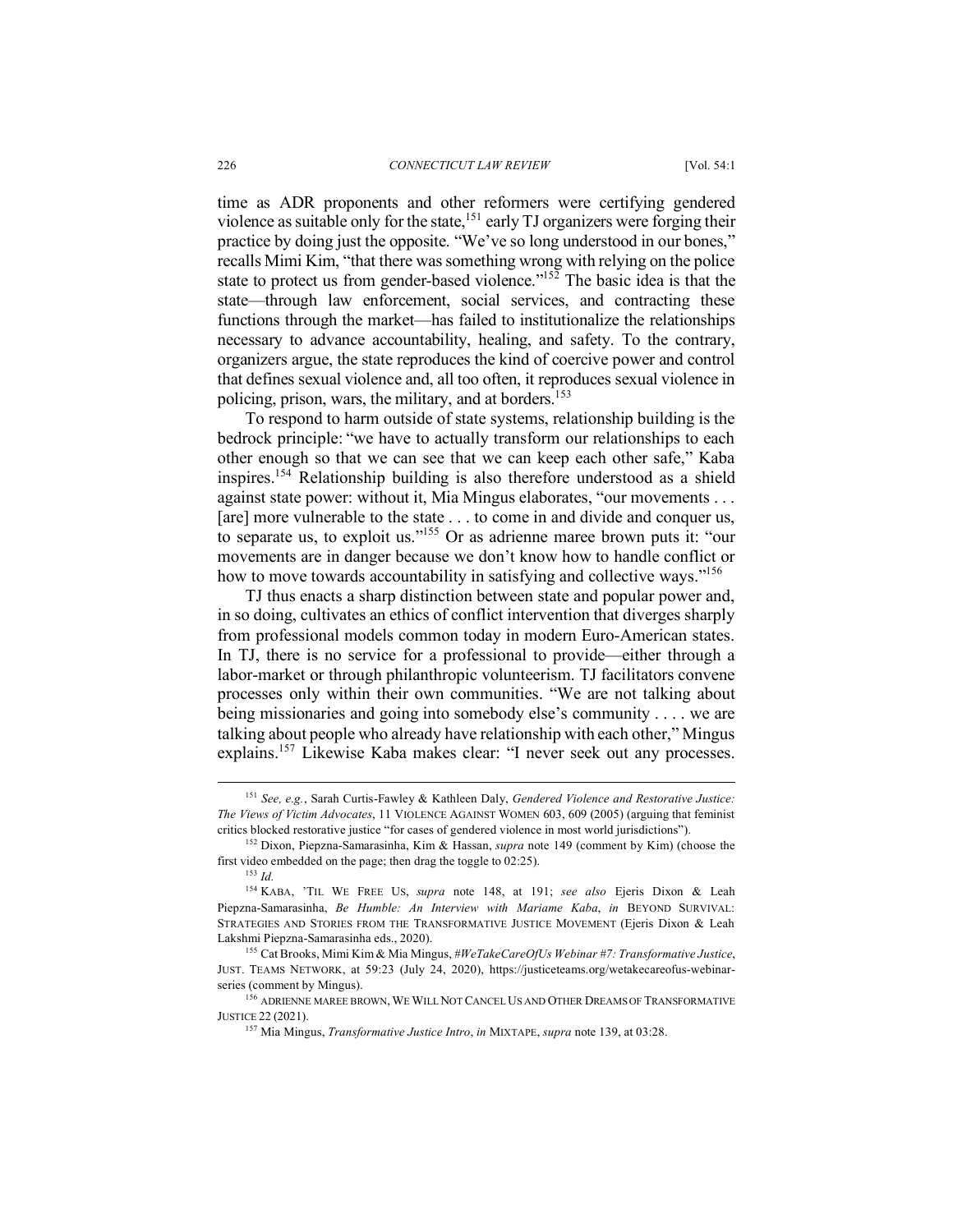Ever."158 She facilitates only when she is already "in community with people who aren't going to avail themselves of the systems that currently exist for multiple reasons."159

By insisting on already existing relationships as a precondition for facilitation, TJ organizers also aim to decommodify the skills and labor of conflict intervention. TJ practitioners do not facilitate for hire, even as they do think about how to make their work and livelihoods sustainable (for example, several trainings I attended charged a small fee). Facilitation, however, is presented as political work and, perhaps more precisely, part of a social commons. Hence, Kaba: "It's work that belongs to everyone,"160 or Hassan: "There is no such thing as an expert" in TJ, just people with more or less practice.<sup>161</sup> The work is solidaristic and sacrificial. As Ejeris Dixon recalls: "There was a five-year point in my life where my cell phone number was also a hotline . . . . And I did it gladly and I'm happy I did, but it's a particular way to organize, [and] it's also a really challenging way to live."<sup>162</sup> It is through such gifts of time, patience, and emotional labor—indeed, it is through what Roberto Unger calls love defined as a "gift of self"<sup>163</sup>—that facilitators express the movement's dual commitment: on the one hand, to the reality that oppression shapes harmful acts, and, on the other hand, to the belief that harmers can take responsibility and choose to do otherwise. As Kim reflects, recognizing "root causes" means convening a process where "we have *time* for [the person who causes harm] to get to" the truth of what happened (which in practice may mean several months to a few years).<sup>164</sup>

Given the time and labor-intensive nature of a TJ intervention, it follows that the mass proliferation of relational skills and capacities is crucial to the movement. "We have to do work to say: How are we going to build the kinds of skillsets and capacities within our intimate networks so that we can respond well when somebody comes forward about violence or harm or abuse that they've experienced?" Mingus teaches.<sup>165</sup> Because "we can talk about mass incarceration forever; we can talk about colonization . . . racism

 <sup>158</sup> KABA, 'TIL WE FREE US, *supra* note 148, at 154.

<sup>&</sup>lt;sup>159</sup> Id. at 143; Mariame Kaba and Shira Hassan, Zoom Training Facilitated by Project Nia and the NYC TJ Hub: Fumbling Towards Repair Practice Session (Oct. 10, 2020).

<sup>160</sup> Mariame Kaba, Shira Hassan, Deana Lewis & Rachel Caidor, *Introduction Bonus Track*, *in*  MIXTAPE, *supra* note 139, at 07:00 (comment by Kaba).

<sup>161</sup> Shira Hassan, *No Transformative Justice without Harm Reduction*, *in* MIXTAPE, *supra* note 139, at 1:21:50.

<sup>162</sup> Ejeris Dixon & Piper Anderson, *Supporting Black-Led Community Safety and Abolition for NYC*, FACEBOOK, at 41:00 (Aug. 10, 2020), https://www.facebook.com/watch/live/?v=3632305546689 60&ref=watch\_permalink (webinar facilitated by North Star Fund) (comment by Dixon).

<sup>&</sup>lt;sup>163</sup> ROBERTO MANGABEIRA UNGER, LAW IN MODERN SOCIETY: TOWARD A CRITICISM OF SOCIAL THEORY 207 (1976). 164 Brooks, Kim & Mingus, *supra* note 155, at 54:45 (comment by Kim).

<sup>165</sup> Mingus, *supra* note 157, at 20:26.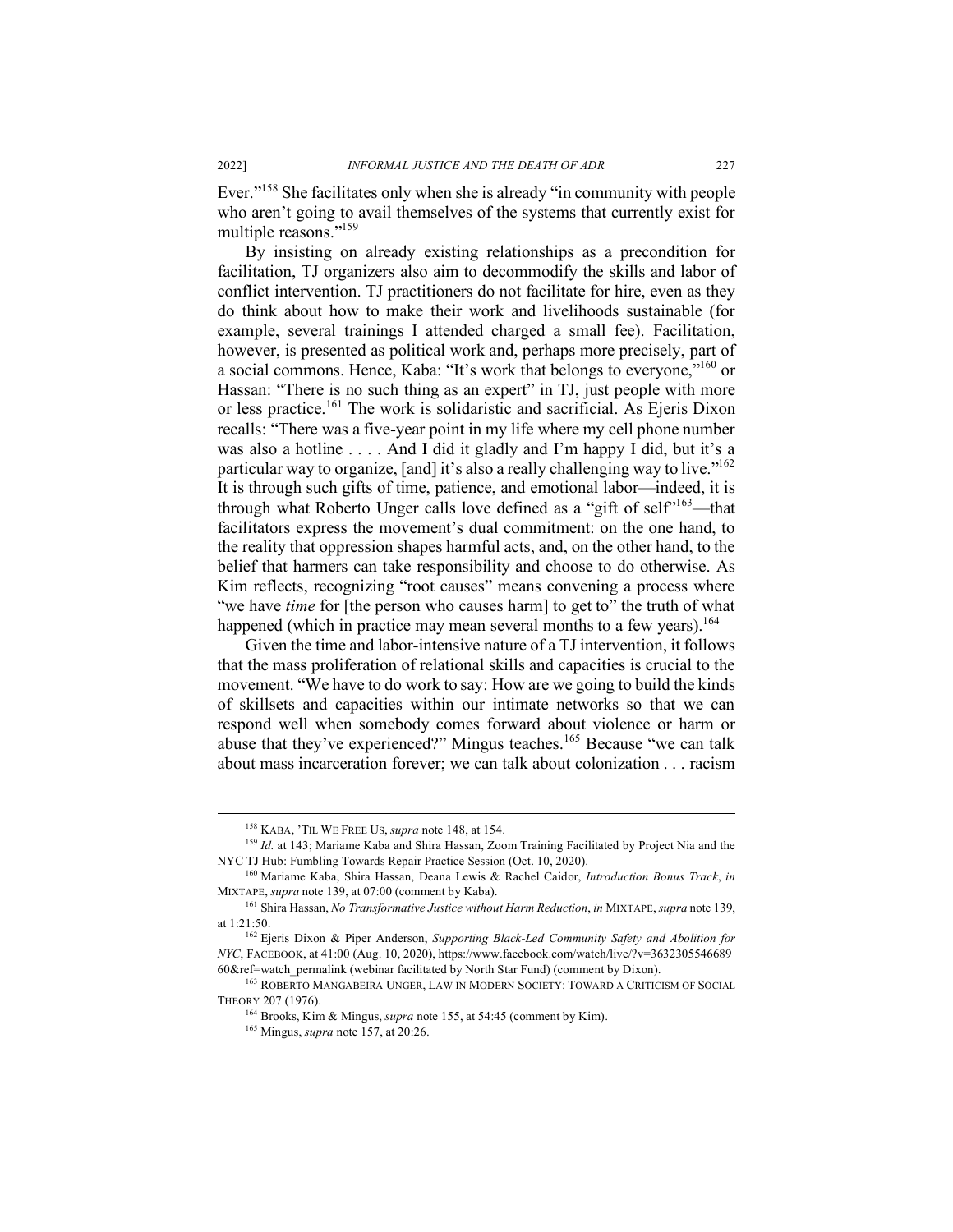and white supremacy [and] . . . patriarchy . . . [but] when actual violence happens a lot of us don't know what the hell to do."<sup>166</sup>

From this perspective, the challenge is not simply that people don't know how to respond to violence or mediate conflict. The challenge is that structures of domination are constantly experienced and performed through self and social interactions. "White supremacy, ableism, classism, homophobia, trans phobia exist everywhere, even in radical spaces," Kaba reminds listeners in collaborative trainings.167 Capitalism, for example, means that we have all internalized competition and fear rather than mutual aid and interdependence. Criminalization and punishment mean we all have "cops in our heads and hearts."168 Indeed, it means that "most of us are in an abusive relationship with ourselves . . . let alone other people."169

The basic insight here is anarchist: that there is a mutually constitutive relationship between political organization and self-transformation. The state, as Gustav Landauer taught, "is not something that can be destroyed by a revolution, but is a condition, a certain relationship between human beings, a mode of human behavior; we destroy it by contracting other relationships, by behaving differently."170 Hence, relationship building is prefigurative—or perhaps more accurately, it is a way of insisting that transformative justice already exists. One recognizes in the relationships they already have the kinds of reciprocal, solidaristic, nonstatist networks they wish to create at a larger scale. And, in so doing, one aims to build mass grassroots political power.

In trainings, facilitators may therefore suggest that people don't rush to grapple with the hardest cases—should one have a TJ process with a killer cop or a "Voldemort batterer"?<sup>171</sup> Instead, people are encouraged to think about the everyday conflicts and low-level harms in the relationships they already have and wish to continue. One learns, for example, to become clear about one's moral values and hence to recognize when they have transgressed them. One also learns that self-accountability—restoring a right

 <sup>166</sup> *Id.* at 39:39.

<sup>167</sup> *See, e.g.*, NYC TJ Hub, *Self-Accountability & Movement Building with Shannon Perez-Darby*, YOUTUBE, at 09:37 (Sept. 18, 2020) [hereinafter Perez-Darby], https://www.youtube.com/watch?v=3e Uoi23fgEs (introductory remarks by Kaba). Kaba explains she adapts these words from the radical education movement, Free Minds, Free People. *Community of Care Statement*, FREE MINDS, FREE PEOPLE, http://fmfp.org/community-of-care-statement (last visited Oct. 25, 2021).

<sup>168</sup> Paula X. Rojas, *Are the Cops in Our Heads and Hearts?*, *in* THE REVOLUTION WILL NOT BE FUNDED: BEYOND THE NON-PROFIT INDUSTRIAL COMPLEX 197 (Incite! ed., 2017).

<sup>169</sup> Brooks, Kim & Mingus, *supra* note 155, at 49:45 (comment by Mingus).

<sup>170</sup> Richard J.F. Day, *Gramsci is Dead: Anarchist Currents in the Newest Social Movements* 126 (2005) (quoting and summarizing GUSTAV LANDAUER, REVOLUTION AND OTHER WRITINGS: A POLITICAL READER 214 (Gabriel Kuhn ed. & trans., 2010)).

<sup>&</sup>lt;sup>171</sup> Perez-Darby, *supra* note 167, at 1:17:20. For a hopeful discussion of hard cases, see Black Lives Matter – Los Angeles, *This Is Not a Drill: What Is Transformative Justice?*, FACEBOOK, at 34:20 (Aug. 6, 2020), https://www.facebook.com/watch/live/?v=2378309769143145&ref=watch\_perm alink (comments by Prentis Hemphill).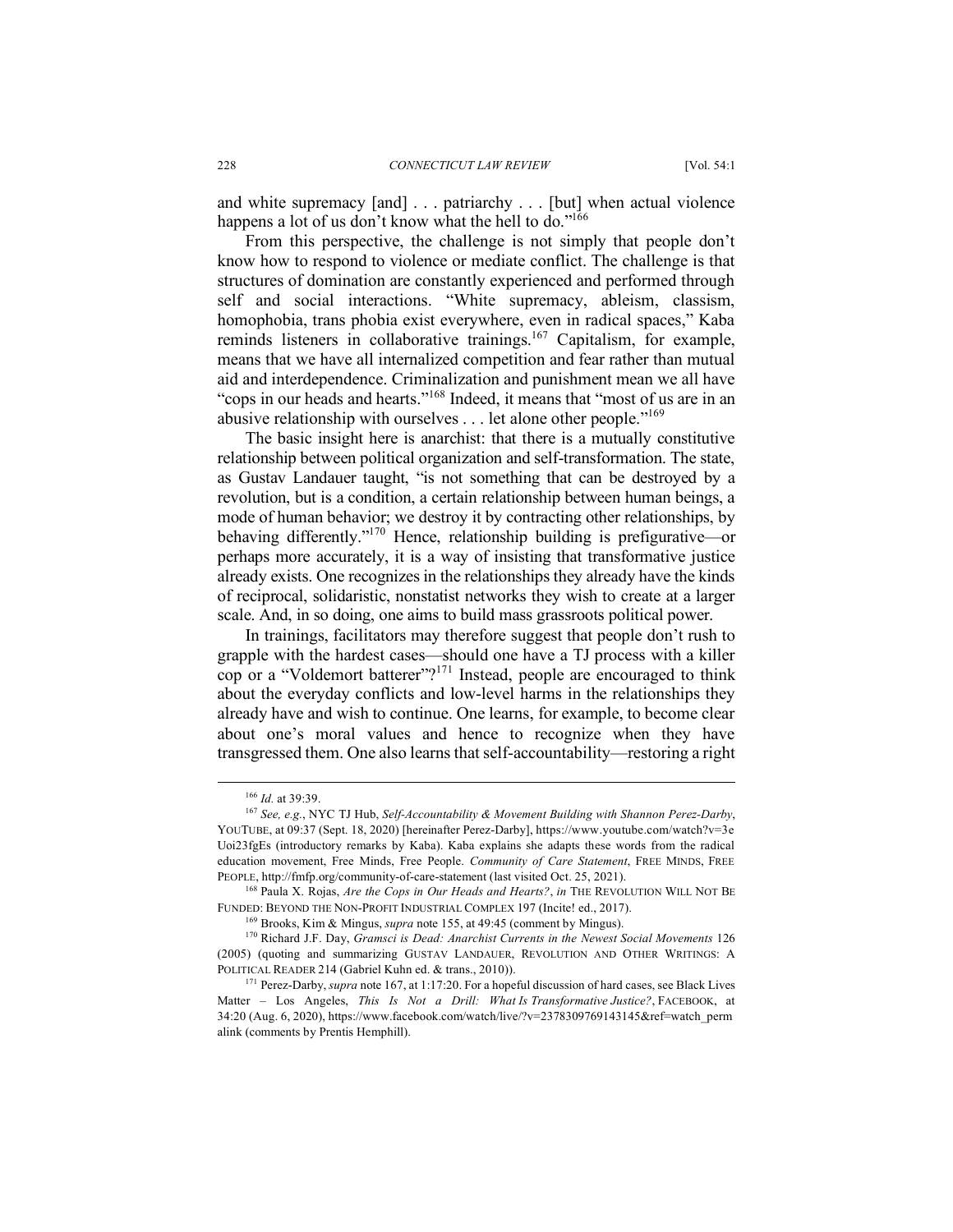relationship with one's own values—is necessary to nurture accountability in relationships with others.

And perhaps most significantly, one learns to think about accountability as a set of micro-skills that one can constantly practice in everyday relationships. For example, I took a three-hour packed-to-capacity training led by abolitionist educator Mia Mingus on how to give a genuine apology.172 We practiced self-reflection and interpersonal understanding as preconditions for behavior change and making reparations, and we were encouraged to grow these skills by applying them to small conflicts.<sup>173</sup> And one learns that all of this is sacred work: it is the process of becoming someone who can participate in breaking generational cycles of violence and therefore someone who can participate in their own liberation: "Even if your apology is about something small, understand that it is connected to a broader collective cultural shift we are trying to create."<sup>174</sup>

To be sure—and precisely because self-transformation is understood as necessary to achieve broader social and cultural shifts—TJ practitioners must negotiate tensions between their commitments to supporting voluntary, autonomous action and their commitments to creating solidaristic social relations. As I mentioned above, early facilitators evolved their practice from grassroots responses to help survivors of gendered violence and trauma. In that spirit, many design survivor-oriented processes that aim to cultivate choice, agency, and self-determination with and for survivors because these are precisely the experiences of the self that trauma denies. At the same time, facilitators will not use processes to advance punishment understood as the intentional infliction of suffering.<sup>175</sup> They will therefore attempt to work with survivors to articulate goals for a process that are consonant with TJ's social and political values<sup>176</sup>—recognizing, however, that sometimes honoring survivor desires (for revenge, for example) may mean jettisoning a process.<sup>177</sup>

<sup>&</sup>lt;sup>172</sup> Mia Mingus, Zoom Training: How to Give a Genuine Apology (Oct. 24, 2020).

<sup>173</sup> For detail, see Mia Mingus, *The Four Parts of Accountability: How to Give a Genuine Apology Part 2: The Apology—The What and the How*, LEAVING EVIDENCE (Dec. 18, 2019, 7:48 AM), https://leavingevidence.wordpress.com/tag/accountability ("Practice with small apologies and practice the many mini skill sets needed . . . .").<br> $^{174}$  *Id.* ("Apologizing is part of accountability and accountability is a sacred practice of love. If

you've hurt someone you care about, it is sacred work to tend to that hurt. You are caring for this person, the relationship you share, as well as your self. You are engaging in the sacred work of accountability, healing, and being in right relationship. This work is part of the broader legacy of transformative justice, love, and interdependence. Do not take it lightly and give it the respect it deserves.").

<sup>175</sup> *See, e.g.*, KABA, 'TIL WE FREE US, *supra* note 148, at 241–50; KABA & HASSAN, WORKBOOK, *supra* note 11, at 86; CREATIVE INTERVENTIONS,*supra* note 150. *See also* Zehr, *supra* note 145, at 3, 13.

<sup>176</sup> *See, e.g.*, CREATIVE INTERVENTIONS, *supra* note 150 (especially Section 4.D on setting goals and Section 4.E on supporting survivors or victims).<br><sup>177</sup> Kaba, for example, explains that a desire for punishment or vengeance, however normal or

healthy, "is not going to get addressed in an accountability process. If you are the one who is rushing after that and that's really what you're seeking, an accountability process really would not help. You're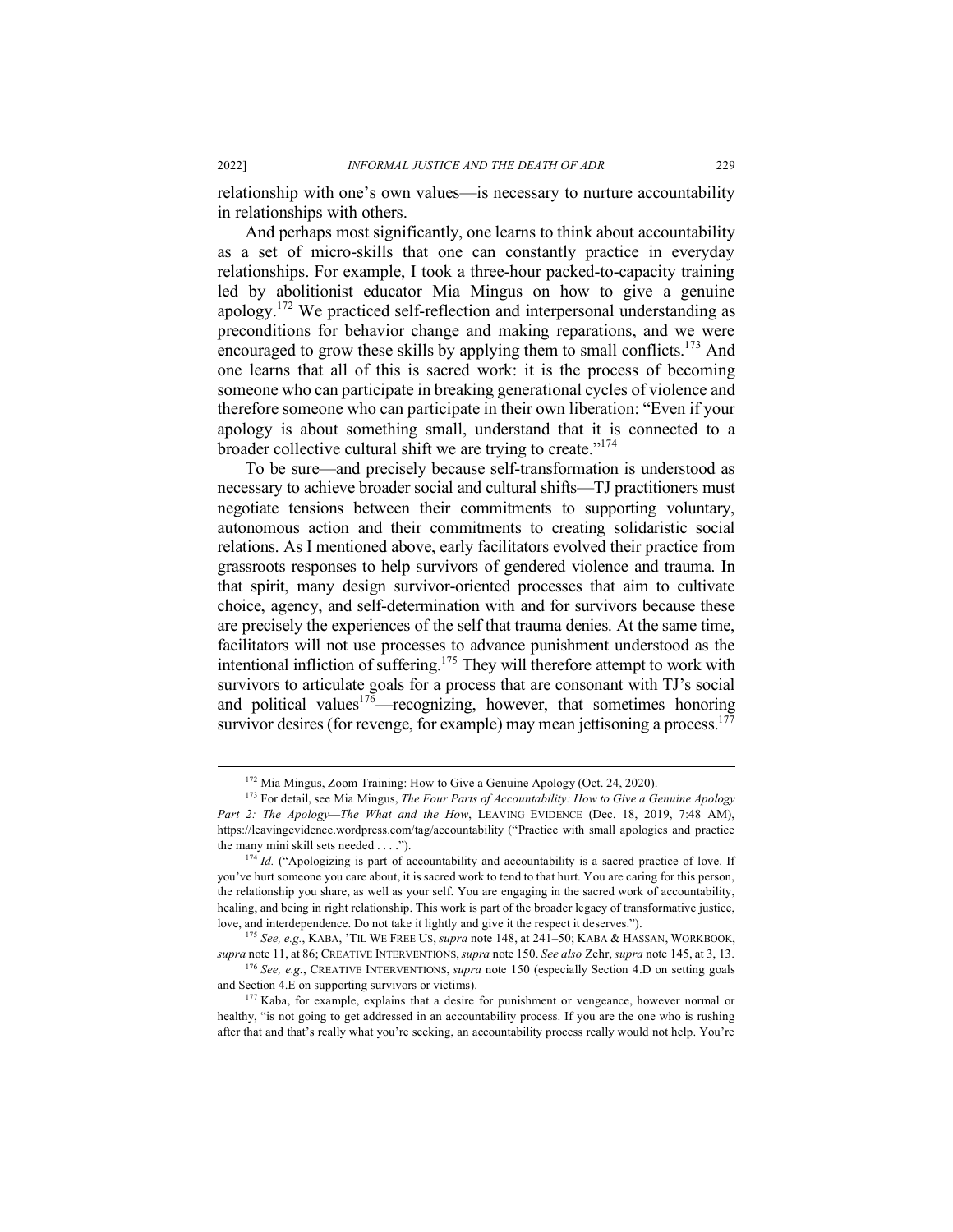Likewise, facilitators grapple with how to right-size reparations: "if you are working hard to be accountable, and then you get kicked out of your home, your community, you don't have your basic needs met, those are pretty hard conditions under which to lean in and do the work of accountability." Participants must therefore deliberate about the kinds of consequences that can actually facilitate steps towards transformation: "We are under practiced at this. And we are under skilled at this."178

Perhaps an even more vexing challenge, in nearly every training I attended, participants grapple with how to address recalcitrant aggressors. "This is one of the biggest questions that we get in the work," Hassan reflects, "how do we hold someone accountable who's not admitting that they've done harm?"179 Facilitators are encouraged to anticipate "resistance to accountability" at the outset of a process.<sup>180</sup> Strategies to engage resistance include using existing relationships and networks of connection, care, and leverage to influence people who cause harm, and even using pressure or force if needed to prevent further violence.<sup>181</sup> But, as community accountability processes move toward self-reflection, responsibility, and acts of repair, they do so, if at all, through voluntary cooperation.<sup>182</sup>

This insistence upon voluntarism is as pragmatic as it is normative. Self-fashioning, by its nature, rarely happens via mandate. But as a world making project, TJ also aims to reduce hierarchy and coercion in social relations. "[W]e're not actually the state," Hassan stresses.<sup>183</sup> Nor will TJ practitioners mimic its forms and functions: "we're not going to be monitoring people and following people around."<sup>184</sup> Indeed, facilitators explain that ideally they do not want to hold people accountable at all ("that's our state").<sup>185</sup> The utopic vision instead is supporting people so they can "proactively take accountability for themselves."<sup>186</sup>

always going to be feeling as though it's 'not working' because it's not doing the thing that you really would like." KABA, 'TIL WE FREE US, *supra* note 148, at 251.

<sup>178</sup> Perez-Darby, *supra* note 167, at 1:25:14. There are, of course, many similar debates among restorativists. *See, e.g.*, John Braithwaite, *In Search of Restorative Jurisprudence*, *in* RESTORATIVE JUSTICE AND THE LAW 150 (Lode Walgrave ed., 2002) (discussing proportionality).

<sup>179</sup> Shira Hassan & Ejeris Dixon, *How to Support Survivors Who Seek to Hold Harm-Doers Accountable Without Engaging the Police or the State*, *in* MIXTAPE, *supra* note 139, at 1:05:02 (comment by Hassan).

<sup>180</sup> CREATIVE INTERVENTIONS, *supra* note 150, at § 4.F.

<sup>&</sup>lt;sup>181</sup> *Id.* Creative Interventions elaborates, "we do not mean the use of physical violence, but acts such as asking someone to stay away or leave, letting someone know that there will be consequences if violence continues, or physically restraining someone from acting out violently at that moment." *Id.*

<sup>182</sup> *See generally id.* (especially § 4.F on taking accountability). *See also* KABA & HASSAN,WORKBOOK, *supra* note 11, at 98.

<sup>&</sup>lt;sup>183</sup> Hassan & Dixon, *supra* note 179, at 37:16 (comment by Hassan).

<sup>184</sup> *Id.*

<sup>185</sup> *Id.* at 1:05:24.

<sup>186</sup> Mingus, *supra* note 157, at 59:17.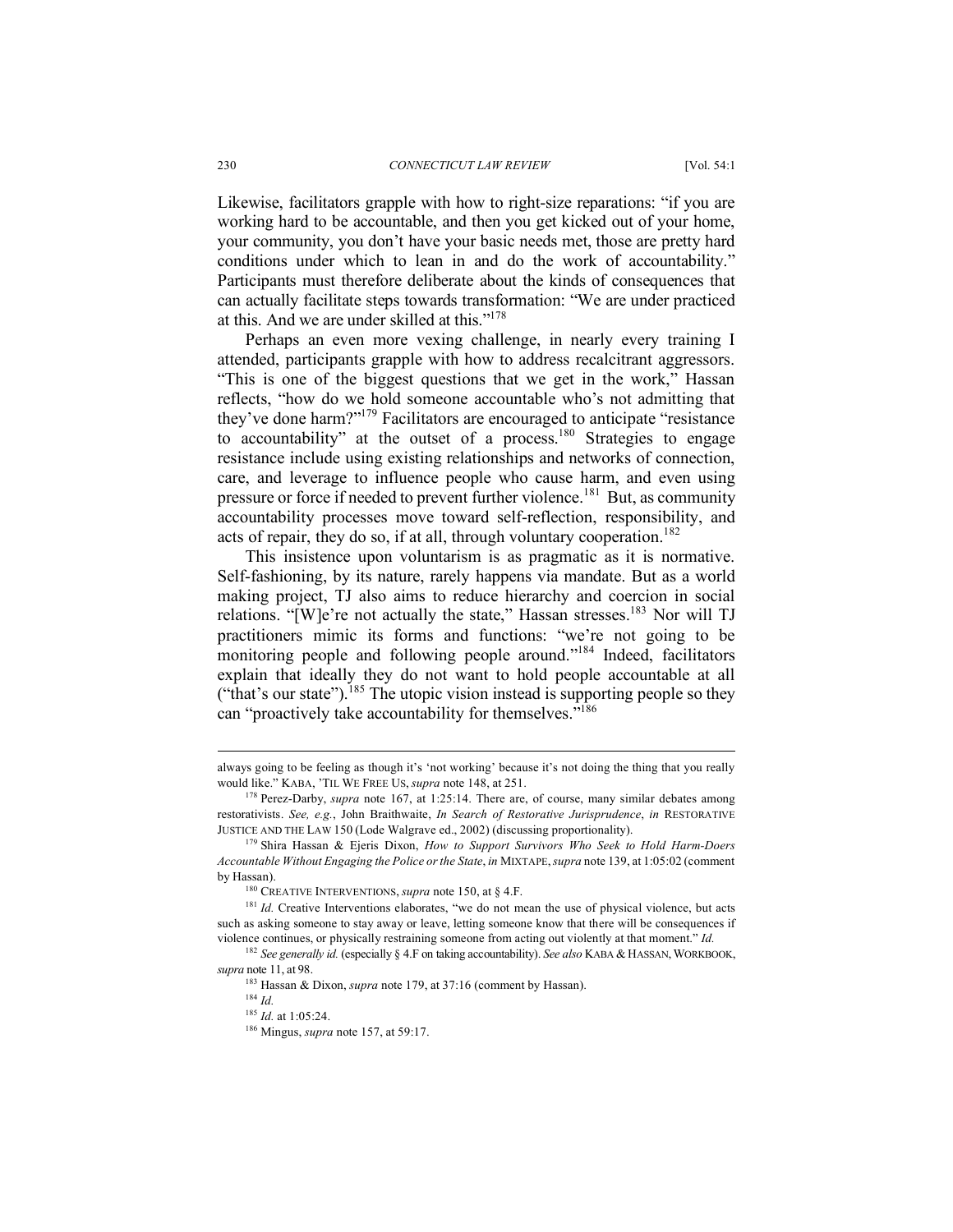But, as readers may have already anticipated, some TJ tools and concepts—responsibility, agency—resonate deeply with liberalism, indeed, even with American ideals of bootstrapping individualism. Believing that "one's only going to take accountability . . . [that] it's up to them" can sound "individualistic," Kim acknowledges.<sup>187</sup> The challenge for TJ facilitators is therefore to help people desire their own transformation by making accountability something that happens within communities—that is, through the process of encountering the kinds of social relations, interdependences, and support systems that would enable harmers to *want* to ask: what do others need from me?188

This question, in turn, requires facilitators to define "community" with a great deal of specificity—and neither as a locality nor as an abstract group of people presumed to share values. Organizers know well that through informal social relationships, people can reproduce all the pathologies and inequalities that they see as endemic in state institutions ("just because you didn't call the cops doesn't mean [what you did is] revolutionary").<sup>189</sup> TJ organizers therefore rely on "community" defined as a *process*, colloquially called podmapping. People are encouraged to identify who they would turn to if they enact or experience violence, harm, or abuse and need advice, help, resources, or support. And then to ask these people if they would agree to join together into a "pod"—for example, an accountability pod or a support pod. These pods may engage in skill-sharing and attend trainings, participate

I've had men that are so wounded that I've had to take them out of the home because it wasn't safe for them to go back there. . . . [B]ecause of their addiction, because of their woundedness . . . I could feel that spirit. . . . So there are ways of doing this, we have to have spaces that are not based on incarceration . . . but also make sure [of the] safety [of] the community.

 <sup>187</sup> Mimi Kim, *From Rapid Response to Transformative Justice Processes: Some Basics You Should Know, in MIXTAPE, supra* note 139, at 1:26:12.<br><sup>188</sup> Kim explains that facilitators may tell people, "You do not have to say you are responsible to be

part of this" but then "quickly try to create those conditions so somebody would think it was in their benefit to actually reflect and move towards change." *Id.* at 1:26:56. *See also* CREATIVE INTERVENTIONS, *supra* note 150, at § 4.F2 ("What we mean by benefit is that [the person doing harm] can have better and more meaningful relationships, they can live better lives, they can create respect and healthiness rather than abuse and harm."). I should add: practitioners, of course, do not believe that everyone is ready for voluntary processes. As Jerry Tello reflects:

Cat Brooks, Jerry Tello, Reina Sandoval-Beverly & Lisa Osborne, *#WeTakeCareOfUs Webinar #8: Working with People Who Have Caused Harm*, JUST. TEAMS NETWORK, at 31;08 (Aug. 7, 2020), https://justiceteams.org/wetakecareofus-webinar-series.

<sup>189</sup> Mingus, *supra* note 157, at 21:21. *See also* Andrea Smith, *Preface* to THE REVOLUTION STARTS AT HOME: CONFRONTING INTIMATE VIOLENCE WITHIN ACTIVIST COMMUNITIES xvi (Ching-In Chen, Jai Dulani, Leah Lakshmi Piepzna-Samarasinha eds., 2011) ("[D]eveloping community-based responses to violence cannot rely on a romanticized notion of 'community' that is not sexist, homophobic, or otherwise problematic. We cannot assume that there is even an intact community to begin with. Our political task then becomes to create communities of accountability.").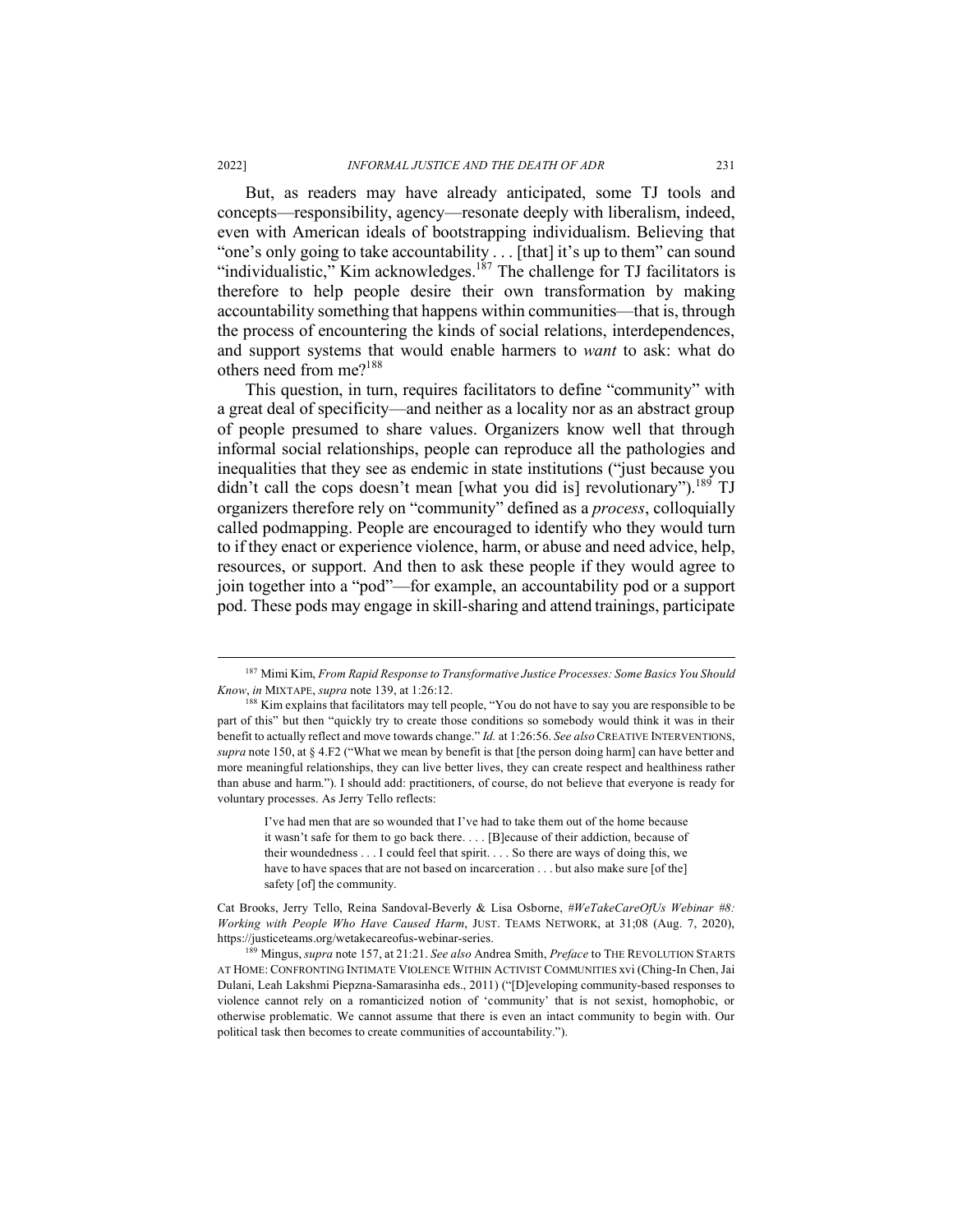in accountability processes, and perhaps convene a few times a year to recommit or break up with this endeavor.<sup>190</sup>

Podmapping makes transformative justice both ongoing and workmanlike: "Gone were the fantasies of a giant, magical 'community response."<sup>191</sup> It turns out, Mingus reflects, "[b]uilding [political] analysis was much easier than building the relationship and trust required for one's pod."192 Hence podmapping also helps to broaden TJ from a process intelligible within social movements to one practiced concretely within families and neighborhoods. TJ practitioners ask people who they would turn to if violence happened, and then build analysis and practice "where there is already authentic relationships and trust." $193$ 

Building a movement through one's families and networks is one way that TJ practitioners envision they could produce scale through repetition ("if everybody has, let's say, two to six people in their pod, and then all those people have two to six people in their pod . . . that, to me, is a concrete way of how community gets built").<sup>194</sup> But organizers also express ambivalence about how far TJ can or should travel, even if it has broad-based support and ample resources. As Mingus stresses, organizers crafted tools and models "in the fires of our intimate networks of our communities"—not tools designed to respond to state and institutional violence.<sup>195</sup> Some organizers therefore offer restorative justice as a bridge to engage state institutions.<sup>196</sup> Some suggest that one could build restorative, non-punitive processes in schools, courts, or workplaces—provided these processes bring existing systems closer to abolitionist ideals by producing less policing and incarceration and not policing and incarceration in gentler, more legitimating forms.<sup>197</sup> Transformative justice, however, is a prefigurative practice that organizers argue must be kept "away from the state."198 Through sharing skills and gifting facilitation—and through meeting the immediate needs of survivors and people who cause harm—participants in

 <sup>190</sup> Mia Mingus, *Pods and Pod Mapping Worksheet*, BAY AREA TRANSFORMATIVE JUST. COLLECTIVE (June 2016) [hereinafter Mingus, *Worksheet*], https://batjc.wordpress.com/resources/podsand-pod-mapping-worksheet. *See also* Mia Mingus, Zoom Training Sponsored by Learning TJ: Pods and Podmapping (Sept. 26, 2020).

<sup>191</sup> Mingus, *Worksheet*, *supra* note 190.

<sup>192</sup> *Id.*

<sup>193</sup> *Id.*

<sup>194</sup> Connie Wun & Mia Mingus, *Community Response to COVID-19: Ep. 2 – Mia Mingus*, AAPI WOMEN LEAD, at 23:40, https://www.imreadymovement.org/post/community-response-to-covid-19-ep-2-mia-mingus (Mar. 18, 2020) (comment by Mingus). 195 Brooks, Kim & Mingus, *supra* note 155, at 16:08.

<sup>196</sup> *See* Leah Lakshmi Piepzna-Samarasinha, *Every Mistake I've Ever Made: An Interview with Shira Hassan*, *in* BEYOND SURVIVAL, *supra* note 154.

<sup>197</sup> *See, e.g.*, Amna A. Akbar, *Demands for a Democratic Political Economy*, 134 HARV. L. REV. F. 90, 97–106 (2020) (elaborating on the idea of non-reformist reforms).

<sup>198</sup> Hassan & Dixon, *supra* note 179, at 57:55 (comment by Hassan).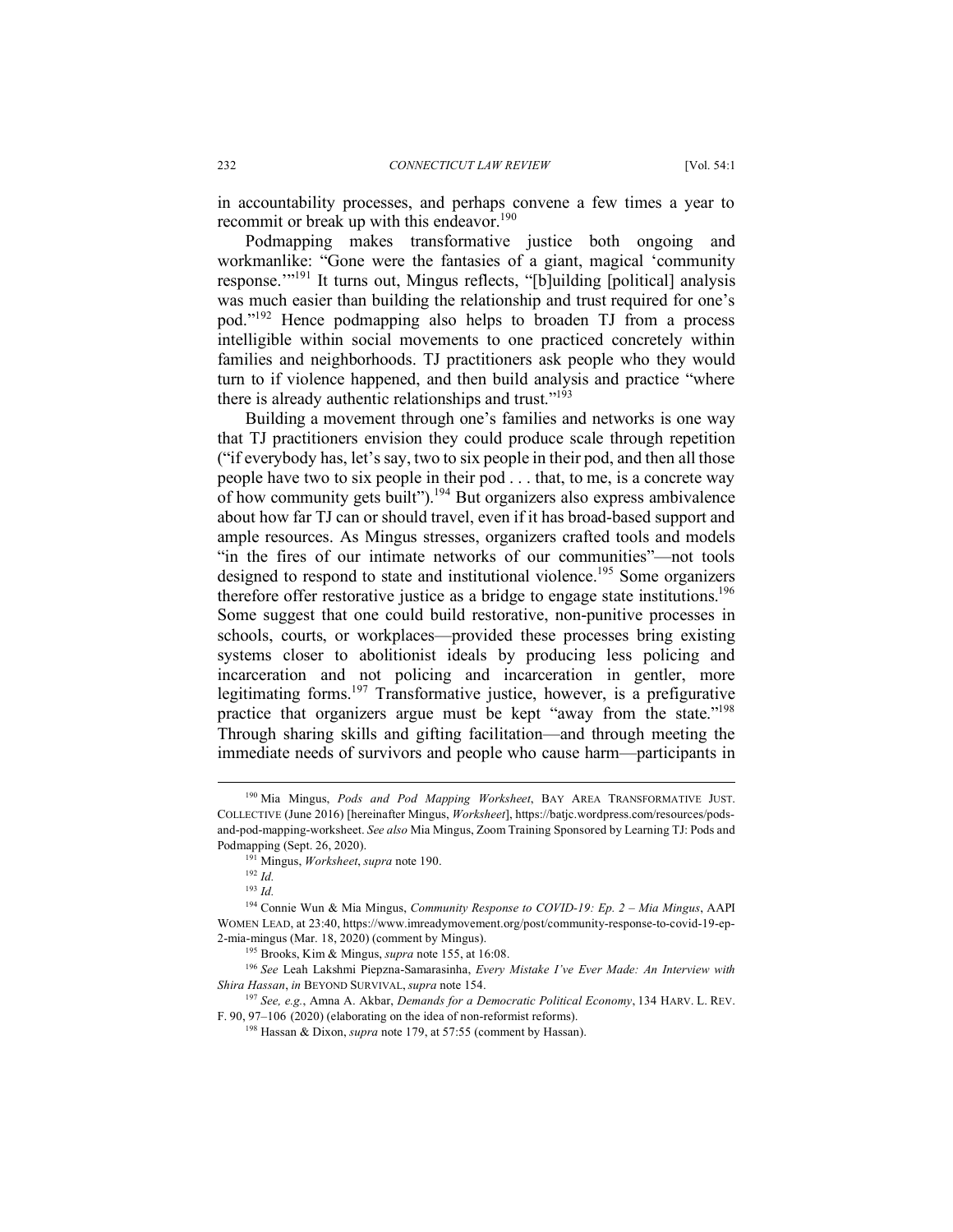TJ live in the present the world they wish to build, even as it is not yet possible to know what that this world will look like apart from conscious, collective, and often hyper-local practices.

#### B. *A Rebirth for ADR?*

Transformative justice recalls the radical left turn to informal justice in the 1970s and 1980s.<sup>199</sup> As we have seen, in the 1980s and 1990s, left sociolegal scholars responded to utopian projects for informal justice by asking this overarching question: "what capacity does popular justice have to promote the forms of social transformation and the reallocations of power which it envisions?"<sup>200</sup> As we have also seen, the sociolegal literature established that there are no acontextual or general answers. There is nothing intrinsic to teaching anti-state dispute practices that will ensure left, progressive politics. As TJ organizers themselves know well, anti-state dispute practices are always vulnerable to reconfigurations when they encounter state law and ordering; $^{201}$  to complex translations across a political spectrum; to fading away.

I have previously traced how a version of restorative justice—one meant to temper, not to replace, the existing carceral system—now enjoys growing support among Republican policymakers, evangelical conservative Christians, and libertarian think tanks and organizations funded by the Charles Koch Foundation. Like TJ organizers, these reformers aim to cultivate within Americans particular moral beliefs such as self-accountability, forgiveness, and mutual aid. Through teaching people to develop relational capacities, the idea (quite explicitly) is to generate forms of social cohesion and care needed to shrink both the penal *and* the social state.<sup>202</sup> Or to put this another way, today, it is not simply ADR proponents, but people understood by some ADR proponents as engaged in undesirable ("defund") left-wing, confrontational, anti-capitalist politics *and* people engaged in right-wing politics for radical forms of "market freedom" who are now *all* practicing

<sup>&</sup>lt;sup>199</sup> Even as TJ also reflects today's new social movement ethos steeped in processual and horizontal organizing. *See, e.g.*, DAY, *supra* note 170, at 91–126. 200 Sally Engle Merry, *Popular Justice and the Ideology of Social Transformation*, 1 SOC. & LEGAL

STUD. 161, 162 (1992).

<sup>&</sup>lt;sup>201</sup> This is how some TJ organizers understand the fate of early radical impulses in the restorative justice movement when, in the 1990s and 2000s, restorative justice programs operated in some criminal courts and yet hardly influenced the proliferation of mass incarceration. As one TJ group reflected: "While [restorative justice] offered us a valuable starting point, we quickly rejected Restorative Justice models because of their co-optation by the State." GENERATION FIVE, TOWARD TRANSFORMATIVE JUSTICE: A LIBERATORY APPROACH TO CHILD SEXUAL ABUSE AND OTHER FORMS OF INTIMATE AND COMMUNITY VIOLENCE: A CALL TO ACTION FOR THE LEFT AND THE SEXUAL AND DOMESTIC VIOLENCE SECTORS 4 (2007), http://relationshipanarchy.com/wp-content/uploads/2016/07/ Toward-Transformative-Justice-06-2007.pdf. 202 Cohen, *Moral Restorative Justice*, *supra* note 38, at 894.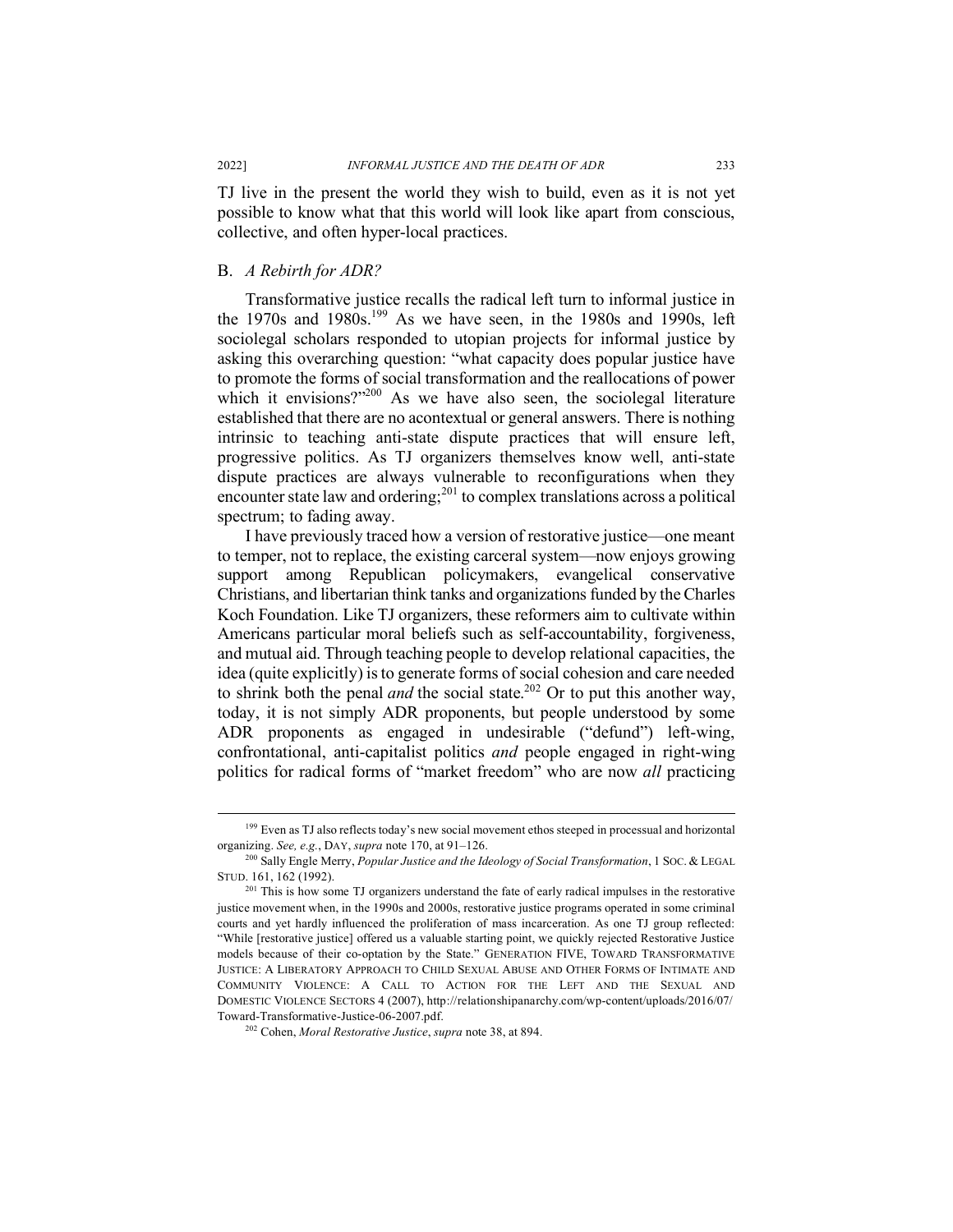and teaching conflict transformation, accountability, and apology from deeply opposing normative positions.<sup>203</sup>

This left-right convergence reveals the contingent nature of ADR techniques and values—indeed, it pushes ADR scholars, from the bottom up, to reflect upon the politics of the discipline in a moment when we are called to account for the future of the field. But I also think today's resurgence of anti-state dispute practices presents an opportunity for the field to reengage a set of critical, historical, and empirical questions about how alternative imaginaries are produced within and against law and capitalism—questions that evaporated during ADR's centrist decades of institutionalization.

In the 1980s, when sociolegal scholars converged on studying informal dispute processing, they were building a critical empirical methodology that aimed "to invert what is central so that the marginal, invisible, or unheard becomes a voice and a focus."<sup>204</sup> As a field in American legal education, this was ADR's path not taken. As a field devoted to informal and alternative dispute resolution, its guiding inquiry could have been about how to stand aside from studying and trying to change the center directly. That is, about how to stand aside from studying state legal institutions and the relentless gap between design and implementation to focus instead on how people, lacking access to the state and capital, "come to terms with and often resist the penetration of official legal norms as they construct their own local universe of legal values and behavior."<sup>205</sup> Efforts, Silbey and Sarat argued, that will produce "instances that both confirm and contradict the dominant discourse" and crucially "that will require us to reimagine the discourse in a different way."206

In the spirit of reviving this sociolegal perspective, let me suggest that *mediation* is an especially useful concept to see what people do when they wish to supplement cracks in the system. This is because mediation, as Carol Greenhouse argues, "represents something of a residual category," one that analysts sometime define against formal adjudication and other times against violent self-help.<sup>207</sup> The usefulness of the category, she therefore ventures, is that it enables analysts to study multiple social orders simultaneously.<sup>208</sup>

Allow me to elaborate. Rather than describe mediation as a process internal to a group, Greenhouse suggests that mediation "by its very nature draws our attention not only to intra-group relations, but also to intergroup

 <sup>203</sup> *Id.* at 935–46.

<sup>204</sup> Susan S. Silbey & Austin Sarat, *Critical Traditions in Law and Society Research*, 21 LAW & SOC'Y REV. 165, 172 (1987).

<sup>205</sup> *Id.* at 173.

<sup>206</sup> *Id.*

<sup>207</sup> Greenhouse, *supra* note 12, at 91, 98.

<sup>208</sup> *Id. See also* Ilana Gershon, *Porous Social Orders*, 46 AM. ETHNOLOGIST 404 (2019).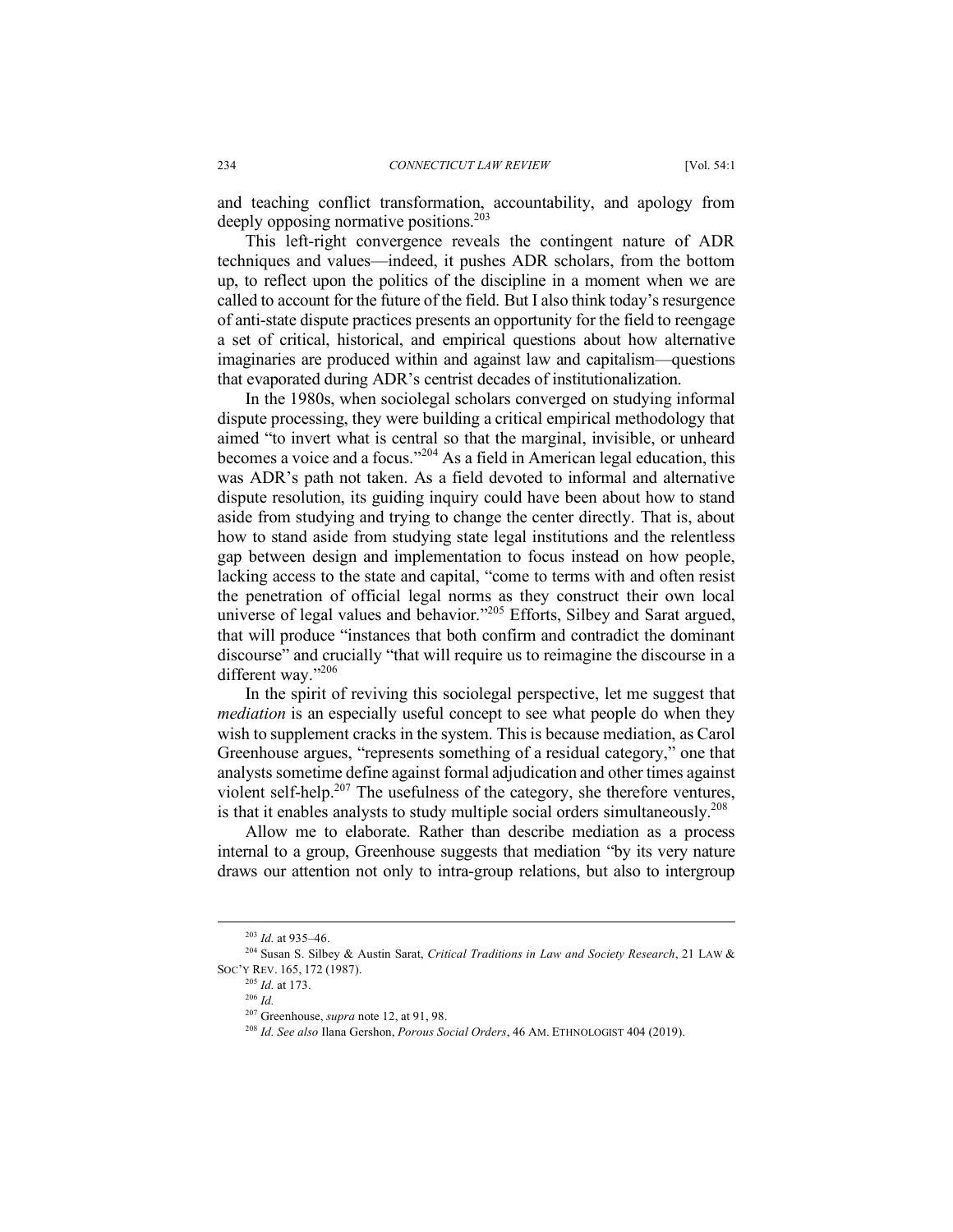relations."209 She borrows Sally Falk Moore's concept of a semi-autonomous social field, which is a community defined "by a processual characteristic, the fact that it can generate rules and coerce or induce compliance," but whose rules and norms almost always also interact with the rules and norms of a dominant and typically state-based system.210 And Greenhouse argues that to study mediation, especially when it is understood as a response to the problem of maintaining social order, "[t]he nature of the links between one semi-autonomous social field and another is of the utmost importance.<sup>"211</sup>

Analysts can pay attention to links—that is, to how mediators and participants construct connections and boundaries between social fields and between intra-group and intergroup relations—by asking the following kinds of questions: Where does a mediator's source of authority come from and how does she garner influence or coercive power? Does the mediator use *explicit norms* that invoke abstract rules that everyone recognizes as authoritative and that therefore relate a conflict to "a social order beyond and above (and including) the participants"?212 Or does she use *implicit norms*, that is, norms expressed as personal statements where "the relevant social field is the relationships in terms of which they are expressed"?<sup>213</sup> And how does the mediator derive her legitimacy? Is it derived from her relationships with parties—hence *inclusive mediation*? Or, instead, is there "an institutionalised system of statuses" that authorizes her participation—i.e., *exclusive mediation*?214

From this perspective, mediation is not necessarily an alternative to the state, although it can be. But, crucially, mediation is always a vector, pointing to and co-constitutive with the social order beyond it. In other words, it is a category that is emergent from the social order and that simultaneously insists that this order needs to be played with, inverted, invoked, evaded, transgressed, changed, perhaps abolished. Indeed, I think the key insight to take from Greenhouse is that mediation is analytically richest when it is understood as a practice where people on the ground point to gaps—to how the dominant social order is failing to provide the forms of justice, safety, relationality, and security they are seeking.<sup>215</sup> And mediation is likewise

 <sup>209</sup> Greenhouse, *supra* note 12, at 98.

<sup>210</sup> *Id.* at 92 (citing Sally Falk Moore, *Law and Social Change: The Semi-Autonomous Social Field as an Appropriate Subject of Study*, 7 LAW & SOC'Y REV. 719, 722 (1973)).

<sup>211</sup> *Id.* at 98.

<sup>212</sup> *Id.* at 101.

<sup>213</sup> *Id.*

<sup>214</sup> *Id.* at 102.

<sup>215</sup> *See also* Carrie Menkel-Meadow, *The Many Ways of Mediation: The Transformation of Traditions, Ideologies, Paradigms, and Practices*, 11 NEGOT. J. 217, 241 (1995) (describing mediation as "an 'intermediate' process operating at the boundaries of other more formal or personal systems" that can illuminate for analysts "new kinds of communication, human interaction and problem solving that may challenge, transform, and supplement—as well as supplant—older ways of conflict resolution and political change").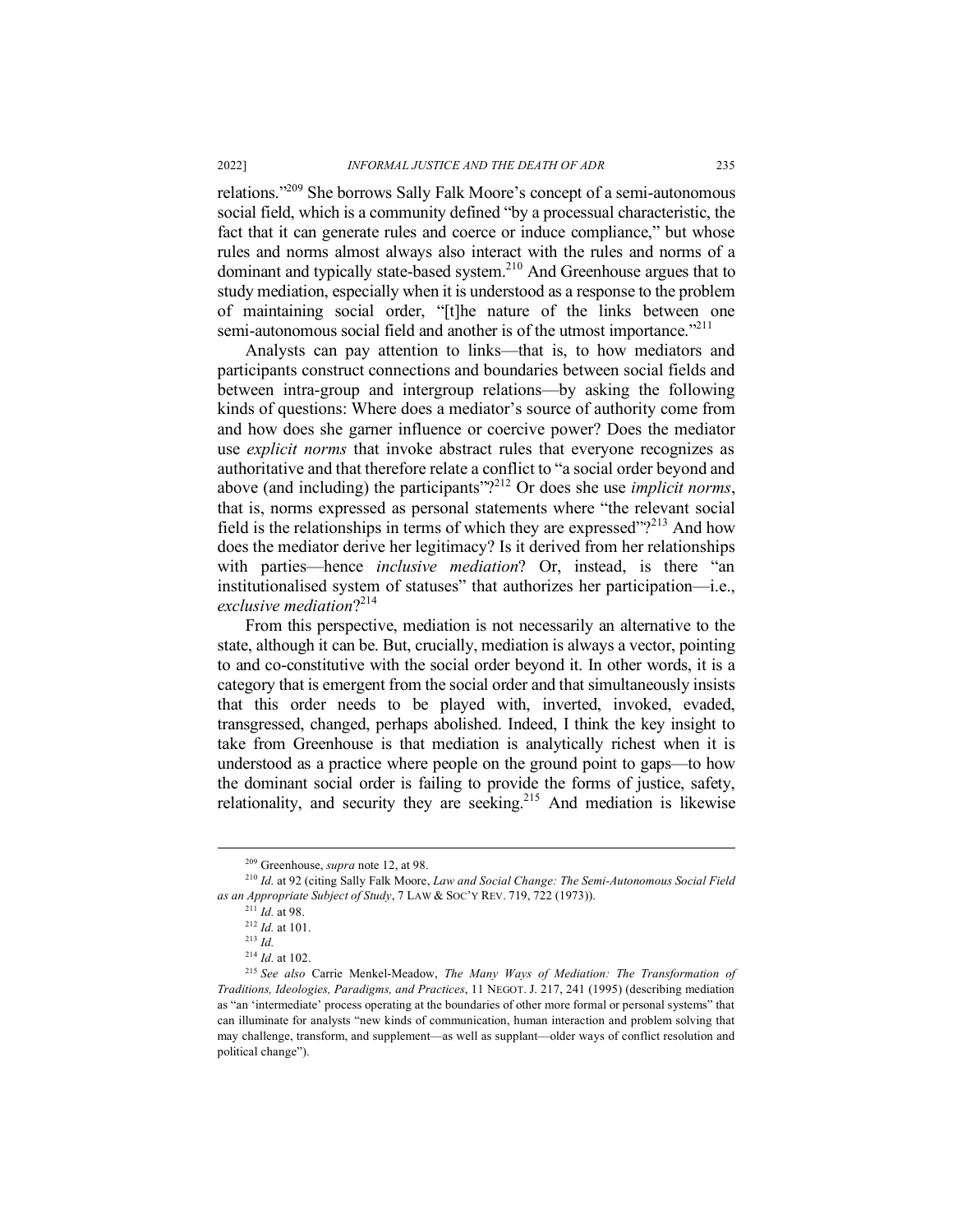analytically most anemic when it is defined as a formulaic, institutionalized practice that takes place primarily in the shadow of state legality.

Readers can thus see why I have argued that transformative justice, like the dispute resolution practices CVICT introduced into Nepali villages, is an especially robust example of mediation. Let me briefly redescribe TJ using Greenhouse's categories. TJ organizers aim to establish as much autonomy and as few linkages to the dominant social order as possible. They offer practices of conflict intervention that aim purposefully to orient people away from a vertical system topped by police and prosecutors and instead towards horizontal interpersonal relations. As such, a facilitator's source of legitimacy must be relational, and her knowledge must be local. To be sure, TJ facilitators draw on explicit, as well as implicit, norms. But here explicit norms reflect a consensus within a social movement—for example, shared understandings of affirmative consent and sexual harm that are often far broader than those encoded in official law. <sup>216</sup> These explicit norms orient participants to authoritative political understandings that transcend and also challenge, rather than legitimate, state-centered law. TJ facilitators will not, moreover, draw on formalized institutional hierarchies for legitimacy. Nor will they draw on any resources from these hierarchies—or at least not as a strategy deployed to influence a voluntary process.<sup>217</sup> TJ, as far as possible, is inclusive mediation.

The specific ways in which TJ practitioners labor to create autonomy and minimize linkages between social fields, in turn, limit how they can conceive of a scale-making project. As we have seen, TJ practitioners do not want to create an overarching system of conflict management for the nation to practice as a whole. Features such as deprofessionalization, decommodification, local knowledge, podmapping, and voluntarism all represent efforts by TJ organizers to keep their social fields distinct. These delineations (which for some readers, I recognize, will render the practice marginal) are understood precisely as a means of building social movement power. The point of enacting conceptual (and material) separation after all is to help oppressed communities resist the dominant social order being imposed upon them.

Many questions follow: Will TJ be able to provide a sustainable alternative to state criminal law, notwithstanding (or because of) its refusal

 <sup>216</sup> *See, e.g.*, The Chrysalis Collective, *Beautiful, Difficult, Powerful: Ending Sexual Assault through Transformative Justice*, *in* THE REVOLUTION STARTS AT HOME: CONFRONTING INTIMATE VIOLENCE WITHIN ACTIVIST COMMUNITIES, *supra* note 189, at 189, 204 (defining rape as "[n]onconsensual sex through physical force, manipulation, stress, or fear; the experience of sex as the unwanted physical, emotional, mental, or spiritual violation of sexual boundaries; not an act of caring, love, or pleasure; sexual violation of trust").

<sup>217</sup> *Cf.* Robert H. Mnookin & Louis Kornhauser, *Bargaining in the Shadow of the Law: The Case of Divorce*, 88 YALE L.J. 950 (1979) for a classic statement of how consensual disputing processes are shaped by state law.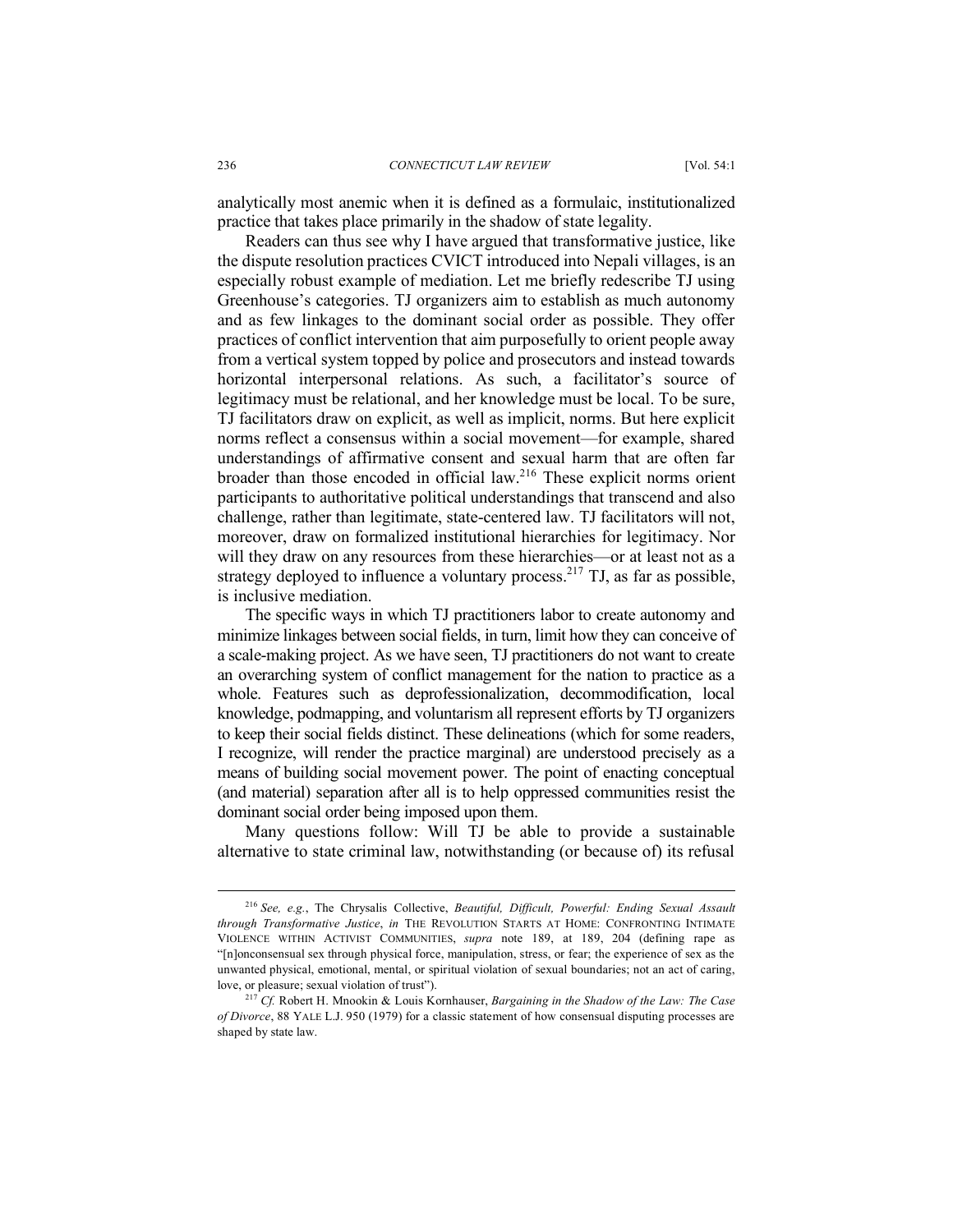of institutionalization and its rejection of elite and expert rule? And could the movement produce different forms of social change by helping to spur the creation of more relational and restorative state,  $218$  where state power is used to build an economy based on cooperation? $^{219}$  Or might TJ processes become entangled in internal conflicts and hierarchies when norms about what counts as sexual (and other forms of) harm are not shared? $2^{220}$  My point here is simply that these are the kinds of analytical and empirical questions about power and social transformation that the field of ADR could claim by understanding transformative justice—and, for that matter, a range of relational conflict processes outside of state adjudication—as mediation.

Or to put this argument another way: this Article is an effort to recover mediation less as an institution or set of procedures than as a way of *framing a research question*. <sup>221</sup> By rejecting the idea that mediation is no more and no less than a set of formal procedural practices and the skills that broadly support these practices—and by recognizing mediation's analytical, political, and individual value to stem from how facilitators and participants traverse and delineate social orders—ADR scholars have a particular vantage point to reveal what people in conflict do when the dominant order fails them and hence also to think about the transformative potential of new practices of dispute resolution.

Inversely, as reformers and scholars offer theories and proposals for egalitarian structural change, ADR scholars have a particular, if still underdeveloped and underutilized, perspective to link macro and micro levels of analysis—namely, by asking about the ordinary and yet difficult practices of negotiation, relationship-building, and dispute resolution that invariably enable (and constrain) such proposals. Indeed, a virtue of thinking with mediation is that it allows ADR scholars to build "weak theory"—that is, "theory that 'refuses to know too much' about what is or isn't possible" because it constantly draws attention to "the hard, messy and humble work of building transformative relationships, organizations, and movements" on the ground.<sup>222</sup>

This research perspective may, in turn, have some broader implications for ADR practice and teaching. I will offer three provisional suggestions.

 <sup>218</sup> *See, e.g.*, RESTORATIVE AND RESPONSIVE HUMAN SERVICES (Gale Buford, John Braithwaite and Valerie Braithwaite eds., 2019); MARTHA MINOW, WHEN SHOULD LAW FORGIVE? (2019). 219 *See, e.g.*, Bernard E. Harcourt, *For Coöperation and the Abolition of Capital, Or, How to Get* 

*Beyond Our Extractive Punitive Society and Achieve a Just Society* (Columbia L. Sch. Pub. L. Working Paper, Paper No. 14-672, 2020), https://scholarship.law.columbia.edu/faculty\_scholarship/2708. 220 *See, e.g.*, Cohen, *Globalization*, *supra* note 1, at 337–51, for examples of how CVICT mediation

provided Nepali villagers with methods to use against the social and political hierarchies that oppress them *and* to reconfigure local relationships and prioritize rights and values in the service of ends that were not always predictable nor always progressive.

<sup>221</sup> Moore, *supra* note 210, at 742.

<sup>222</sup> Ethan Miller, *Community Economy: Ontology, Ethics, and Politics for Radically Democratic Economic Organizing*, 25 RETHINKING MARXISM 518, 526 (2013) (reading J.K. Gibson-Graham).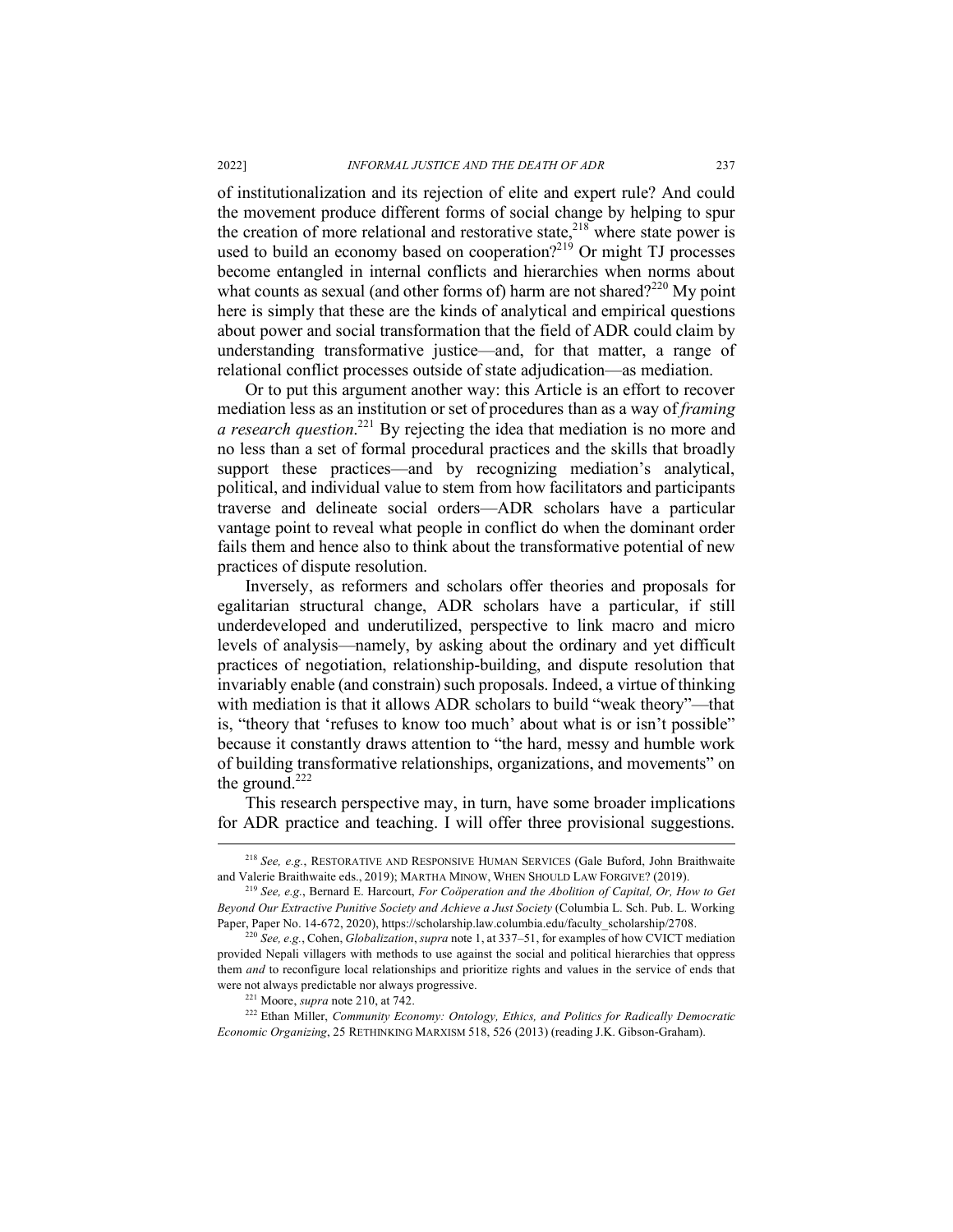#### 238 *CONNECTICUT LAW REVIEW* [Vol. 54:1

First, thinking of transformative justice as a kind of mediation—as a kind of ADR—suggests that ADR practice may be of use in a wider array of institutional and political settings than it has been applied so far. It also suggests that the public-private distinction that ADR scholars once relied upon may no longer hold as a guide to what kinds of cases belong in informal forums. In the 1980s, ADR proponents produced a consensus in response to their Fissian critics: "When an authoritative ruling is necessary, . . . the courts must adjudicate and provide clear guidance for all: Racial discrimination is wrong; oppressive prison conditions are intolerable in a decently humane society."<sup>223</sup> Or William Ury, Jeanne Brett, and Stephen Goldberg: "Although reconciling interests is generally less costly than determining rights, only adjudication can authoritatively resolve questions of public importance." $^{224}$  As I suggested above, many early ADR proponents never relinquished their faith in formal legality to regulate and redress social wrongs and inequalities.

Today, however, TJ organizers are mobilizing from a very different premise (and political and social context): to fight racial discrimination and oppressive prison conditions, they argue that people should reclaim control over the resolution of questions of public importance, even those that involve interpersonal and sexual violence. And although TJ organizers do not themselves wish to design large-scale popular dispute resolution institutions, their bold embrace of difficult cases invites ADR scholars to think more critically about the scope and limits of informal justice—to think again about how to balance the individual protections offered by formal legality against the opportunities for civic and political engagement offered through popular participation. Indeed, it suggests that ADR scholars and practitioners could rethink when and how what John Braithwaite calls the "justice of the law" should be infused and constrained by the "justice of the people"225 (a question elaborated in the civil context in literature on democratic experimentalism). 226

 <sup>223</sup> Carrie Menkel-Meadow, *For and Against Settlement: Uses and Abuses of the Mandatory Settlement Conference*, 33 UCLA L. REV. 485, 500 (1985). 224 WILLIAM L. URY,JEANNE M. BRETT & STEPHEN B. GOLDBERG, GETTING DISPUTES RESOLVED:

DESIGNING SYSTEMS TO CUT THE COSTS OF CONFLICT 17 (1988). *See also* Jethro K. Lieberman & James F. Henry, *Lessons from the Alternative Dispute Resolution Movement*, 53 U.CHI. L. REV. 424, 433 (1986) ("One short answer to Fiss is that most ADR proponents make no claim for shunting all, or even most, litigation into alternative forums.").

<sup>225</sup> John Braithwaite, *Restorative Justice and De-Professionalization*, 13 GOOD SOC'Y 28, 30–31 (2004) [hereinafter Braithwaite, *De-Professionalization*]. 226 *See, e.g.*, Charles F. Sabel & William H. Simon, *Epilogue: Accountability Without Sovereignty*,

*in* LAW AND NEW GOVERNANCE IN THE EU AND THE US 395, 395 (Gráinne de Búrca & Joanne Scott eds., 2006); Joanne Scott & Susan P. Sturm, *Courts as Catalysts: Rethinking the Judicial Role in New Governance*, 13 COLUM. J. EUROPEAN L. 565, 565 (2007); *see also* Carrie Menkel-Meadow, *The Lawyer's Role(s) in Deliberative Democracy*, 5 NEV. L.J. 347, 347 (2005).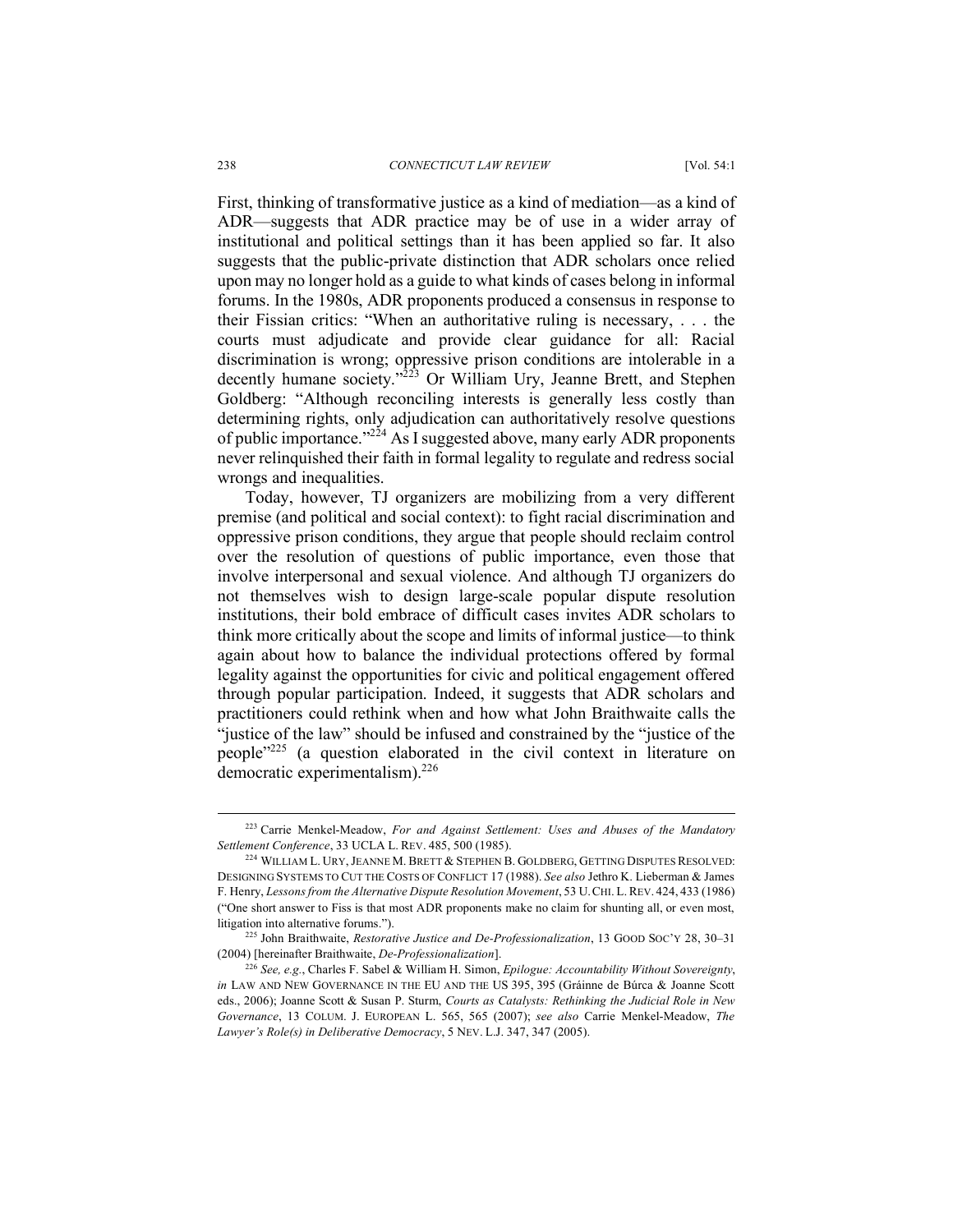Second, paying attention to how social movements are creating their own relational forms of negotiation and dispute processing presents an opportunity for ADR scholars and practitioners to revitalize their work in this normative tradition. Today, ADR interventions typically assist disputants to bargain in the shadow of the law and to discover opportunities for efficiency maximization. And yet key ADR texts have also aimed to foster a different paradigm: that is, a deep "alternative to detachment, separation, adversarial modes of relating." $^{227}$  But, as I suggested above, ADR's relational skills and practices are themselves politically indeterminate. Perhaps today's resurgence of interest in nonstate dispute resolution on both the political left and right will spur a new generation of ADR scholars to build relational skills and capacities alongside building experimental organizing visions of the political, economic, and social order that they intend these skills to disrupt or sustain.228 One of the field's early twentieth century founders, Mary Parker Follett, advanced precisely this ambition. She originated the field-defining concept of integration—but through a body of political writings that made clear that she did not think there could be integrative negotiations in a workplace where labor and capital did not come meaningfully to share power.<sup>229</sup>

And finally: could re-envisioning what mediation "is" reshape some ADR teaching? I would not suggest that ADR teachers take TJ—designed as a counter-hegemonic practice of deprofessionalization and decommodification—and attempt to translate it into its own course in legal education. But, in a moment when scholars and advocates are arguing that "[w]e can use the power of communities and government to make our cities safer without relying on police, courts, and prisons,"230 I would suggest that ADR courses should explicate for students how different practices of conflict and conflict intervention presuppose very different relationships to the state and capitalism. And I would likewise suggest that ADR courses could therefore teach relational skills and capacities that are explicitly connected to the diverse normative political theories that shape them. From this perspective, one potential aim of ADR could be to help students develop relational skills as part of broader deliberations about how and why to use these skills to

 <sup>227</sup> Gary Friedman & Peter Gabel, *When Law Is the Elephant in the Room*, 18 TIKKUN 40, <sup>41</sup> (2003). *See, e.g.*, Menkel-Meadow, *Problem Solving*, *supra* note 123; FISHER & SHAPIRO, *supra* note 124; STONE, PATTON & HEEN, *supra* note 124; ROBERT A. BARUCH BUSH & JOSEPH P. FOLGER, THE PROMISE OF MEDIATION: RESPONDING TO CONFLICT THROUGH EMPOWERMENT AND RECOGNITION (1994); JOHN WINSLADE & GERALD MONK, NARRATIVE MEDIATION: A NEW APPROACH TO CONFLICT RESOLUTION  $(2000)$ 

<sup>228</sup> For recent examples, see Andrew B. Mamo, *Three Ways of Looking at Dispute Resolution*, 54 WAKE FOREST L. REV. 1399 (2019); Daniel Del Gobbo, *Feminism in Conversation: Campus Sexual Violence and the Negotiation from Within*, 53 UBC L. REV. 591 (2021).

<sup>229</sup> Cohen, *Labor Theory*, *supra* note 13.

<sup>230</sup> VITALE, *supra* note 133, at 22; TONY PLATT, BEYOND THESE WALLS: RETHINKING CRIME AND PUNISHMENT IN THE UNITED STATES 253 (2018).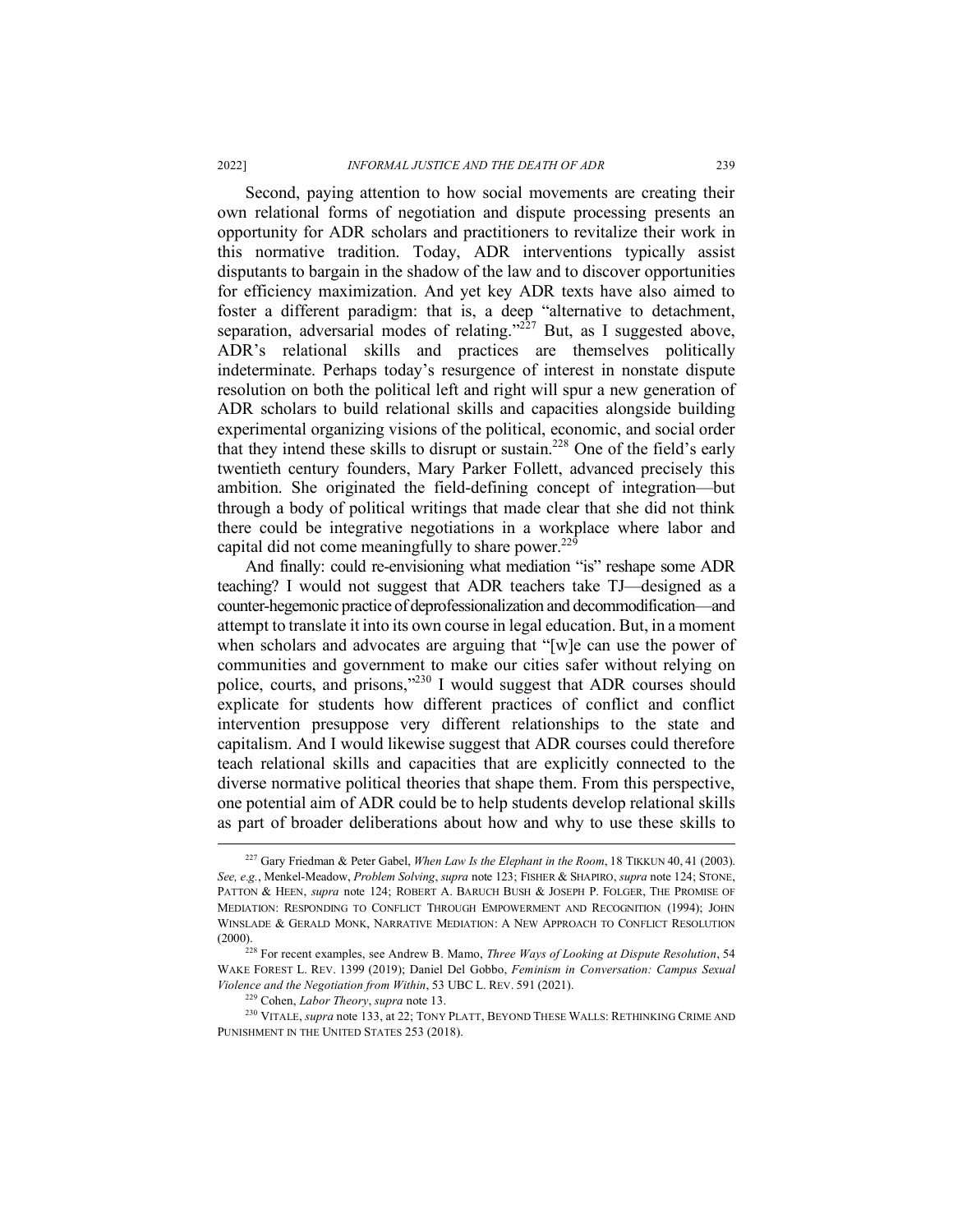resist—or attempt to change and transform—externally imposed state power in their own relationships and communities.<sup>231</sup>

### **CONCLUSION**

In 1977, Norwegian criminologist Nils Christie published an essay that elaborated the basic values and aspirations that would coalesce first as restorative and then transformative justice. Christie argued that advanced industrialized states deprive citizens of a critical resource—conflicts—which citizens rightfully "own" and should be entitled to use to elaborate their own norms and social relationships.<sup>232</sup> He extensively criticized professional, statist forms of expertise and called instead for lay-oriented community moots that would stage intensely personalized and dialogic encounters between victims and offenders.<sup>233</sup>

Christie's essay remains famous to this day. Less remembered, however, is how he ended it. Christie linked his plea for the mass democratization of crime control systems to radically democratic theories of education (e.g., Freire, *Pedagogy of the Oppressed* (1970)) and of the economy (e.g., Schumacher, *Small is Beautiful* (1973)) and criticism of the concept Gross National Product. And then he turned to the role of universities. "More schools for more lawyers, social workers, sociologists, criminologists," he lamented.234 "While I am *talking* deprofessionalisation, we are increasing the capacity to be able to fill up the whole world with them."235 Hence, he asked: "what about the universities in this picture?"<sup>236</sup> "The answer," he surmised:

[H]as probably to be the old one: universities have to reemphasise the old tasks of understanding and of criticising. But the task of training professionals ought to be looked into with renewed scepticism. Let us re-establish the credibility of encounters between critical human beings: low-paid, highly regarded, but with no extra power—outside the weight of their good ideas. That is as it ought to be. <sup>237</sup>

In 1977, when Christie offered this humble vision he did not then need to confront a very different attack on scientific expertise and professional social planning alongside an attack on state-sponsored education and intellectualism—attacks introduced and entrenched in American popular

 <sup>231</sup> *Cf.* Jennifer W. Reynolds, *The Activist Plus: Dispute Systems Design and Social Activism*, 13 U. ST. THOMAS L.J. 334, 352–53 (2017).

<sup>232</sup> Nils Christie, *Conflicts as Property*, 17 BRIT. J. CRIMINOLOGY 1, 1 (1977).

<sup>233</sup> *Id.* at 11–12.

<sup>234</sup> *Id.* at 13.

<sup>235</sup> *Id.*

<sup>236</sup> *Id.* at 14.

<sup>237</sup> *Id.*